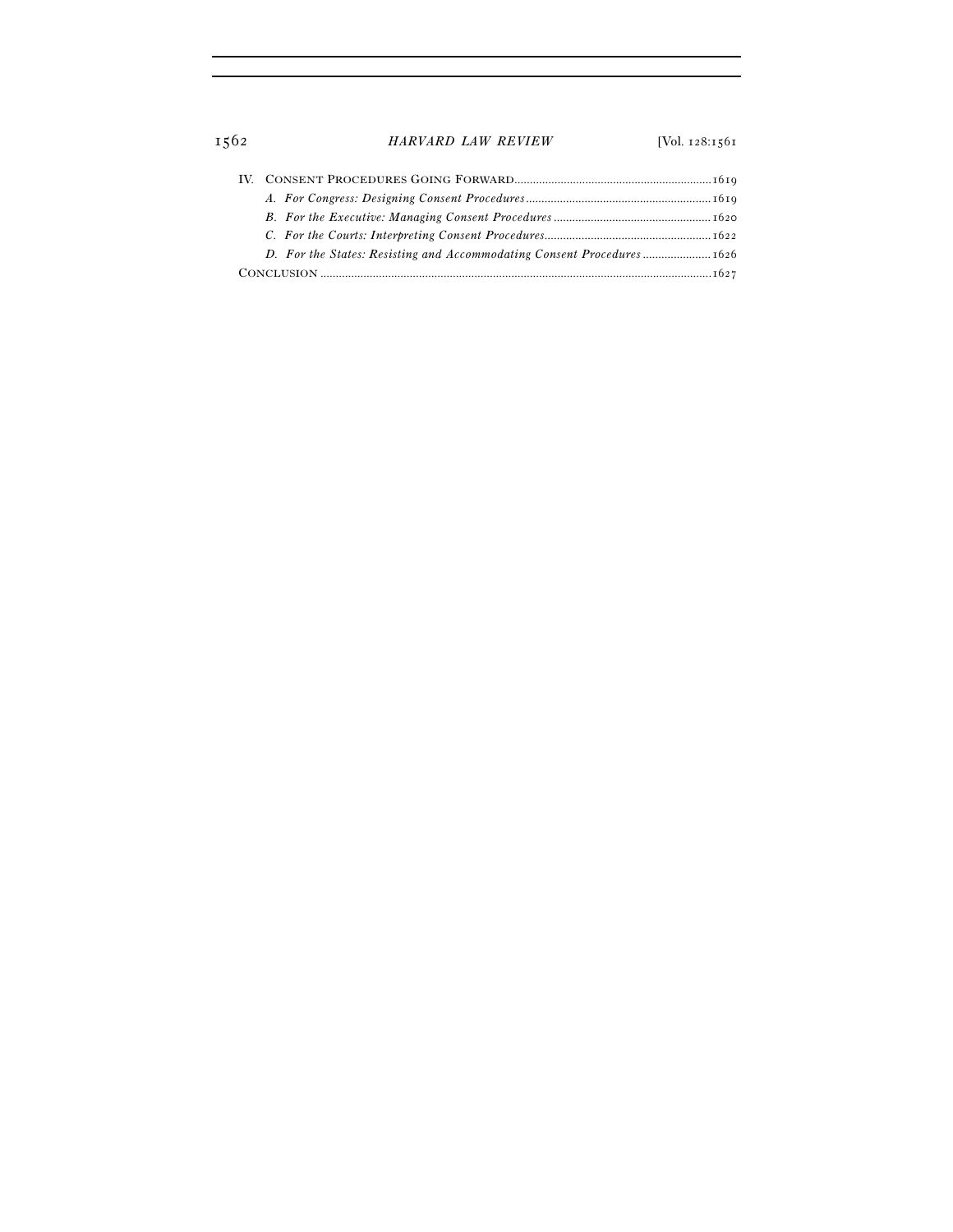# CONSENT PROCEDURES AND AMERICAN FEDERALISM

# *Bridget A. Fahey*<sup>∗</sup>

*Cooperative federalism programs and spending grants are like contracts. There is a federal offer and a state acceptance; there are terms and conditions, obligations and penalties. And there is a "meeting of the minds" — a moment when the states consent to a federal offer and the deal is done. But because the states are not monolithic actors — and many officials, acting through many different political processes, could conceivably speak for the state — the federal government establishes procedures that dictate which state actors may consent on the state's behalf and how.* 

*I call these "consent procedures." These procedures are ubiquitous: they appear in every program and facilitate every grant that requires voluntary state participation. But they are not innocuous. Some require a particular state officer to serve as the state's spokesperson. Others require the states to express their consent by proceeding through certain state-level processes. Still others automatically enroll the states and infer their ongoing consent from their failure to opt out. In Professors Richard Thaler and Cass Sunstein's popular framing, Congress controls the "choice architecture" within which states make the decision to join or reject voluntary cooperative programs. Like "choice architecture," consent procedures do more than operate as processes for registering state consent. Many also shape how states internally discuss, deliberate, and decide whether to join federal programs. They affect the formation as much as the expression of state consent.* 

 *This Article is the first to identify and critically analyze these procedures. It canvasses their many forms and features. It contextualizes them in the Court's federalism jurisprudence and identifies potential constitutional concerns. It asks whether and under what conditions they are consistent with the core values of American federalism. And it describes ways that different stakeholders — Congress, federal agencies, and the states — can navigate them going forward. The federal government's largely unnoticed ability to set consent procedures is a consequential feature of twenty-first-century federalism. Federal-state collaboration is increasingly Congress's regulatory model of choice, and the terms of these collaborations will be the federalism fight of this new century. Consent procedures force to the forefront fundamental questions about the degree of autonomy, self-determination, and respect the states deserve when they are negotiating, defining, and agreeing upon the terms of their cooperative ventures questions that become more pressing with each legislative session.* 

<sup>∗</sup> Law Clerk to the Honorable Brett Kavanaugh, United States Court of Appeals for the District of Columbia Circuit. Yale Law School, J.D. 2014. I am grateful to Ian Ayres, Jack Balkin, Rakim Brooks, Wesley Campbell, Abbe Gluck, Henry Hansmann, Roderick Hills, Sundeep Iyer, Steven Kochevar, Tracey Meares, Robert Post, Judith Resnik, Rachel Shalev, Michael Shih, Reva Siegel, and the editors of the *Harvard Law Review* for insightful conversations and comments on previous drafts and, in particular, to Heather Gerken for her unending support and enthusiasm. Above all, I am indebted to Alex Hemmer. Although no words could ever suffice, thank you for everything. This Article is dedicated to my parents, Amy Weinstein and Jim Fahey.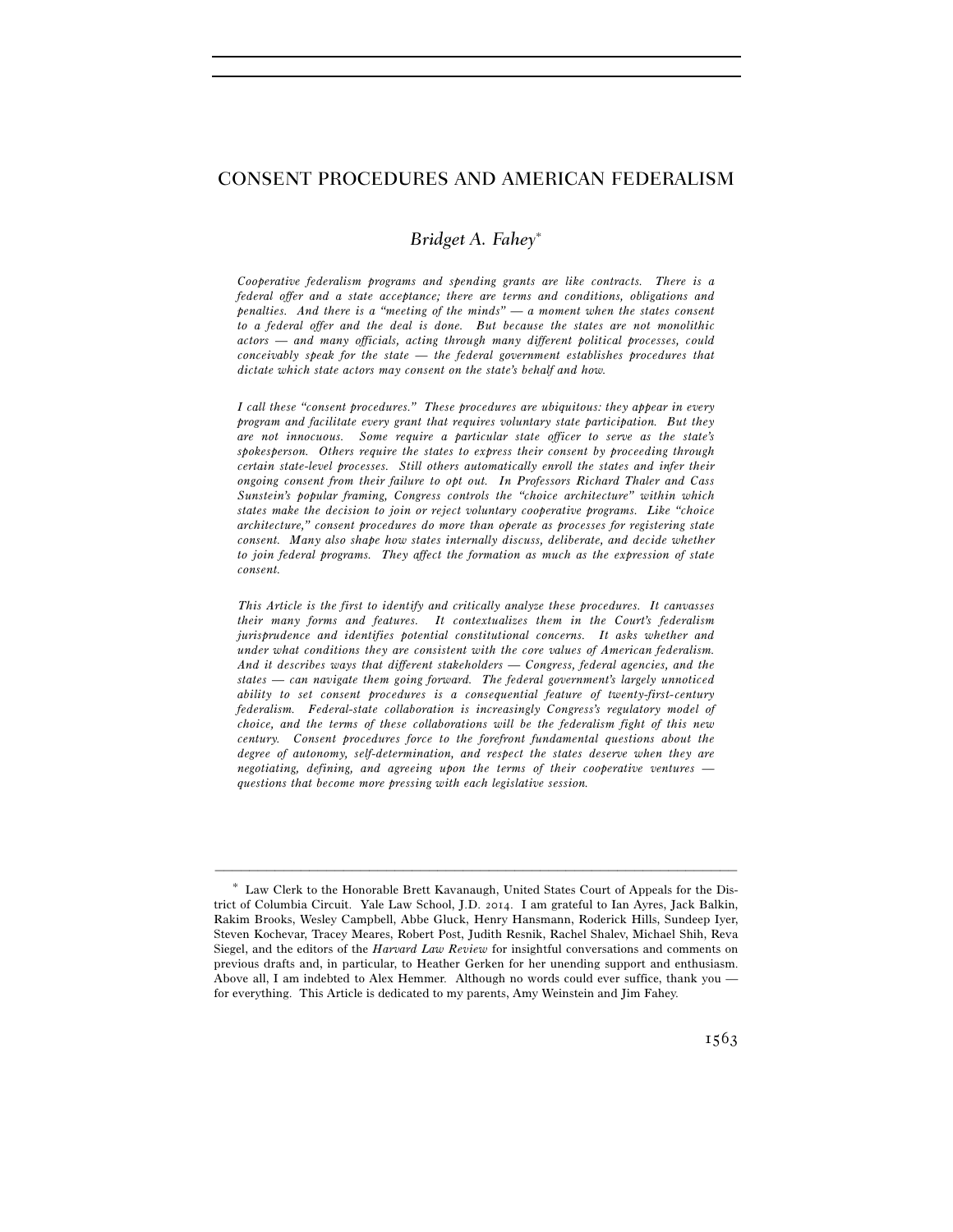#### INTRODUCTION

Cooperative federalism programs and conditional spending grants are like contracts between the states and federal government.<sup>1</sup> are like contracts between the states and federal government.<sup>1</sup> There is a federal offer and a state acceptance; there are terms and conditions, obligations and penalties. And there is a "meeting of the minds," a moment when the states consent to a federal offer and the deal is done. But because the states are not monolithic actors — and many officials, acting through many different political processes, could conceivably speak for the state — the federal government embeds what I call "consent procedures" in cooperative federalism statutes and regulations that dictate which state actor gets to accept the federal offer and how.

Take, for instance, the exchange provisions of the Patient Protection and Affordable Care  $Act^2$  (ACA). The offer: state control over the health exchange the Act creates for each state. The conditions: compliance with federal quality, access, and governance rules. But *how* does a state accept? According to the statute, states can agree to establish exchanges only "at such time and in such manner as the Secretary [of Health and Human Services (HHS)] may prescribe."3 HHS, in turn, requires states to consent by submitting a technical document called a "Blueprint Application" along with a "Declaration Letter" signed by the state's governor.<sup>4</sup> It is the state's governor, in other words, who gets to accept the federal offer.

Requirements like this are not merely academic. In late 2012, Mike Chaney, Mississippi's elected insurance commissioner, sent a letter and Blueprint Application to HHS declaring Mississippi's "intent to implement and operate a State-based Exchange."5 Three months later, HHS rejected the application because it did not follow HHS's pre-

<sup>1</sup> *See* Pennhurst State Sch. & Hosp. v. Halderman, 451 U.S. 1, 17 (1981) (describing cooperative programs as being "in the nature of a contract: in return for federal funds, the [s]tates agree to comply with federally imposed conditions"). 2 Pub. L. No. 111-148, 124 Stat. 119 (2010) (codified as amended in scattered sections of the

U.S. Code).<br><sup>3</sup> 42 U.S.C. § 18041(b) (2012).<br><sup>4</sup> DEP'T OF HEALTH & HUMAN SERVS., CTRS. FOR MEDICARE & MEDICAID SERVS.,

BLUEPRINT FOR APPROVAL OF AFFORDABLE STATE-BASED AND STATE PARTNERSHIP IN-SURANCE EXCHANGES 4 (2012) [hereinafter BLUEPRINT FOR APPROVAL], https://www.cms .gov/CCIIO/Resources/Files/Downloads/hie-blueprint-11162012.pdf [http://perma.cc/3DKT-ZKR4].<br>5 Letter from Mike Chaney, Comm'r of Ins., Miss. Ins. Dep't, to Gary Cohen, Dir., Ctr. for

Consumer Info. & Ins. Oversight, Ctrs. for Medicare & Medicaid Servs., U.S. Dep't of Health & Human Servs. (Nov. 14, 2012), https://www.mid.ms.gov/pdf/ExchDecLtr.pdf [http://perma.cc /DT3A-ZVLF].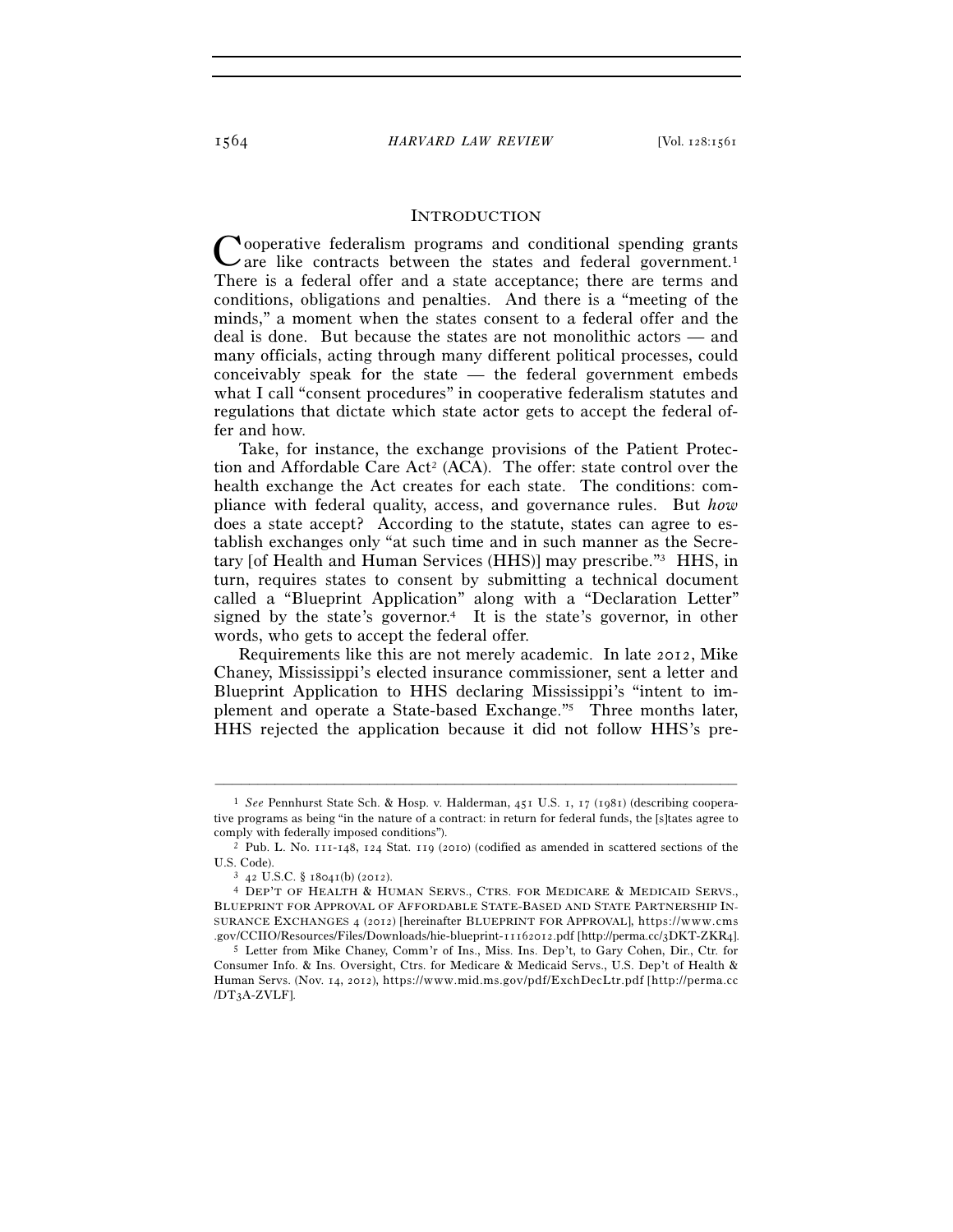scribed consent procedures.<sup>6</sup> HHS noted that the agency had issued "detail[ed] requirements" for approval to run a state-based exchange, including the requirement that a "State's Declaration Letter must be signed by the State's Governor."7 Although Chaney was a statewide elected official, with broad jurisdiction over insurance-related issues in Mississippi, the federally dictated consent procedure deemed only the governor authorized to speak for the state.

This is not a unique situation. In every program and for every grant that relies on the states' voluntary participation, the federal government decides how the states volunteer: which official or institution gets to speak for the state, how the decision is presented to that speaker, what process the speaker must use to communicate the state's decision, and the timeline on which the decision must be made. In Professors Richard Thaler and Cass Sunstein's popular framing, Congress and federal agencies control the "choice architecture" within which states make the decision to join or reject cooperative programs.<sup>8</sup>

Some consent procedures are deferential: they require, for instance, that a state's indication of consent be "submitted by the State agency that is eligible to submit the plan."<sup>9</sup> Others are highly intrusive such as, for instance, procedures that require *federally* designated state officials to follow *federally* designated state-level processes as a predicate to expressing the state's consent.

Medicaid's original consent procedure, which is also used for the frequent amendments to state programs, is one example. It requires a state's Medicaid agency to prepare an application or an amendment to

<sup>6</sup> Letter from Gary Cohen, Dir., Ctr. for Consumer Info. & Ins. Oversight, Ctrs. for Medicare & Medicaid Servs., U.S. Dep't of Health & Human Servs., to Mike Chaney, Comm'r of Ins., Miss. Ins. Dep't (Feb. 8, 2013), https://www.cms.gov/CCIIO/Resources/Files/Downloads/ms-exchange -letter-02-08-2013.pdf [http://perma.cc/F55L-9MAL]. The Centers for Medicare & Medicaid Services have expressed a willingness to work on alternative arrangements if "the Governor of [a] State believes that another entity is the appropriate authority" to enter into a state partnership exchange. BLUEPRINT FOR APPROVAL, *supra* note 4, at 6 n.5. The essential consent power, however, still rests with the governor since even under this redesignation scheme, the decision to cede authority is committed only to the governor and no other state official can consent without her approval. No state's governor has elected to use this redelegation option. With the exception of Mississippi, every letter expressing the state's consent to building its own exchange was submitted by the governor. For copies of the state declaration letters, see *State Health Insurance Marketplaces*, CMS.GOV, http://www.cms.gov/CCIIO/Resources/Fact-Sheets-and-FAQs/state - m a r k e t p l a c e s . h t m l (last visited Mar. 1, 2015) [http://perma.cc/88JH-WSUB]. 7 Letter from Gary Cohen, *supra* note 6, at 1 (quoting BLUEPRINT FOR APPROVAL, *supra*

note 4, at 6) (internal quotation mark omitted). 8 *See generally* Richard H. Thaler & Cass R. Sunstein, *Libertarian Paternalism*, 93 AM.

ECON. REV. (Papers & Proc.) 175 (2003). *See also* RICHARD H. THALER & CASS R. SUNSTEIN, NUDGE (2008). 9 34 C.F.R. § 76.104(a)(1) (2014). This deferential practice is used, unless otherwise specified

by the Department of Education or by statute, for the acceptance and reacceptance of a range of federal education grants. *See* 34 C.F.R. §§ 76.1(a), 76.100 (describing the scope of § 76.104's requirements).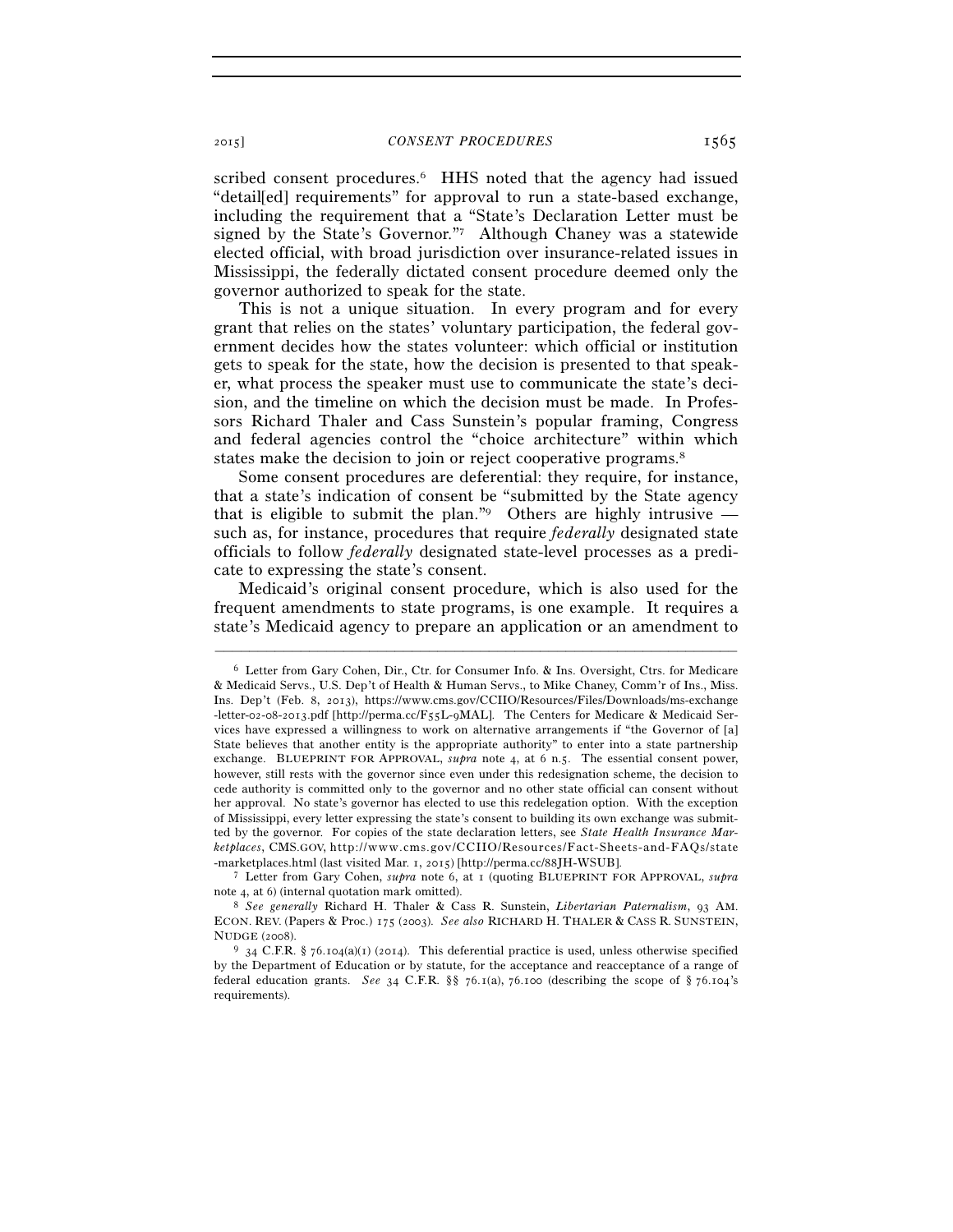its original application, invite comments on that application from the state's governor, then finally send it to the federal agency.<sup>10</sup> It mandates a chain of communication and consultation between the state's Medicaid agency and the state's governor that state law and practice may or may not support.

The Clean Water  $Act's<sup>11</sup> section-404$  permit program is another. The program allows the Environmental Protection Agency (EPA) to transfer federal permitting authority over certain water areas to the states. The program's consent procedure requires not only a letter from the state's governor expressing the state's interest in the 404 program but also a statement from the state's attorney general "contain[ing] a legal analysis"<sup>12</sup> of the effect of state eminent domain law on the successful implementation of the program, which "cite[s] specific statutes and administrative regulations."13 The federally dictated consent procedure not only directs the state's attorney general to perform an action in his official state-authorized capacity that he might not otherwise perform, but it also specifies the precise form that action must take.

As these examples suggest, consent procedures do more than operate as processes for registering state consent; many also shape how states internally discuss, deliberate, and decide whether to join federal programs. Whether by accident or by design, these procedures affect the *formation* as much as the *expression* of state consent.

This is the first sustained treatment of "consent procedures." Although issues related to them have been litigated in a handful of state cases,14 and academics have noted elements of this consent dynamic,15

<sup>10</sup> 42 C.F.R. § 430.12 (2014) ("Submittal of State plans and plan amendments. (a) Format. A State plan for Medicaid consists of preprinted material that covers the basic requirements, and individualized content that reflects the characteristics of the particular State's program. (b) Governor's review — (1) Basic rules. Except as provided in paragraph  $(b)(2)$  of this section — (i) The Medicaid agency must submit the State plan and State plan amendments to the State Governor or his designee for review and comment before submitting them to the CMS regional office." (original formatting omitted)).<br>
<sup>11</sup> 33 U.S.C. §§ 1251–1387 (2012).<br>
<sup>12</sup> 40 C.F.R. § 233.12(c) (2014).<br>
<sup>13</sup> *Id*. § 233.12(a).<br>
<sup>14</sup> *See, e.g., infra* pp. 1605–06. Although the Supreme Court has never had occasion to review

consent procedures, some members of the Court have indicated their interest in just the kind of issues that consent procedures raise. *See, e.g.*, Va. Office for Prot. & Advocacy v. Stewart, 131 S. Ct. 1632, 1644 (2011) (Kennedy, J., concurring) ("The Court should be most cautious before deciding cases that might later lead to a general principle that the National Government can condition receipt of funds on the State's agreement to make far-reaching changes with respect to its governmental structure . . . ."). 15 In his provocative piece on the many ways the federal government "dissects" the states, Pro-

fessor Rick Hills has considered but rejected the idea that local governments can consent to spending grants on behalf of the state. He concludes instead that local governments should be able to make bilateral agreements with the federal government without binding other state insti-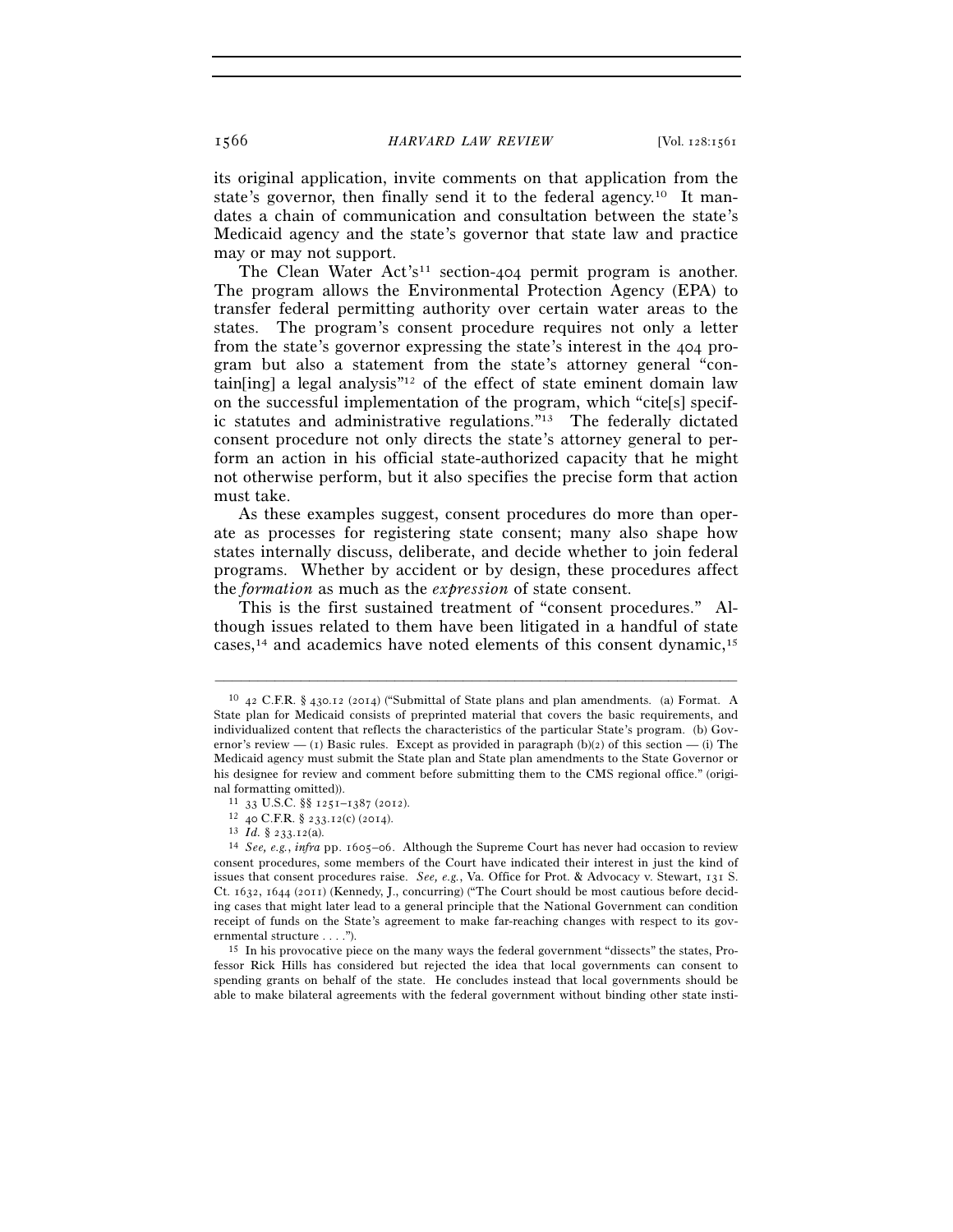consent procedures have not been identified by the courts or academy as a distinctive feature of federal-state interactions. Yet the federal government's ability to set consent procedures is a consequential aspect of twenty-first-century federalism, and it is becoming more so with each legislative session. As federal-state collaboration increasingly becomes the regulatory model of choice for policy initiatives big and small, these procedures will play an outsized role in mediating the power and influence of state and federal political actors. They let the federal government intervene in state politics and decisionmaking in novel and unexpected ways. They allow the federal government to enhance its bargaining power when dealing with the states in situations that are commonly considered by courts and scholars to be negotiations between equal actors. And they present new opportunities to test the rules established by the Supreme Court that mediate the relationship between the states and the federal government.

Identifying which consent procedures are consistent with American federalism and which are not requires "rules of engagement" that dictate how the states and federal government are obliged to treat one another when they join together their respective power, resources, and democratic legitimacy to achieve a common goal.16 What type and degree of autonomy, self-determination, respect, and deference are the states entitled to when the states and federal government are negotiating, defining, and agreeing to the terms of their collective ventures?

tutions. Roderick M. Hills, Jr., *Dissecting the State: The Use of Federal Law to Free State and Local Officials from State Legislatures' Control*, 97 MICH. L. REV. 1201, 1238–39 (1999). And in an early — pre-*New York* and pre-*Printz* — article, Professor D. Bruce La Pierre describes the efforts of some state courts to navigate "conditions of national grants that affect the allocation of political power among the state government, its political subdivisions, and private groups." D. Bruce La Pierre, *The Political Safeguards of Federalism Redux: Intergovernmental Immunity and the States as Agents of the Nation*, 60 WASH. U. L.Q. 779, 849 (1982). La Pierre's analysis, however, bundles together conditions that impact which state official gets to accept a federal grant and conditions that impact which official controls the "actions required for compliance" with such a grant. *Id.* at 850. For a similar analysis, see Comment, *Federal Interference with Checks and Balances in State Government: A Constitutional Limit on the Spending Power*, 128 U. PA. L. REV. 402, 405–11 (1979) [hereinafter Comment, *Federal Interference*]. Here, I disaggregate these distinct conditions into those affecting the consent process and those affecting the implementation process in order to interrogate the unique issues that arise in the consent phase in particular. Finally, D. Cody Huffaker has noticed that the federal government used what I call a "transfer" consent action, *see infra* section I.B, pp. 1575–79, to facilitate state acceptance of federal economic stimulus funds. *See generally* Comment, *A New Type of Commandeering: The Bypass Clause of the American Recovery and Reinvestment Act of 2009 (Stimulus Package)*, 42 ARIZ. ST. L.J. 1055

<sup>&</sup>lt;sup>16</sup> Professor Robert Schapiro originated this phrase in the federalism context. *See* Robert A. Schapiro, *Toward a Theory of Interactive Federalism*, 91 IOWA L. REV. 243, 285 (2005) ("Because cooperative federalism accepts the general notion of a federal-state partnership, but does not provide for rules of engagement, the theory provides no resources for monitoring federal-state relations.").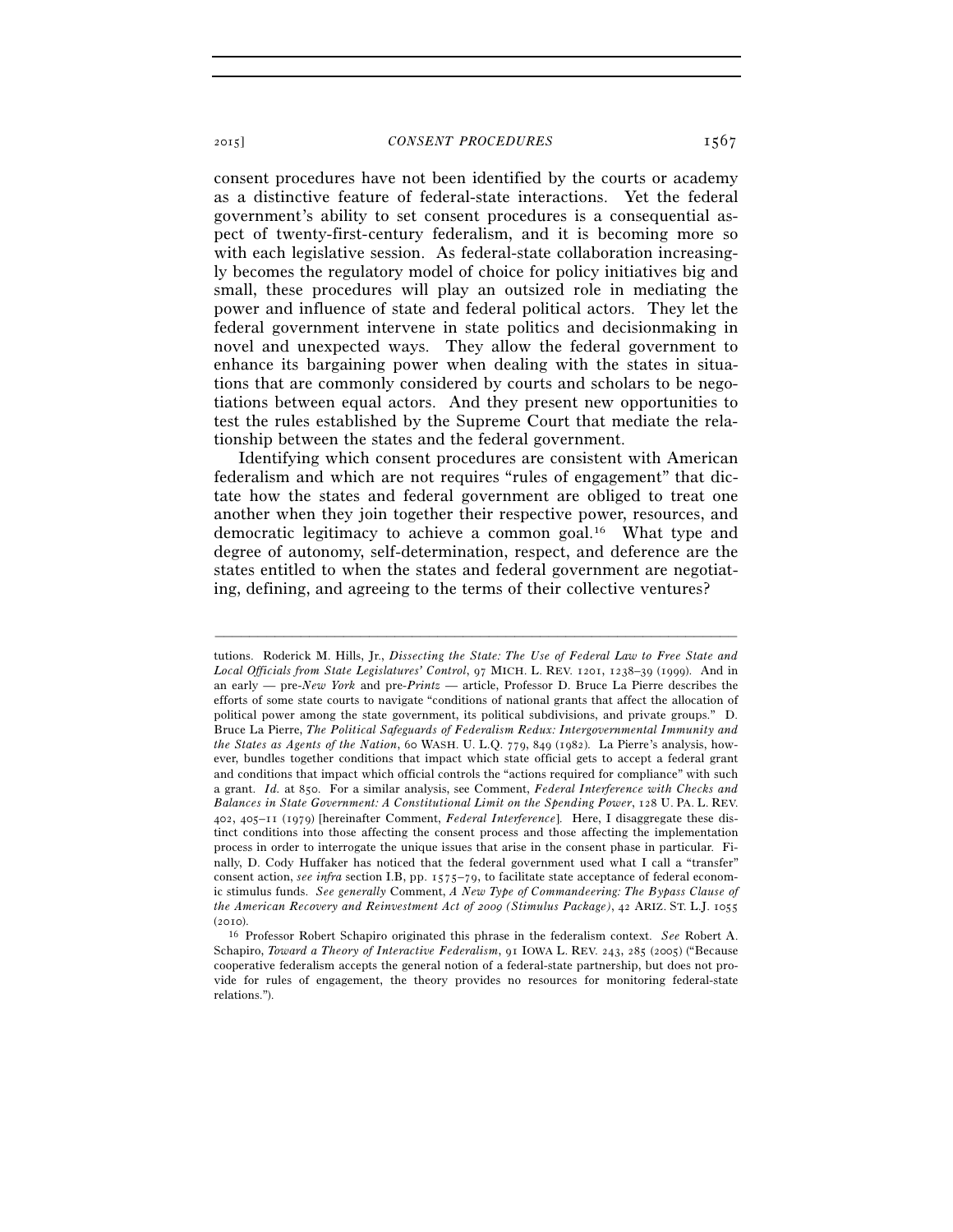These questions are not unfamiliar in the world of bargaining. Contract law has spawned rules of engagement for nearly every facet of contract formation.17 But analogous rules have not been recreated in the intergovernmental sphere. Federalism doctrine and scholarship have precious few principles for theorizing and managing how the states and federal government can arrive at a democratically and constitutionally legitimate "meeting of the minds."

Our federalism's unique history has made this so. American federalism is still coming to terms with the magnificent growth in federalstate collaborations over the last forty years — a trend that has only accelerated in the twenty-first century, which has borne forms and magnitudes of intergovernmental partnership never before seen.18 While much ink has been spilled deliberating how to distribute jurisdiction between the states and federal government in the traditional "dual sovereignty" model, that model becomes more detached from our on-the-ground legal reality with each passing year.<sup>19</sup> Scholars have dissected how power is distributed in some of the major cooperative statutes that turn the "dual sovereignty" system on its head,<sup>20</sup> but theorizing the "stunningly complex and varied ways that 'federalism' manifests from the inside of federal statutes $\frac{n}{21}$  remains an emerging project.22

<sup>17</sup> *See, e.g.*, RESTATEMENT (SECOND) OF CONTRACTS § 24 (1981) (rules for making offers); *id.* § 33 (rules for managing uncertainty); *id.* § 39 (rules for counteroffering); *id.* §§ 50–70 (rules for accepting an offer); *id.* § 71 (rules requiring consideration to form valid contract); *id.* § 205 (rules for duties of good faith and fair dealing); *id.* § 208 (rules for unconscionable terms); *id.* §§ 224–230 (rules regarding conditions). 18 *See, e.g.*, Patient Protection and Affordable Care Act, Pub. L. No. 111-148, 124 Stat. <sup>119</sup>

<sup>(</sup>2010) (codified as amended in scattered sections of the U.S. Code). 19 *See* ERIN RYAN, FEDERALISM AND THE TUG OF WAR WITHIN <sup>146</sup> (2011) (noting the

growing need to address "[i]nterjurisdictional regulatory problems — ranging from the environment to telecommunications to national security —" that "simultaneously implicate areas of such national and local obligation or expertise that their resolution depends on authority at both levels of government"). 20 For a particularly incisive example, which focuses on the ACA, see Abbe R. Gluck, Essay,

*Intrastatutory Federalism and Statutory Interpretation: State Implementation of Federal Law in Health Reform and Beyond*, 121 YALE L.J. 534 (2011). *See also* Kirsten H. Engel, *Harnessing the Benefits of Dynamic Federalism in Environmental Law*, 56 EMORY L.J. 159 (2006) (on the Clean Air Act); Philip J. Weiser, *Federal Common Law, Cooperative Federalism, and the Enforcement of the Telecom Act*, 76 N.Y.U. L. REV. 1692 (2001) (on the Telecommunications Act).<br><sup>21</sup> Gluck, *supra* note 20, at 539.<br><sup>22</sup> Despite leading efforts to theorize cooperative federalism, *see, e.g.*, Jessica Bulman-Pozen &

Heather K. Gerken, Essay, *Uncooperative Federalism*, 118 YALE L.J. 1256 (2009); Susan Rose-Ackerman, *Cooperative Federalism and Co-optation*, 92 YALE L.J. 1344 (1983); Weiser, *supra* note 20; Joseph F. Zimmerman, *National-State Relations: Cooperative Federalism in the Twentieth Century*, PUBLIUS, Spring 2001, at 15, many fundamental questions about what states are and do in the context of federal statutes remain unanswered. Professor Erin Ryan has illuminated many of the fascinating nooks and crevices of this "negotiated" federalism. *See, e.g.*, Erin Ryan, *Negotiating Federalism*, 52 B.C. L. REV. 1 (2011) (analyzing negotiated federalism and the appropriate scope of judicial review); Erin Ryan, *Federalism at the* Cathedral*: Property Rules, Liability Rules,*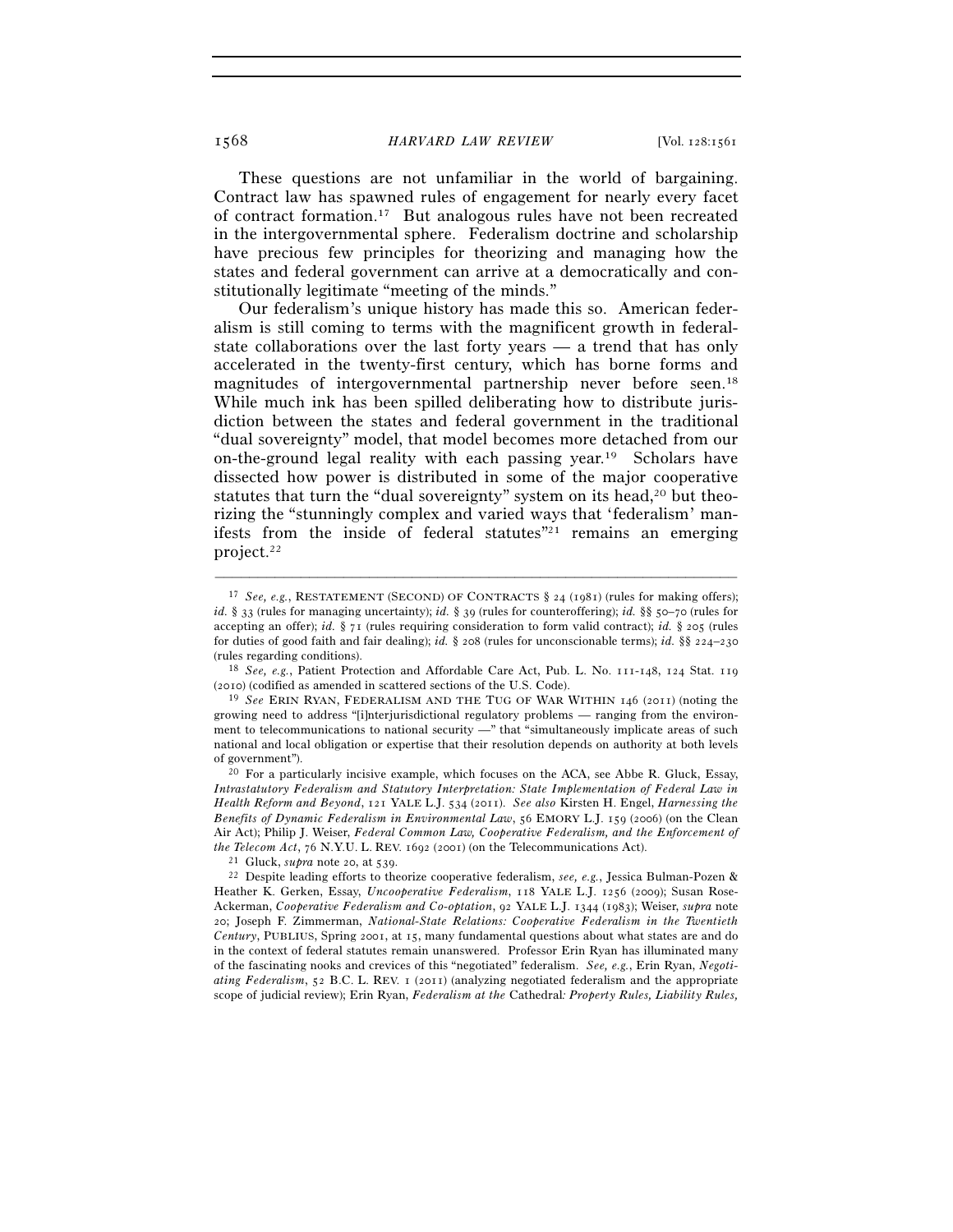Specifically, the rights and entitlements of the states when they act as partners, administrators, implementers, and collaborators alongside the federal government — rather than as largely isolated miniature governments — remain ill-defined in the Court and academy.<sup>23</sup> This is true among both the old-guard sovereigntists and a new group of scholars who support federalism models that leave sovereignty by the wayside. Yet both schools would be strengthened by more robust answers to these questions.

Scholars and jurists who oppose integration and advocate for a return to the traditional "dual sovereignty" model have focused much of their effort on resisting policies that limit or displace state jurisdiction.24 Questions about how to protect state sovereignty when the states act *within* federal programs — where state participation comes by the "grace of Congress,"25 but the states are nonetheless entitled to be treated as "independent and autonomous political entities"  $\epsilon$  – have gone under-addressed.<sup>27</sup> The anti-commandeering and anticoercion rules set an important foundation, but as Part II will demonstrate, our twenty-first-century cooperative federalism has created far more opportunities for the federal government to interfere with state independence than the conventional reading of these rules can encompass. Consent procedures are just one example.

And even among a new group of federalism scholars who extol the benefits of our increasingly integrated system by imagining American federalism as a "distinctive species of nationalism,"28 rules of engage-

*and Inalienability Rules in Tenth Amendment Infrastructure*, 81 U. COLO. L. REV. 1 (2010) (analyzing rules of exchange for constitutional entitlements during intergovernmental bargaining). But much work remains. For an excellent overview of fifteen unanswered doctrinal questions raised by these arrangements, see Abbe R. Gluck, *Our [National] Federalism*, 123 YALE L.J.

<sup>1996</sup>, 2022–43 (2014). 23 This rule is also proven by its exceptions, like Ryan's excellent overview of the different contexts in which the federal government and states negotiate today. *See* RYAN, *supra* note 19. Although the descriptive account of federal-state negotiation that is the core of the book is immensely rich and provocative, Ryan's normative prescription for how these unique forms of intergovernmental bargaining should be regulated is more general, focusing broadly on vindicating a conventional set of federalism values — "checks and balances, accountability and transparency, local autonomy and innovation, and the problem-solving synergy available between local and national regulatory capacity," *id.* at 340 — rather than on finding new values in this distinctive federalism. 24 *See, e.g.*, Steven G. Calabresi, *"A Government of Limited and Enumerated Powers": In De-*

*fense of* United States v. Lopez, 94 MICH. L. REV. 752 (1995); John C. Yoo, *The Judicial Safeguards of Federalism*, 70 S. CAL. L. REV. 1311, 1312 (1997) ("[T]he Court has articulated its intention to establish areas of state control that are to remain immune from federal regulation . . . .").<br><sup>25</sup> This is Professor Abbe Gluck's elegant phrase. *See* Gluck, *supra* note 20, at 542.<br><sup>26</sup> Printz v. United States,

*infra* Part II, pp. 1582–602, but these cases capture only a narrow set of potential ways in which the federal government can intrude on state independence in intergovernmental collaborations. 28 Alison L. LaCroix, *The Shadow Powers of Article I*, 123 YALE L.J. 2044, 2093 (2014).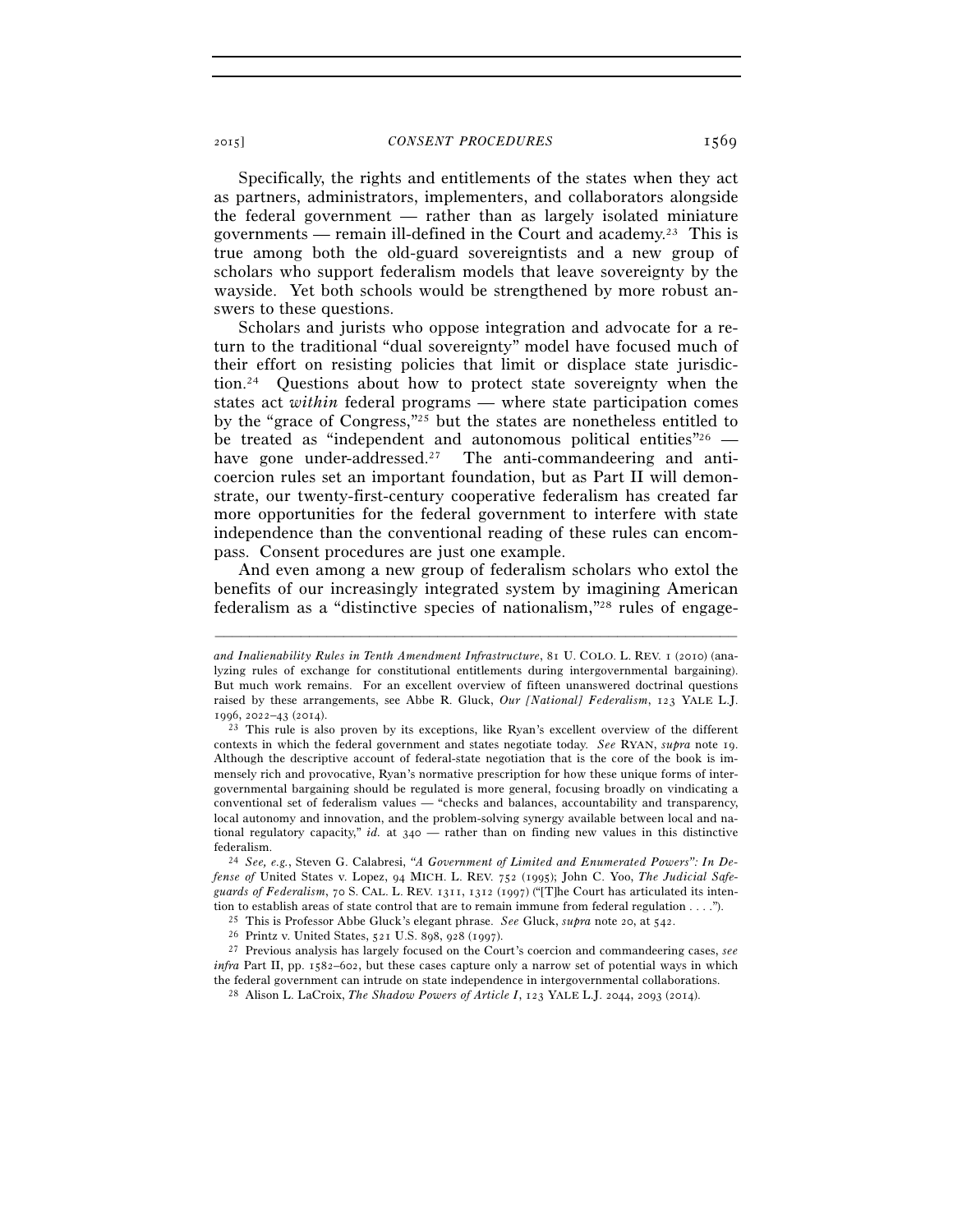ment have been the neglected stepchild. The "new nationalists" have revived interest in the value of state contributions to traditionally federal domains. They argue that the states provide "the democratic churn necessary for an ossified national system to move forward"29 by acting, resisting, speaking, and maneuvering within federal programs, even if these acts do not sound in the traditional language of taxraising, law-making, peace-keeping sovereignty. Indeed, one goal of the new nationalist project is to argue that the decline of these traditional trappings of sovereignty should not be lamented. As participants in national projects, states enable "racial minorities and dissenters to rule,"<sup>30</sup> serve as "staging grounds" for national debates,  $31$  spur the "develop[ment of] national consensus,"32 "safeguard the separation of powers,"33 negotiate "interjurisdictional gray area[s],"34 and administer a far-reaching array of federal programs.35 Integration, in other words, is a federalism friend — not a federalism foe.

But although the new nationalists have provided a rich descriptive account of the many ways the states make our national politics more vibrant, they have yet to tell us how much integration is too much integration, or on what terms it should proceed. Professor Heather Gerken — who was a new nationalist before that title existed — has suggested that "identifying 'rules of engagement'" may be "the most pronounced weakness of th[e] [new nationalist] school."36 For even if you accept the central premise of the school — that the states are valuable because they make our *national* democracy more vibrant, more legitimate, and more effective, not because of some illusory store of sovereignty — the federal government can't have carte blanche to dictate how they operate, the choices they make, and the terms of their

<sup>–––––––––––––––––––––––––––––––––––––––––––––––––––––––––––––</sup> 29 Heather K. Gerken, *The Supreme Court, 2009 Term — Foreword: Federalism All the Way Down*, 124 HARV. L. REV. 4, 10 (2010).<br><sup>30</sup> *Id.* at 9. 31 Jessica Bulman-Pozen, *From Sovereignty and Process to Administration and Politics: The* 

*Afterlife of American Federalism*, 123 YALE L.J. 1920, 1922 (2014) [hereinafter Bulman-Pozen, *Afterlife of American Federalism*]; *see also* Jessica Bulman-Pozen, *Partisan Federalism*, 127

HARV. L. REV. 1077 (2014).<br><sup>32</sup> Cristina M. Rodríguez, *Negotiating Conflict Through Federalism: Institutional and Popular Perspectives*, 123 YALE L.J. 2094, 2097 (2014).

<sup>&</sup>lt;sup>33</sup> Jessica Bulman-Pozen, *Federalism as a Safeguard of the Separation of Powers*, 112 COLUM. L. REV. 459, 472 (2012). 34 RYAN, *supra* note 19, at 145–50; Erin Ryan, *Federalism and the Tug of War Within: Seeking* 

*Checks and Balance in the Interjurisdictional Gray Area*, 66 MD. L. REV. 503 (2007) (exploring the challenges and possibilities of jurisdictional overlap).<br><sup>35</sup> See Bulman-Pozen & Gerken, *supra* note 22; Gluck, *supra* note 20.<br><sup>36</sup> Heather K. Gerken, *Federalism as the New Nationalism: An Overview*, 123 YALE L.J.

<sup>1916</sup> (2014). One recent exception is Professor Alison LaCroix's excavation of the federal government's reliance on state consent to federal regulation in antebellum America. *See* Alison LaCroix, *The Interbellum Constitution: Federalism in the Long Founding Moment*, 67 STAN. L. REV. 397 (2015).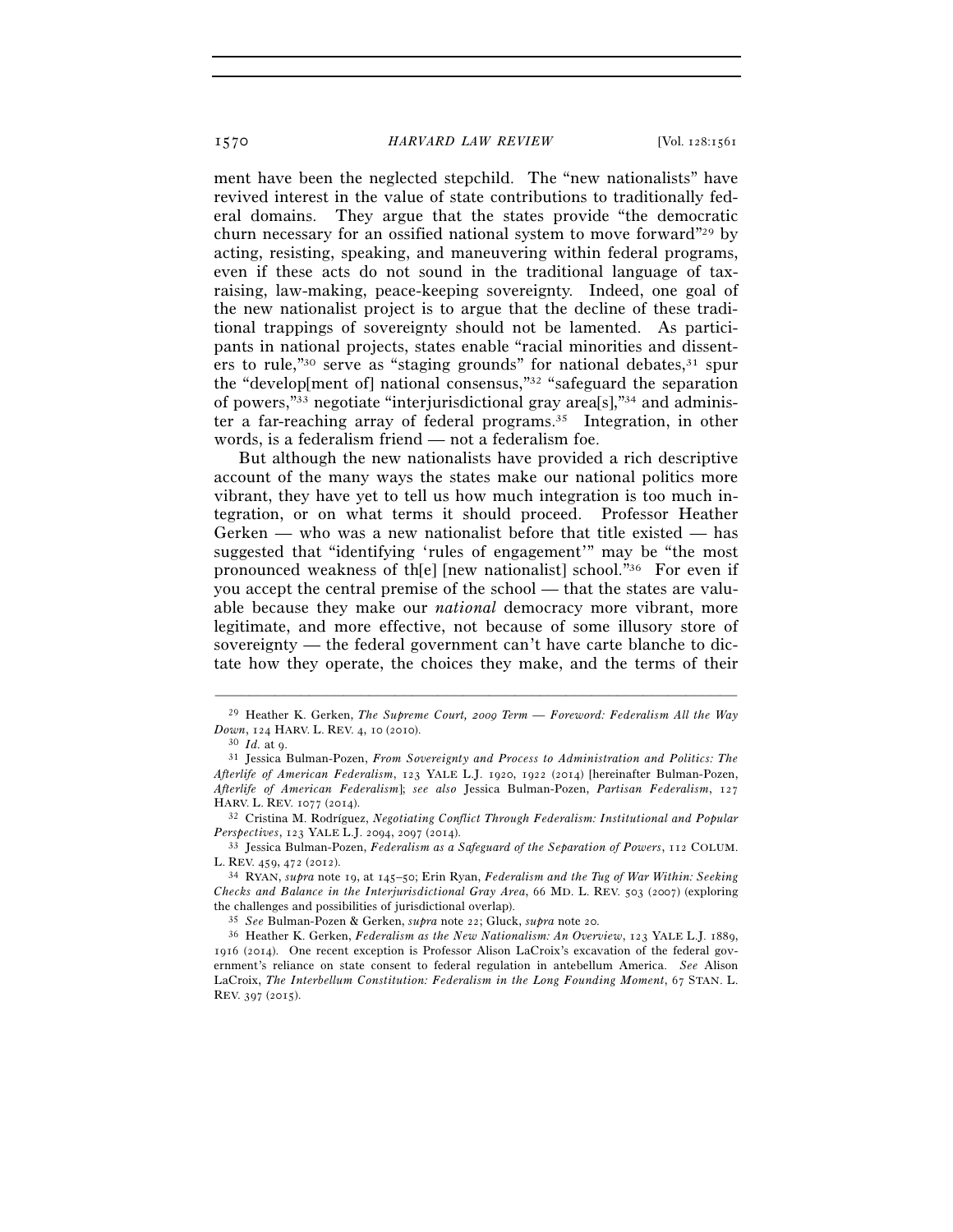participation in national programs. Such control would turn statefederal collaboration into state-federal assimilation, and state obsolescence would necessarily follow. Certain attributes of state governance must be protected in order for the states to continue serving the nationalist functions that the new nationalists embrace.37 There must be rules of engagement that protect state-federal collaborations against total assimilation.

This Article begins to identify and define those rules. It examines a new and consequential site of federal-state interaction: the consent process. For dual sovereigntists and new nationalists, judges and academics alike, the rules that tell governing bodies how they are obliged to treat one another when they negotiate and collaborate are both vital and sustaining.

\* \* \*

The high-level goals of this Article are twofold. The first is to describe how states express consent today by reviewing on a statutory and programmatic level the federal rules that dictate the consent process. In what follows, I describe the ubiquitous presence of these consent procedures in federal programs big and small, as well as their common forms and structures and their many customizable features and applications. The second goal is to situate consent procedures in the Court's federalism jurisprudence and in contemporary federalism scholarship. Two relevant doctrines are immediately apparent: the anti-coercion rule, which prohibits the federal government from coercing the states during federal-state negotiations, and the anticommandeering rule, which prohibits the federal government from directing state institutions to make policy choices or implement federal programs. I argue that while neither doctrine directly addresses the distinctive issues raised by federally dictated consent procedures, their intersection reveals a variety of ways in which intrusive consent procedures could raise constitutional concerns. I then look beyond doctrine to the main values and goods that scholars and courts believe federalism advances and argue that consent procedures have the potential to interfere with each of them.

<sup>&</sup>lt;sup>37</sup> Gerken, for instance, has argued that one of the chief values of federalism is its provision of spaces in which dissenters and minorities can "embed their views into a governance decision." Heather K. Gerken, *The Loyal Opposition*, 123 YALE L.J. 1958, 1979 (2014). By decentralizing power to a multiplicity of governmental bodies, federalism gives minorities the chance to actually govern. But the states can't meaningfully represent constituencies that go unrepresented in Congress if Congress controls how the states act or operate. Nor can the states "furnish . . . democratic legitimacy" to national projects, as Professor Jessica Bulman-Pozen contends they do, Bulman-Pozen, *Afterlife of American Federalism*, *supra* note 31, at 1933, if their democratic processes are not their own.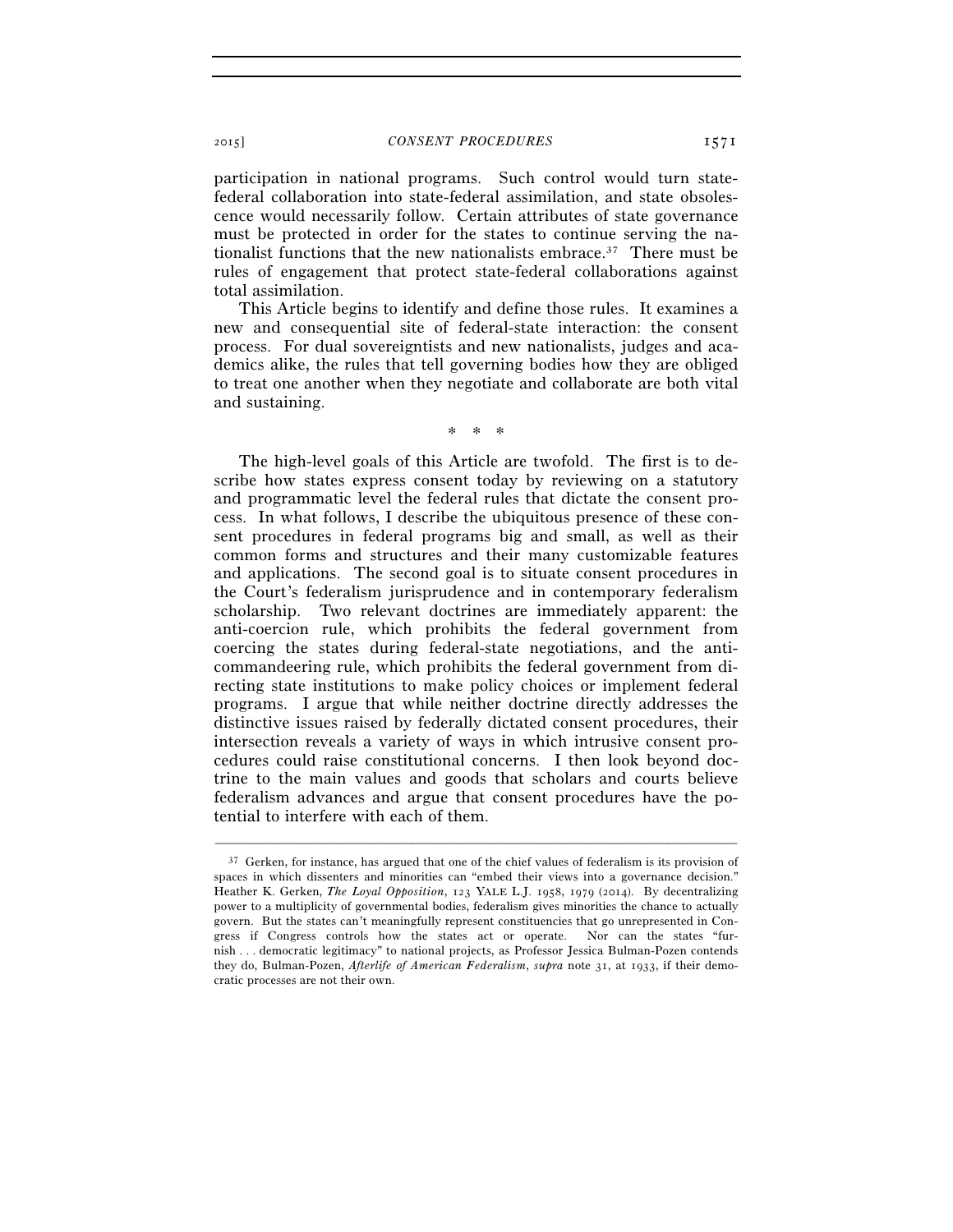The Article proceeds in four parts. Part I sketches the range of consent procedures the federal government uses to enroll states in cooperative programs. These processes are rarely discussed during the give and take of federal lawmaking and are often hidden in a morass of statutory and regulatory language. By consolidating them in one place, I identify three elements of consent that the federal government often controls: (1) *consent agents*, (2) *consent actions*, and (3) *baseline assumptions*. Part II undertakes a doctrinal analysis of consent procedures and concludes that when consent procedures interfere with a state's standard governmental processes, they sit at a forbidden intersection between the Court's anti-coercion and anti-commandeering rules. Part III elaborates the potential for consent procedures to interfere with the goods or values our system of federalism produces. And Part IV considers how different stakeholders — Congress, the Executive, the courts, and the states — can and should think about consent procedures going forward.

#### I. OVERVIEW OF CONSENT PROCEDURES

The means that the federal government uses to ascertain state consent to cooperative programs are as variegated and textured as the programs themselves. Indeed, I use the language of process — calling them consent *procedures* — because they fuse and layer different elements of consent together. They specify the *agent* who must express the consent and the *actions* she must take. They also specify a *baseline assumption* about the state's starting point vis-à-vis the program. Most consent procedures begin with the baseline assumption that states have not consented to the program until they perform the consent procedure; but a few assume that the states have tacitly consented until they use the designated process to opt out of the program. Some consent procedures, in other words, use a "consent *when*" model and others use a "consent *until*" model.

Every act of consent will have an agent, an action, and a baseline assumption. Some consent procedures specify all three elements, while others specify only one or two, implicitly deferring determinations about the other elements of the consent act to the state. For instance, a consent procedure that specifies the actions that a "state" must take in order to consent, but not the agent who must perform those actions, allows the state to select its own agent. In this Part, I step through each of these elements in turn, providing examples of the different variations the federal government incorporates into consent procedures.<sup>38</sup>

 $38$  My objective is not to provide a comprehensive empirical survey of all existing consent procedures or to make claims about the frequency with which Congress uses particular consent procedures. This preliminary effort aims only to identify the phenomenon and provide examples that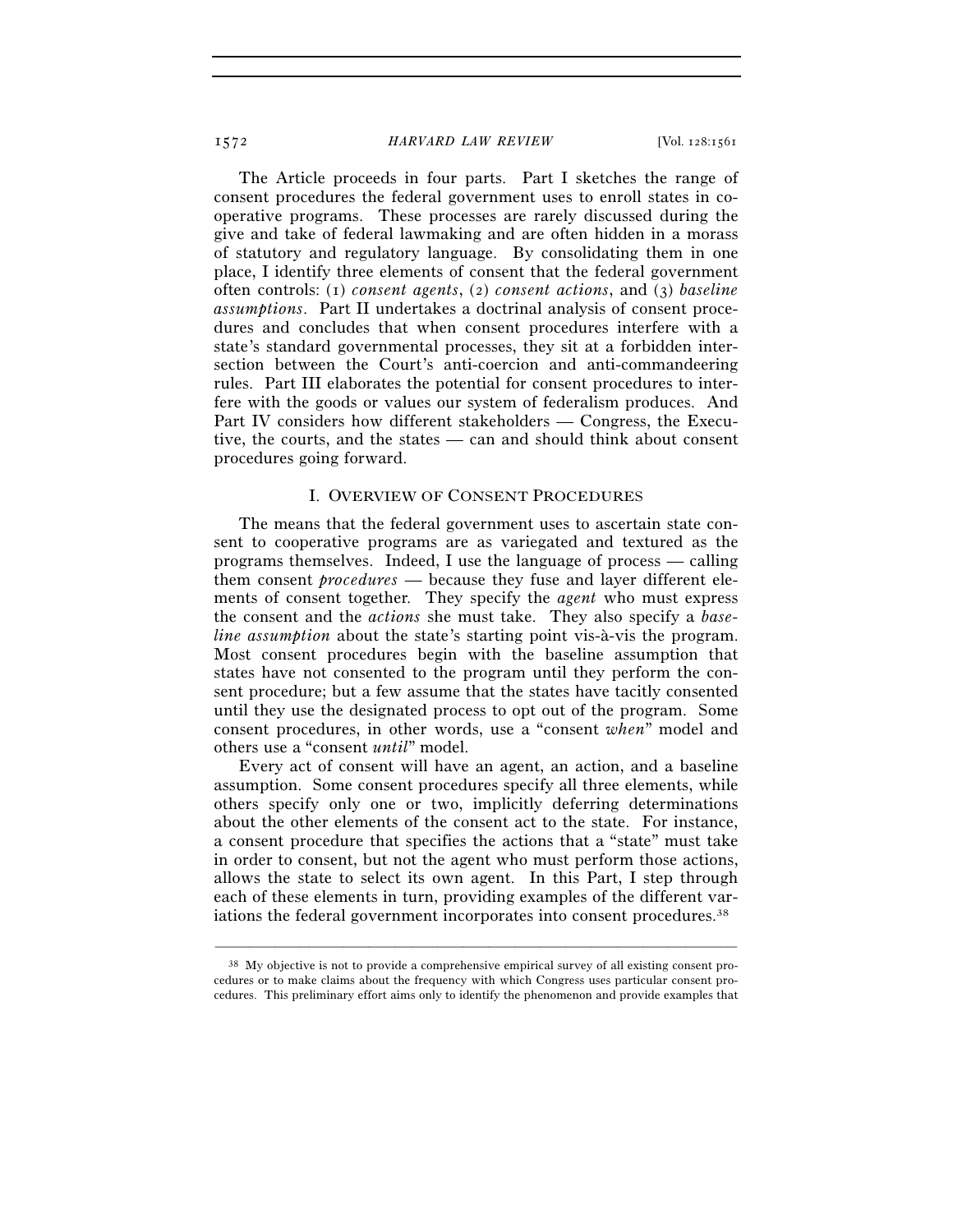#### *A. Consent Agents*

The agent-based elements of consent procedures dictate the state actor or institution that must be the state's representative for the purpose of committing to the federal program.

*1. Chief Executive Officers*. — The federal government often designates the state's governor or "chief executive officer" as this actor.39 As noted above, for instance, guidance implementing the ACA requires that the state's application to establish a state-based insurance exchange be "signed by the State's Governor."40 But there are several variations on this theme. A governor may express her state's intention to participate in the program by taking a specified action (discussed in greater detail below in section I.B) instead of sending a communication. In the 1990 amendments to the Surface Mining Control and Reclamation Act of 1977, 41 for instance, Congress permitted the governor of a state to express her intent to expand the scope of her state's reclamation projects by certifying that previous projects had been successfully completed.42

*2. Agencies and Administrative Officials*. — Agencies can also be designated consenters. But it is typical for the federal government to require the governor to first name the appropriate agency to manage the program. The Occupational Safety and Health Act<sup>43</sup> is a standard example. The Act makes grants available to fund experimental projects related to occupational safety. The consent procedure first asks

–––––––––––––––––––––––––––––––––––––––––––––––––––––––––––––

Services did acknowledge that in some states the governor might not have the authority to enter into such an arrangement, and the agency declared its willingness to work with the appropriate

state authorities. *Id.* at 6 n.5. But, to date, it has not done so.<br><sup>41</sup> 30 U.S.C.A. §§ 1201–1328 (West 2014).<br><sup>42</sup> Pub. L. No. 101-508, § 6010, 104 Stat. 1388, 1388-296 (1990) (codified as amended at 30 U.S.C.A.  $$1240a(a)–(b)$ ).<br>  $^{43}$  29 U.S.C.  $$651–678$  (2012).

illustrate the different forms that consent procedures can and do take. These examples are drawn from a general survey of large cooperative programs and their many subprograms and initiatives. While I have not attempted to canvass every single cooperative program — indeed no authoritative list of cooperative programs exists — I have particularly endeavored to include in my analyses programs that are of interest to a wide array of scholars, ranging from Medicaid and No Child Left Behind to the Clean Water Act, Temporary Assistance for Needy Families, and various block grants. A spreadsheet of the consent procedures researched for this Article is on file with the author. 39 See, for example, Medicare's beneficiary assistance program, where "[t]he Chief Executive

Officer of the State is responsible for . . . [s]ubmittal of the application to CMS [Centers for Medicare & Medicaid Services] for approval,"  $42$  C.F.R. §  $403.312$  (2014); grants for state and community programs for children, youth, and families, which provide that "[t]he chief executive officer of a State, in order to be eligible for grants . . . for any fiscal year, shall prepare and submit to the Commissioner a State plan for a 3-year period,"  $42$  U.S.C. § 12335(a) (2012); and technology grants to state courts, for which "the chief executive officer of a State or unit of local government shall submit to the Director an application at such time and in such form as the Director may require," *id.* § 3796aa-2.<br><sup>40</sup> BLUEPRINT FOR APPROVAL, *supra* note 4, at 6. The Centers for Medicare & Medicaid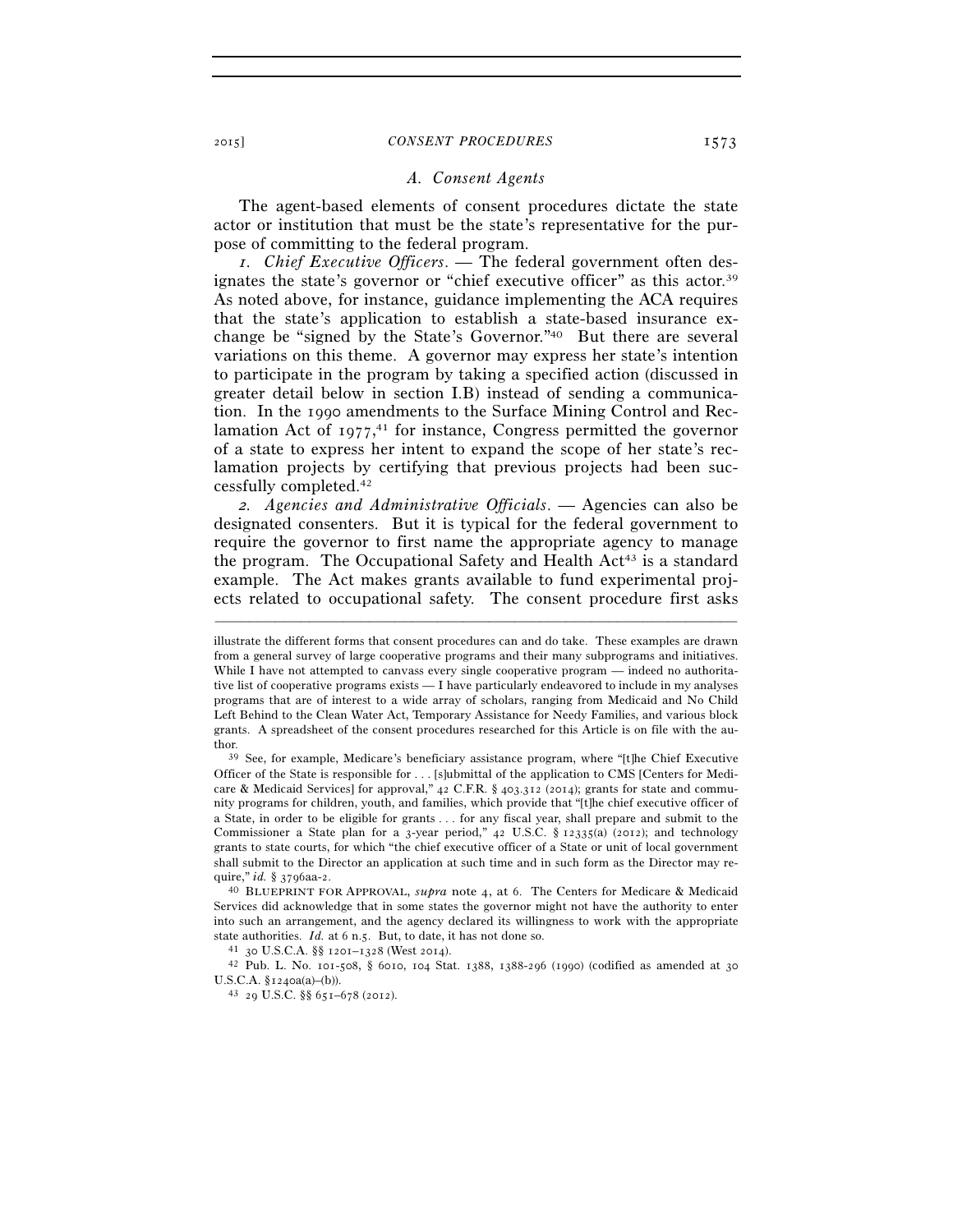the governor to "designate the appropriate State agency for receipt of any grant,"44 then requires the designated agency to submit an application requesting funds on behalf of the state.45

In some cases, the federal government limits the agencies or administrative officials the governor may designate to those with appropriate state-law jurisdiction. Department of Commerce regulations related to the distribution of fishery assistance funds, for instance, limit eligible agencies to those "authorized under [state] laws to regulate commercial fisheries."46

And in some instances — particularly when there is an obvious state counterpart agency for a federal program — Congress bypasses the governor designation process altogether and commits the consent rights to the agency in the first instance. This is common in education programs. Several grants connected to the No Child Left Behind Act of  $2001^{47}$  make the "State educational agency" the state's consent agent.48

*3. Joint Agents.* — Finally, some agent-based consent elements require two actors to express the state's interest in concert. The Federal-Aid Highway Act of  $1973^{49}$  allowed the states to receive federal highway funds to build alternatives to highway transportation. The Act required "the joint request of a State Governor and the local governments concerned" before the Secretary would approve such a use.50 As should be clear, agent-based consent elements can reflect judgments

<sup>44</sup> *Id.* § 672(c). 45 *Id.* § 672(d) ("Any State agency designated by the Governor of the State desiring a grant under this section shall submit an application therefor to the Secretary."); *see also* Housing and Community Development Act of 1974, 42 U.S.C. § 5423(c) (2012) ("Any State agency designated by the Governor of a State desiring a grant under this section shall submit an application therefor to the Secretary. The Secretary shall review and either accept or reject such application."); Juvenile Accountability Incentive Block Grants, 28 C.F.R. § 31.501(b) (2014) ("Each State Chief Exec-<br>utive Officer must designate a state agency to apply for, receive, and administer JAIBG funds.").

<sup>&</sup>lt;sup>46</sup> 50 C.F.R. § 253.52(a)(1) (2014).<br><sup>47</sup> Pub. L. No. 107-110, 115 Stat. 1425 (2002) (codified as amended in scattered sections of the U.S. Code).

<sup>&</sup>lt;sup>48</sup> *E.g.*, 20 U.S.C. § 6763(a) (2012) (state and local technology grants) ("To be eligible to receive a grant under this subpart, a State educational agency shall submit to the Secretary, at such time and in such manner as the Secretary may specify, an application containing a new or updated statewide long-range strategic educational technology plan (which shall address the educational technology needs of local educational agencies) and such other information as the Secretary may reasonably require."); *id.* § 7221b(a) (public charter school grants) ("Each State educational agency desiring a grant from the Secretary under this subpart shall submit to the Secretary an application at such time, in such manner, and containing or accompanied by such information as the Secretary may require."); 42 U.S.C. § 11432(b) (grants for the education of homeless youths) ("No State may receive a grant under this section unless the State educational agency submits an application to the Secretary at such time, in such manner, and containing or accompanied by such infor-<br>mation as the Secretary may reasonably require.").

<sup>&</sup>lt;sup>49</sup> Pub. L. No. 93-87, 87 Stat. 250 (codified as amended in scattered sections of 23 U.S.C.). 50 *See id.* § 137(b), 87 Stat. at 269 (amended 1976).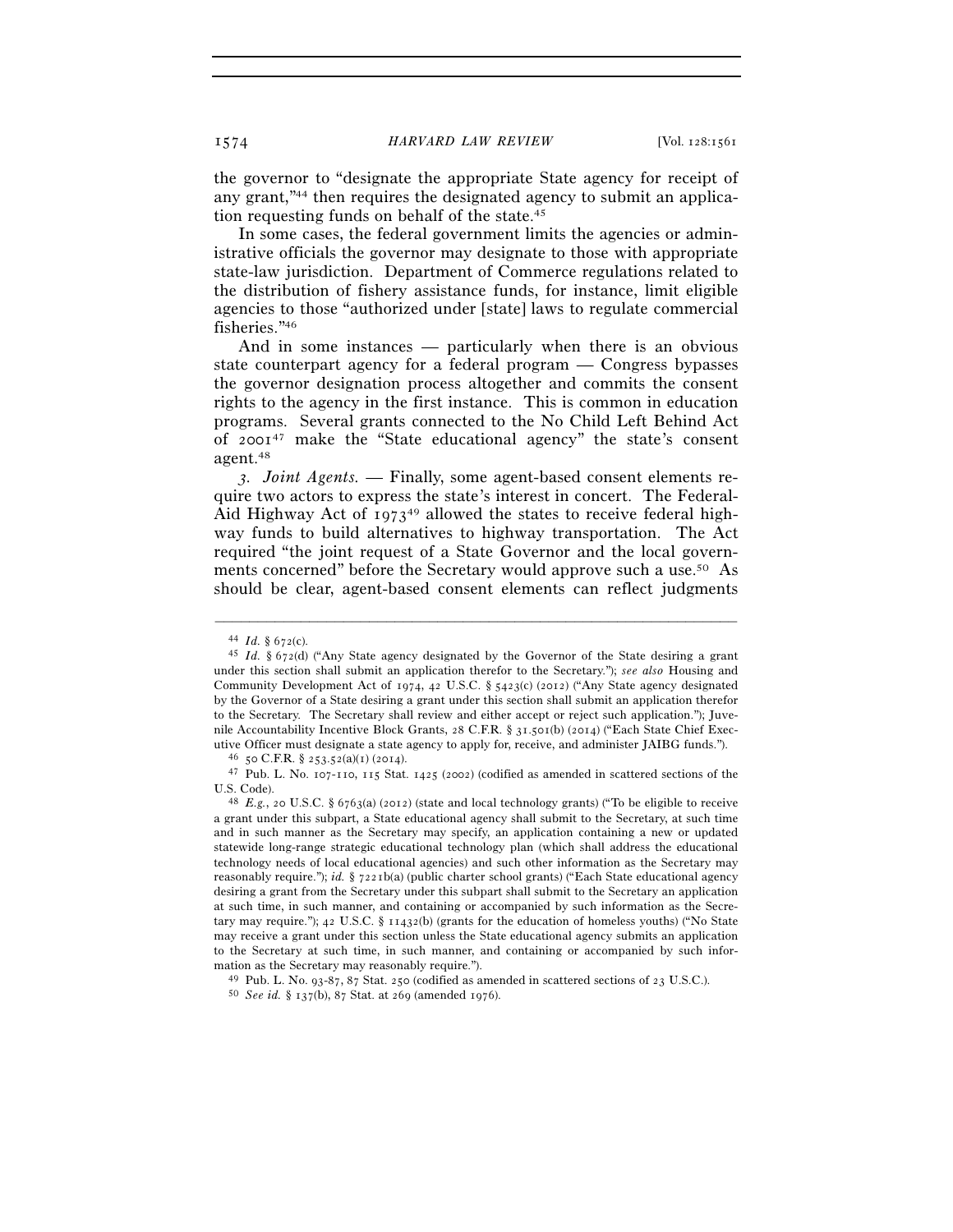about which actor or set of actors *ought* to be the state's representative in a given area.51

#### *B. Consent Actions*

As part of its consent procedures, the federal government may also require the "state" or a specified state official to take a set of actions in order to express its consent. Some consent procedures are purely action-based, specifying only that the "state" generally must perform a set of actions, but not dictating who within the state must complete them.52

Action-based consent elements can also be used in conjunction with agent-based elements. This kind of procedure designates a state official, then requires that official to perform certain actions in order to register his consent.

The required actions contemplated by federal procedures can range from the simple to the complex. The simplest action-based consent element is the state's submission of an application.<sup>53</sup> More complex procedures require the state to take federally specified political or administrative actions as part of the consent act. There are several common procedural requirements.

*1. Legislative Enactments.* — Some consent procedures require the state to enact a law in order to indicate its consent. Unemployment insurance — the federal-state collaboration operative across the country — requires consent to be expressed through the state legislature unless otherwise noted in particular provisions. The original law the Wagner-Peyser Act of  $1933^{54}$  — specified that "[i]n order to obtain the benefits of appropriations [under the law], a State shall, through its

<sup>51</sup> Though negotiations between the federal government and Native American tribes are outside the scope of this Article, a glance at federal-tribal consent procedures illustrates this point. Federal regulations implementing the latest iteration of the Violence Against Women Act of 1994, Pub. L. No. 103-322, tit. IV, 108 Stat. 1902 (codified as amended in scattered sections of the U.S. Code), for instance, allow a tribe's "*elected* leadership" to request participation in a new pilot program. Pilot Project for Tribal Jurisdiction over Crimes of Domestic Violence, 78 Fed. Reg. 35,961, 35,966 (June 14, 2013) (emphasis added). While the legislative record does not disclose the rationale for the requirement that the tribe's leadership be "elected" — or make clear how or whether the requirement will be enforced — a plain reading of the provision seems to endorse a particular kind of tribal structure and decisionmaking process. 52 The EPA's default grant process, used unless superseded by statute, *see* <sup>40</sup> C.F.R. § 31.<sup>5</sup>

<sup>(</sup>2014), does just that. It requires applications to be submitted by the "State," but does not specify a particular actor. *See id.* § 31.11. Indeed, it expressly defines "State" in a way that makes it possible for any of a state's horizontal subdivisions to act on its behalf. *Id.* § 31.3 (defining "State" as "any of the several States of the United States, the District of Columbia, the Commonwealth of Puerto Rico, any territory or possession of the United States, or any agency or instrumentality of a State exclusive of local governments"). 53 *See, e.g.*, *supra* notes 3–7 and accompanying text. 54 Pub. L. No. 73-30, 48 Stat. 113 (codified as amended at 29 U.S.C.A. §§ 49 to 49*l*-2 (West

<sup>2014</sup>)).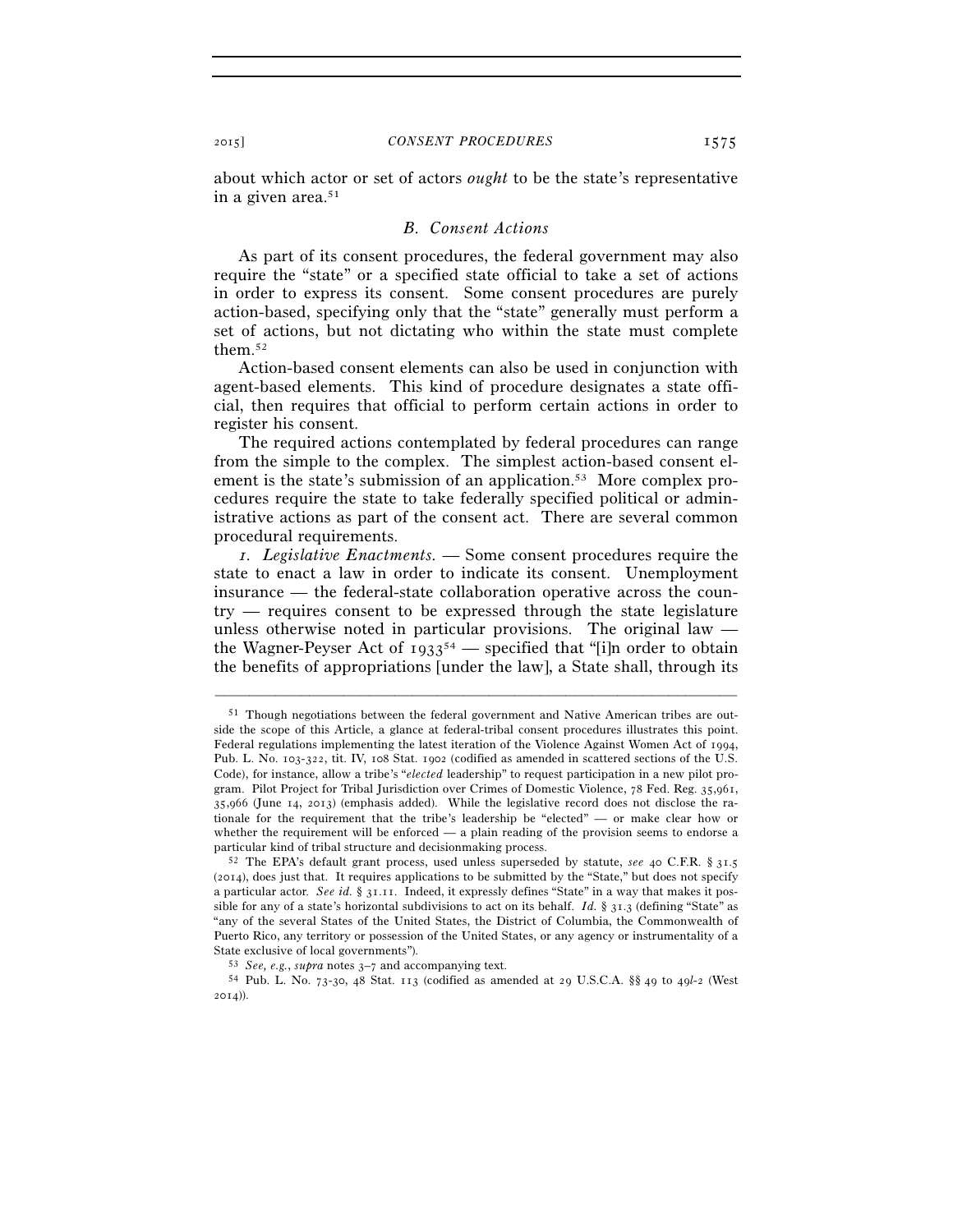legislature, accept the provisions of this Act."55 Amendments to the law in 1998, which are still in effect today, retained this requirement, but changed the phrase "through its legislature" to "pursuant to State statute."56

*2. Official Acts.* — As I previewed earlier, some consent procedures require state officials to perform federally specified *official* acts in their state-level capacity prior to consenting to the federal program. I have already mentioned the Clean Water Act's section-404 permitting program, which requires the state's attorney general to prepare a "legal analysis" of certain legal implications of the program.57

*3. Designation.* — Many consent procedures require a state or specific state official to designate an individual or agency that will be the ongoing contact for the program. The Individuals with Disabilities Education Act<sup>58</sup> requires an application that must include, among other things, the "designation of the lead agency in the State that will be responsible for the administration of funds."59 Similarly, states requesting federal grants for the management of hazardous material must initially submit an application and letter from the state's governor "designating the State agency that is authorized to apply for a grant."60 Thereafter, that agency may request funds directly in a primarily agent-based consent model. The Oil Spill Liability Trust Fund similarly makes funds available only if the "Governor of a State . . . advise[s] the [National Pollution Funds Center] in writing of the specific individual who is designated to make [such] requests."61

*4. Consultation.* — Some consent procedures, in effect, require state officials to consult with one another prior to expressing the state's consent. As mentioned above, Medicaid's consent procedure first requires the state's designated Medicaid agency to prepare an applica-

<sup>55</sup> *Id.* § 4, 48 Stat. at 114. 56 Workforce Investment Act of 1998, Pub. L. No. 105-220, § 303, 112 Stat. 936, 1081 (codified

at 29 U.S.C. § 49c (2012)). 57 *See* <sup>40</sup> C.F.R. § 233.12(c). 58 <sup>20</sup> U.S.C. §§ 1400–1482 (2012).

<sup>59</sup> *Id.* § 1437(a)(1); *see also id.* 1437(a) ("A State desiring to receive a grant under section 1433 of this title shall submit an application to the Secretary at such time and in such manner as the Secretary may reasonably require. The application shall contain  $-$  (1) a designation of the lead agency . . . ."). Similar examples abound throughout the U.S. Code and its implementing regulations. *E.g.*, 45 C.F.R. § 1386.20(a) (2014) ("The designating official must designate the State official or public or private agency to be accountable for proper use of funds and conduct of the Protection and Advocacy agency."); *id.* § 1386.19 ("*Designating Official* means the Governor or other State official, who is empowered by the Governor or State legislature to designate the State official or public or private agency to be accountable for the proper use of funds by and conduct of the State Protection and Advocacy agency.").  $^{60}$  49 C.F.R. § 110.30(a)(2) (2014).  $^{61}$  33 C.F.R. § 133.25(a) (2014).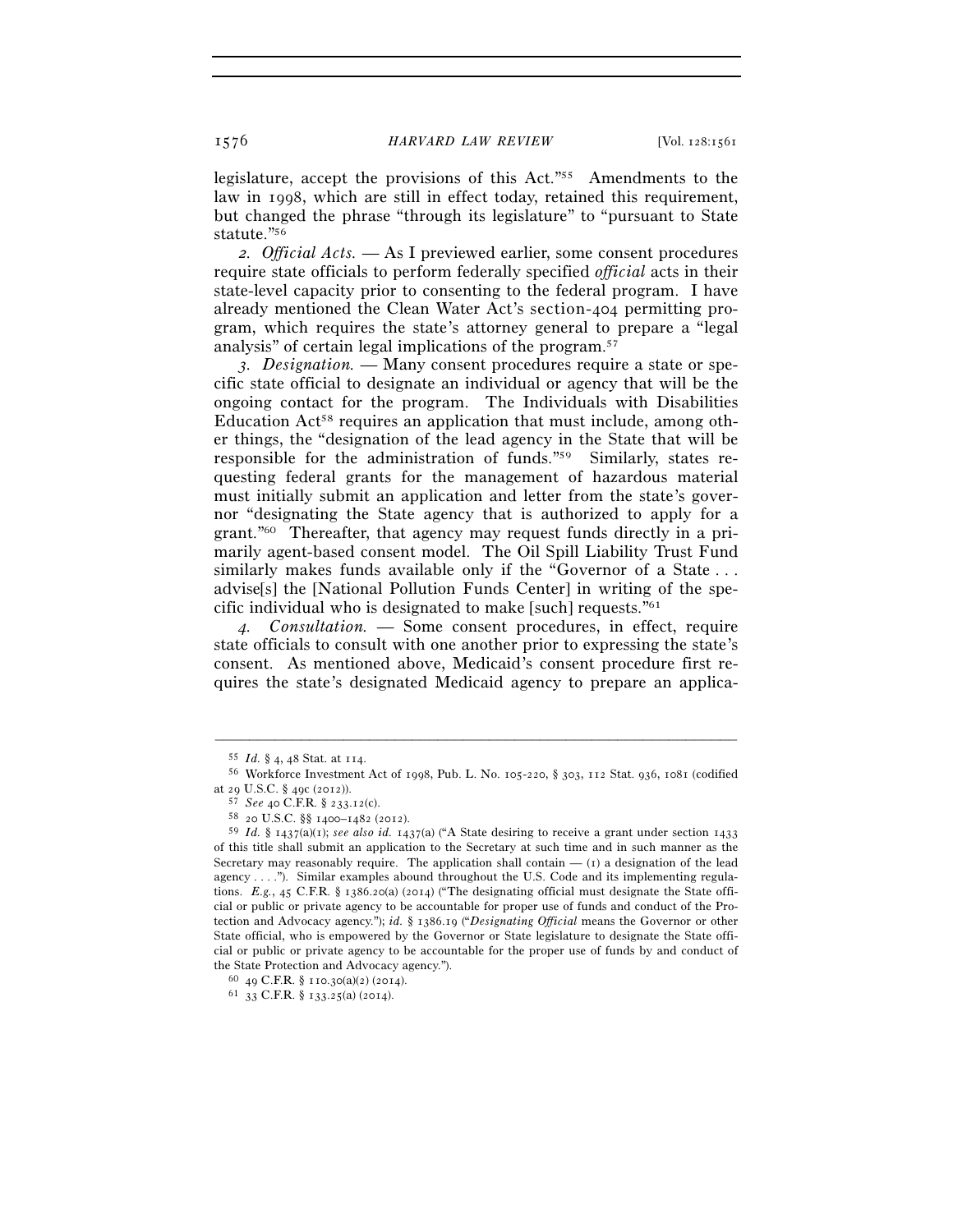tion and any subsequent application amendments.62 It then requires that agency to submit that application or proposed amendment to the state's governor (or the governor's "designee") for comments before finally sending the application to the federal government.63 This procedure is interesting not just because it forges a process of political communication between state officials within the state, but also because it asks the governor to send his comments to the federal government alongside the application so that the federal government can take them into consideration when it evaluates the application. Other federal laws include similar action-based consent elements, requiring state agencies to consult first with state governors before requesting a federal grant.64 Reaching even more broadly, while the consent procedure for grants under the Safe and Drug-Free Schools and Communities Act<sup>65</sup> does not specify a consent agent, it does require "an assurance that the application was developed in consultation and coordination with appropriate State officials," including:

the chief executive officer, the chief State school officer, the head of the State alcohol and drug abuse agency, the heads of the State health and mental health agencies, the head of the State criminal justice planning agency, the head of the State child welfare agency, the head of the State board of education, or their designees, and representatives of parents, students, and community-based organizations.<sup>66</sup>

*5. Certification.* — The federal government often requires states to certify that they are able to fulfill their obligations under the program before they can consent. The federal government's primary cash welfare program, Temporary Assistance for Needy Families<sup>67</sup> (TANF), requires the "chief executive officer of the State" to make half a dozen certifications in the state's application for federal funds,68 ranging from "which State agency or agencies will administer and supervise

 $62$  42 C.F.R. § 430.12(a) (2014). Such amendments are not rare; indeed, a state's plan must provide for amendment whenever the federal government changes the terms of the federal pro-<br>gram or adds new elective options to Medicaid's programmatic menu. See id. § 430.12(c).

<sup>&</sup>lt;sup>63</sup> See id. § 430.12(b)(1)(i).<br><sup>64</sup> See, e.g., 45 C.F.R. § 204.1 ("A State plan under title I, IV-A, IV-B, X, XIV, XVI(AABD) of the Social Security Act, section 101 of the Rehabilitation Act of 1973, or title I of the Mental Retardation Facilities and Community Mental Health Centers Construction Act, must be submitted to the State Governor for his review and comments, and the State plan must provide that the Governor will be given opportunity to review State plan amendments and long-range program planning projections or other periodic reports thereon. This requirement does not apply to periodic statistical or budget and other fiscal reports. Under this requirement, the Office of the Governor will be afforded a specified period in which to review the material. Any comments made will be transmitted to the Family Support Administration with the documents."). <sup>65</sup> 20 U.S.C. §§ 7101–7165 (2012). <sup>66</sup> *Id.* § 7113(a). <sup>67</sup> 42 U.S.C. §§ 601–619 (2012). <sup>68</sup> *Id.* § 602(a).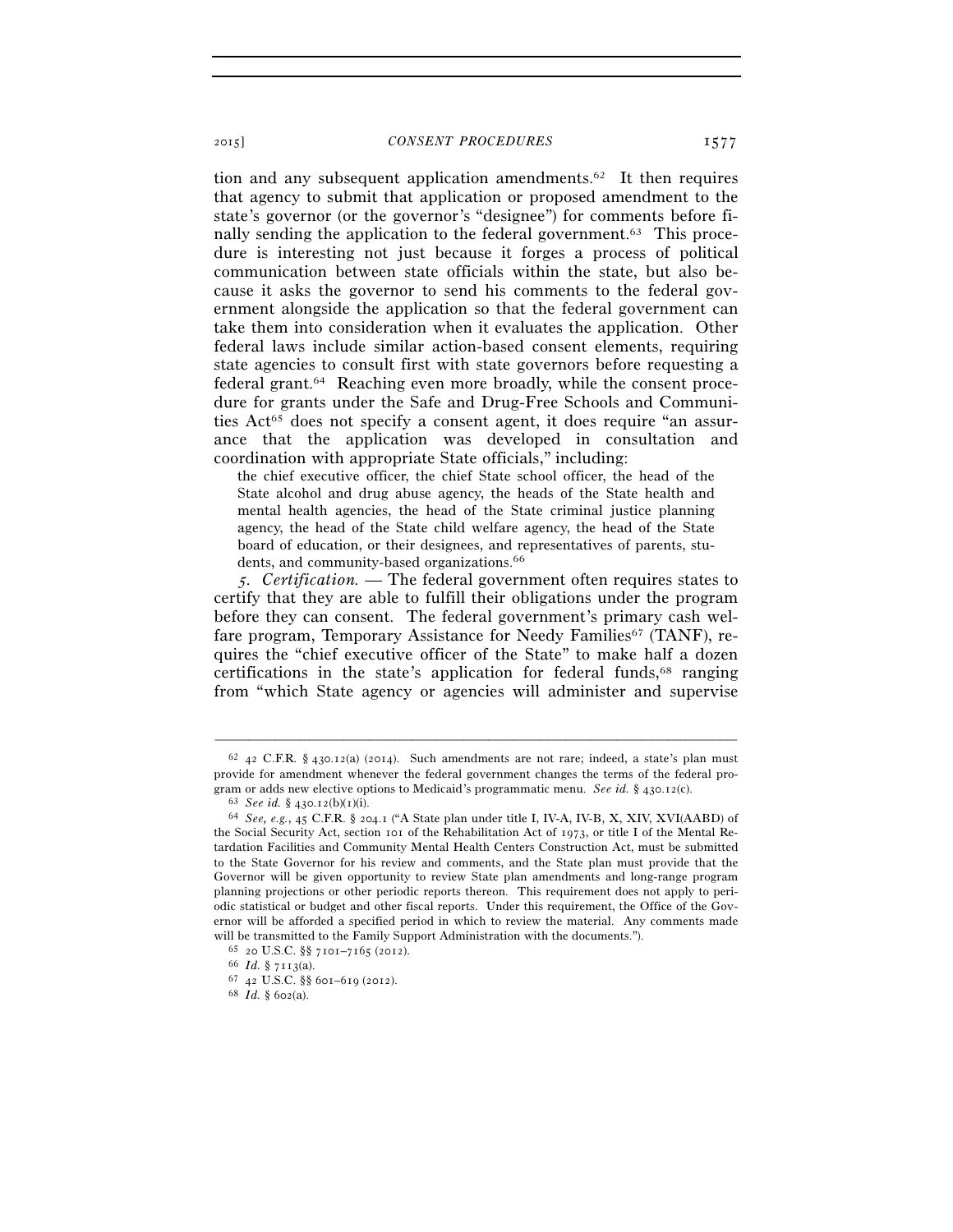the program"69 to its commitment to preventing fraud in the use of federal funds.70

*6. Disclosure and Publicity.* — Some consent procedures require the states to comply with certain transparency requirements in the preparation of their applications or letters of intent. For instance, the Early Intervention Program for Infants and Toddlers with Disabilities71 requires the states to publish their applications "in a manner that will ensure circulation throughout the State for at least a 60-day period, with an opportunity for public comment on the application for at least 30 days during that period," prior to submitting them.72 Other consent procedures have similar requirements.73

*7. Transferals.* — Finally, to manage cases in which the designated consent actor does not agree to the federal program, some statutes create alternative consent procedures that are triggered when that actor declines or simply fails to move forward. The American Recovery and Reinvestment Act of 200974 specified that "[i]f funds provided to any State in any division of this Act are not accepted for use by the Governor, then acceptance by the State legislature, by means of the adoption of a concurrent resolution, shall be sufficient to provide funding to such State."75

Likewise, a core provision of the Clean Water Act required states to collaborate with the federal government on "areawide waste treatment

–––––––––––––––––––––––––––––––––––––––––––––––––––––––––––––

the description and after its transmittal.").<br><sup>74</sup> Pub. L. No. 111-5, 123 Stat. 115 (codified as amended in scattered sections of the U.S. Code). 75 *Id.* § 1607, 123 Stat. at 304.

<sup>&</sup>lt;sup>69</sup> *Id.* § 602(a)(4).<br><sup>70</sup> *Id.* § 602(a)(6) (requiring a state plan to include "[a] certification by the chief executive officer of the State that the State has established and is enforcing standards and procedures to ensure against program fraud and abuse, including standards and procedures concerning nepotism, conflicts of interest among individuals responsible for the administration and supervision of the State program, kickbacks, and the use of political patronage"); *see also* Help America Vote Act of

<sup>2002, 52</sup> U.S.C.A. § 21003(a) (West 2014).<br><sup>71</sup> 20 U.S.C. §§ 1431–1444.<br><sup>72</sup> 34 C.F.R. § 303.208(a) (2014).<br><sup>73</sup> For example, the Department of Education uses a consent procedure for most grants it awards, which specifies that: "A State shall make the following documents available for public inspection: (a) All State plans and related official materials[,] (b) All approved subgrant applications[, and] (c) All documents that the Secretary transmits to the State regarding a program." *Id.* § 76.106. Similarly, TANF requires states to ensure that "local governments and private sector organizations  $-$  (A) have been consulted regarding the plan and design of welfare services in the State so that services are provided in a manner appropriate to local populations; and (B) have had at least 45 days to submit comments on the plan and the design of such services." 42 U.S.C. § 602(a)(4); *see also* Grants to States for Planning and Development of Dependent Care Programs and for Other Purposes, *id.* §  $9875(c)(1)$  ("The chief executive officer of a State shall . . . prepare and furnish the Secretary . . . with a description of the intended use of the payments the State will receive . . . . The description shall be made public within the State in such manner as to facilitate comment from any person (including any Federal or other public agency) during development of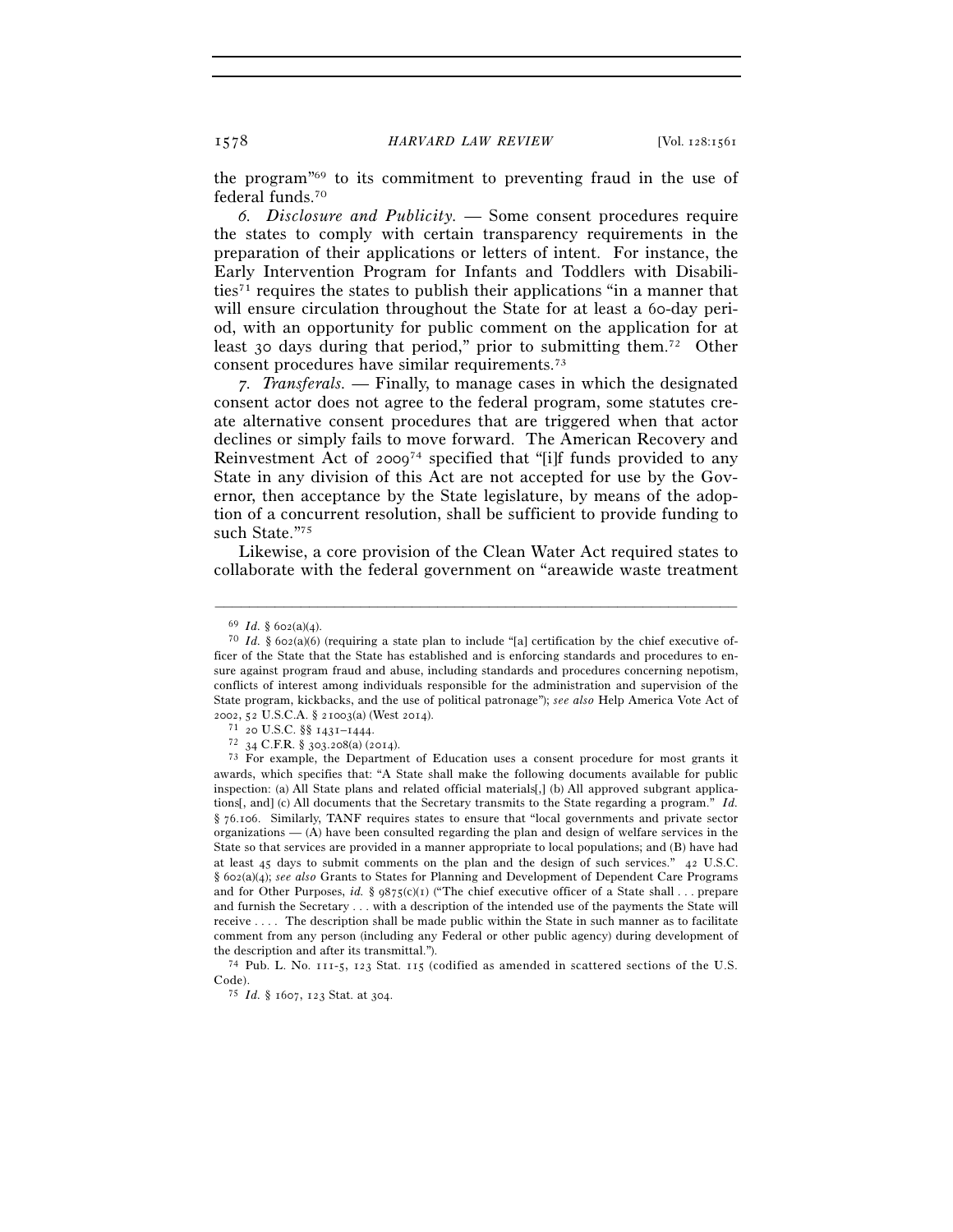management plans."<sup>76</sup> At the center of the program was the designation of areas with "substantial water quality control problems."77 The consent procedure gave the governor the first bite at that apple. If the governor did "not act . . . within the time required," the program allowed the "chief elected officials of local governments" in the state to step forward and make their own designations.78

#### *C. Baseline Assumptions*

Most cooperative programs adopt the initial premise that the state is not part of the program until it affirmatively consents. But a few programs invert this premise and automatically enroll the states, while allowing them to opt out through a prescribed procedure. These programs infer the state's consent to participate by its failure to opt out. For ease, I call consent procedures that assume states have consented until they opt out "tacit consent procedures."

President Clinton's welfare overhaul — the Personal Responsibility and Work Opportunity Reconciliation Act of  $1996^{79}$  (PRWORA) contains a lively example of tacit consent. In addition to many other welfare reforms, the statute enacted a comprehensive ban on the provision of federal public benefits to undocumented immigrants, a ban that resulted in their removal from the rolls of nearly every federal benefit program.<sup>80</sup> The law sought the same result in the states.<sup>81</sup> PRWORA included a mirror provision that barred undocumented immigrants from accessing any purely state or local public benefit that was funded from a state treasury or administered through a state agency.82 It overrode hundreds of state laws, including nearly every statute and regulation that made a state "grant, contract, loan, professional license, . . . commercial license[,] . . . retirement, welfare, health, disability, public or assisted housing, postsecondary education, food assistance, unemployment benefit, or any other similar benefit" available to undocumented immigrants.<sup>83</sup> This unprecedented interference with

<sup>76</sup> *See* <sup>33</sup> U.S.C. § 1288 (2012). 77 *Id.* § 1288(a)(1). 78 *Id.* § 1288(a)(4). The plans referred to in § 1288 are colloquially called "208 plans" after their section in the original 1972 enactment. Although funding for 208 plans is no longer available, states and localities continue to use them as frameworks for water-quality regulation.

<sup>79</sup> Pub. L. No. 104-193, 110 Stat. 2105 (codified as amended in scattered sections of the U.S. Code). 80 *See* <sup>8</sup> U.S.C. § 1611 (2012). The enumerated exceptions to the ban cover such situations as

emergency medical and food aid, *see id.* § 1611(b)(1)(A)–(D), and various benefits for "aliens lawfully present . . . as determined by the Attorney General," *see id.* §  $1611(b)(2)-(4)$  — and include

some grandfather provisions, *see id.* §§ 1611(b)(1)(E), 1611(b)(5).<br><sup>81</sup> *Id.* § 1621(a)–(c). The exceptions in this section largely follow those in the federal ban. *See*<br>*id.* § 1621(b).

*id.* § 1621(b). 82 *See id.* § 1621(c)(1). 83 *Id.* § 1621(c)(1)(A)–(B).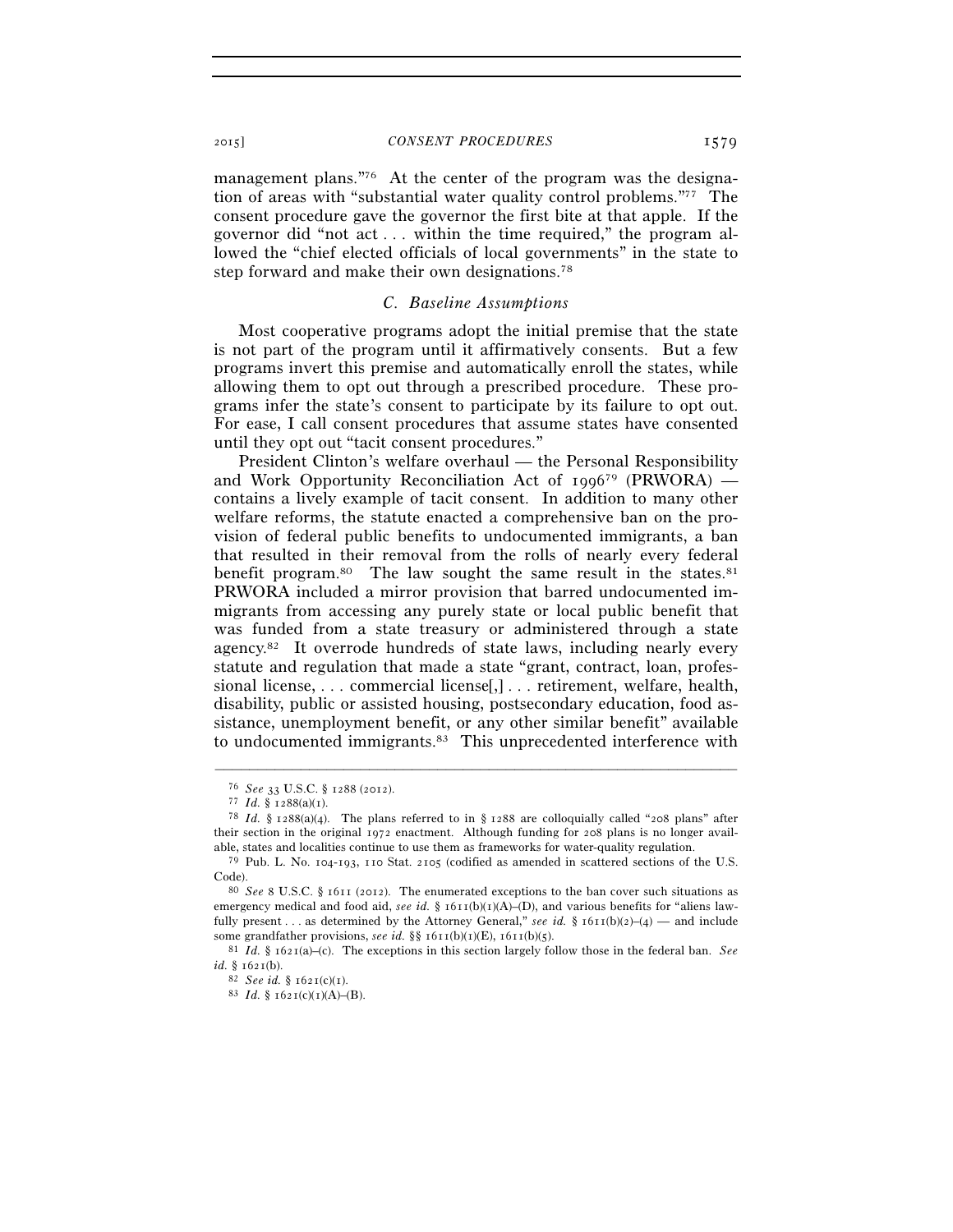state spending and lawmaking prerogatives would seem to exceed Congress's constitutional powers.84 So the Act squared itself with Article I's limitations on congressional power by allowing states to "opt out" of the ban through a formal legislative  $act.^{85}$ . This unusual optout provision seems to have transformed an unconstitutional federal directive into a constitutional cooperative program. Congress automatically enrolled states in a joint policy program, but cast their continued involvement as "voluntary" because they were able to override the default at any time. A state's inaction, in other words, constituted tacit consent to its continued participation in the program.

A similar consent procedure operates as the foundation of the Clean Air Act's<sup>86</sup> (CAA) State Implementation Plan (SIP) process. When the EPA promulgates new ambient air quality standards pursuant to the CAA, states are given a period of time in which to create a SIP articulating their approach to meeting those standards.<sup>87</sup> If that period elapses without action, states are understood to have waived the statutory right to meet the standards on their own and to have consented to the federal government's management of the state's air quality.88

The National Housing Act<sup>89</sup> (NHA), too, uses a similar device. That Act subjects states to federal mortgage rate regulations, but permits them to opt out of federal rates by enacting a "provision of law"

 $84$  In express terms,  $\S$  1621 tells the states how they can and cannot spend their tax revenue and how their agencies can and cannot exercise their administrative authority. *See id.* (barring benefits "provided by an agency of a State or local government or by appropriated funds of a State or local government," *id.* § 1621(c)(1)(A)). Doing so by dictate raises serious Tenth Amendment concerns. *See* New York v. United States, 505 U.S. 144, 161 (1992) (noting that a program in an early commandeering challenge was constitutional in part because it did not "compel[]" states to, among other things, "expend any state funds" (quoting Hodel v. Va. Surface Mining & Reclamation Ass'n, 452 U.S. 264, 288 (1981))); *see also* FERC v. Mississippi, 456 U.S. 742, 761 (1982) (observing that the power of a "state legislative (or ... administrative) body — which makes decisions and sets policy for the State as a whole — to consider and promulgate regulations % of its choosing must be central to a State's role in the federal system").  $$^{85}$  8 U.S.C. §§ 7401–7671q (2012).  $$^{86}$  42 U.S.C. §§ 7401–7671q (2012).

<sup>87</sup> *See id.* § 7410(a)(1) ("Each State shall, after reasonable notice and public hearings, adopt and submit to the Administrator, within 3 years (or such shorter period as the Administrator may prescribe) after the promulgation of a national primary ambient air quality standard (or any revision thereof) under section 7409 of this title for any air pollutant, a plan which provides for implementation, maintenance, and enforcement of such primary standard in each air quality control region (or portion thereof) within such State."). 88 *See id.* § 7410(c)(1) ("The Administrator shall promulgate a Federal implementation plan at

any time within 2 years after the Administrator  $-$  (A) finds that a state has failed to make a required submission or finds that the plan or plan revision submitted by the State does not satisfy the minimum criteria established under subsection  $(k)(1)(A)$  of this section, or  $(B)$  disapproves a State implementation plan submission in whole or in part . . . ."). <sup>89</sup> 12 U.S.C. §§ 1701–1750g (2012).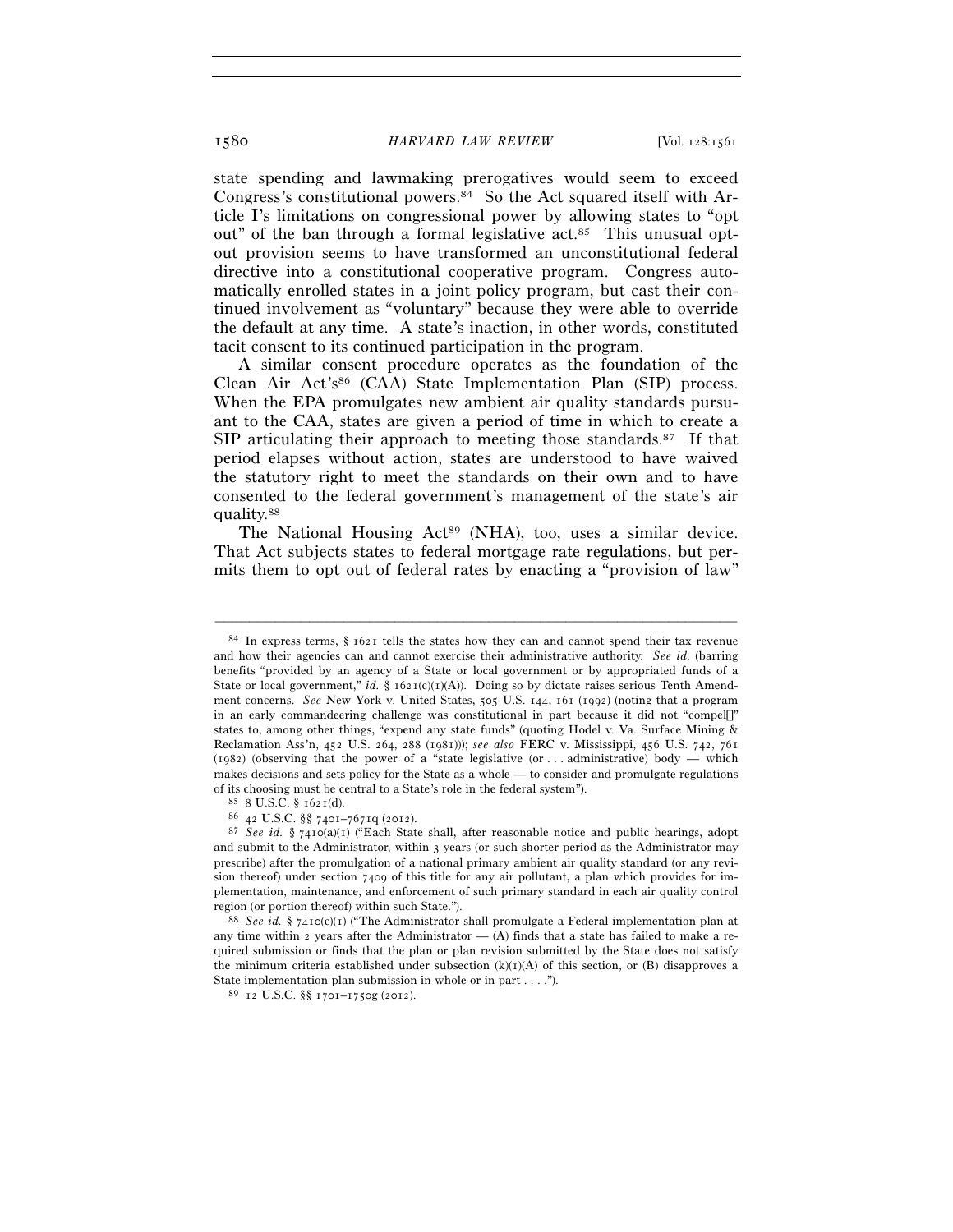explicitly regulating rates at the state level.<sup>90</sup> Like the PRWORA default discussed above, rate regulations in place before the NHA needed to be reenacted in order for the state to opt out of the federal rate regulation.91

\* \* \*

This typology is intended to demonstrate the range of ways the federal government can manage the expression of state consent. It should also begin to reveal how consent procedures operate to influence, intervene in, and even reshape state political processes. Below, I describe in detail how these procedures may trespass on the constitutional strictures established to protect the states as well as the goods and values traditionally associated with American federalism. But it should be immediately apparent that consent procedures can intrude upon state political processes, whether designed to do so or not.

As I show below, agent-based elements at their most invasive may designate as the state's consent agent an officer or entity that lacks the state-level legal authority or political support necessary to serve as the state's decisionmaker for the program or policy on offer.92 States faced with such a provision must choose between acquiescing in the official's service as the state's consent agent, developing a workaround to have the federally designated agent guided by the state's preferred actor, or declining the offer outright.<sup>93</sup> Each of these paths could have a meaningful impact on how state political processes function.

Action-based consent elements can be even more intrusive. Procedures that combine action- and agent-based elements not only tell a state official that he must be the state's spokesperson, but also tell him *how* to perform his duties — instructing him, for instance, to provide official commentary on a proposal, write an opinion with certain specifications, or consult with certain officials. Other action-based procedures require the states to subject the consent decision to processes that may not be required by, or even permitted under, state law.

<sup>90</sup> *See id.* § 1709-1a(b). 91 *See id.*; *see also* Moving Ahead for Progress in the 21st Century Act, 23 U.S.C. § 213(g) (2012) ("A State may opt out of the recreational trails program under subsection (f) if the Governor of the State notifies the Secretary not later than 30 days prior to apportionments being made for any fiscal year."); Border Smog Reduction Act of 1998, 42 U.S.C. § 7511b(h)(3) ("State election. The prohibition set forth in paragraph (1) shall not apply in any State that elects to be exempt from the prohibition. Such an election shall take effect upon the President's receipt of written notice from the Governor of the State notifying the President of such election.").

 $92$  For an overview of the vast differences in gubernatorial power across states, see COUNCIL OF STATE GOV'TS, BOOK OF THE STATES 2013, at 159–60 tbl.4.4 (2013) [hereinafter BOOK OF THE STATES], http://knowledgecenter.csg.org/kc/system/files/4.4\_2013.pdf [http://perma.cc/3QN9 -VCS6]. 93 *See infra* notes 174–77 and accompanying text.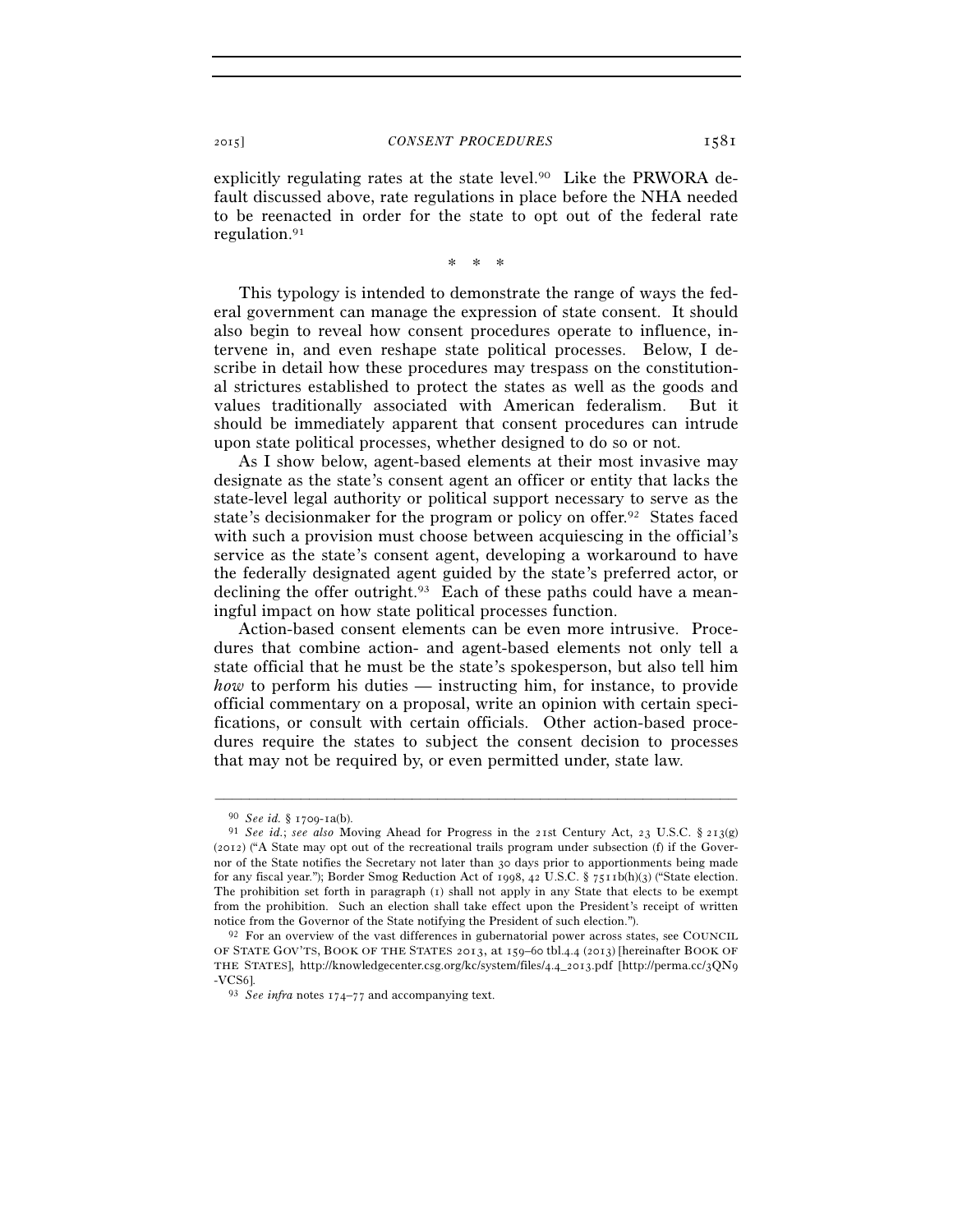Finally, by requiring the states to take affirmative steps to express their *non*consent to cooperative initiatives, tacit consent procedures necessarily mold state political processes to federal specifications. In order for a state to remain in the position it was in prior to the enactment of the purportedly collaborative program — to simply maintain the status quo  $\frac{d}{dx}$  it has to perform a political act required by the federal government, a command that may be difficult, if not impossible, to heed.

This is not to suggest that *all* consent procedures intrude upon the states in unjustifiable ways. Some consent procedures provide the states with the latitude to decide how to consent. One way to do this is to avoid federal pronouncements about who should speak for the state, and simply require "the State" to consent — thereby making valid an expression of consent from any authorized state official. If the governor has the power to act for the state in the performance of the consent act, she can. If a different official has the necessary power, the task falls to that official instead. Importantly, under such a regime, the federal government will receive consent from different state actors in different states. Unlike other consent procedures, these simple action-based processes allow each state to act through a different consent process. Likewise, action-based consent elements that require states to designate an agency or official to manage the program going forward seem necessary, even if they do subtly instruct the designator to act.

My goal in this Article is not to enumerate and analyze the constitutional and theoretical advantages and disadvantages of each type of consent procedure. That detailed project must await future work. My aim is to interrogate whether the federal government has the basic power to create consent procedures that influence state governments in the ways that many already do today. Do our constitutional federalism doctrines and widely accepted federalism values embrace or forbid the intrusions effectuated by consent procedures?

# II. CONSENT PROCEDURES AND THE COURT

# *A. Overview*

Because consent procedures influence how the states make consequential governing decisions, they seem intuitively discordant with the constitutional mandate that the federal government engage the states as "independent and autonomous political entities."94 Two maxims form the core of the Court's existing rules of engagement for facilitat-

<sup>94</sup> Printz v. United States, 521 U.S. 898, 928 (1997).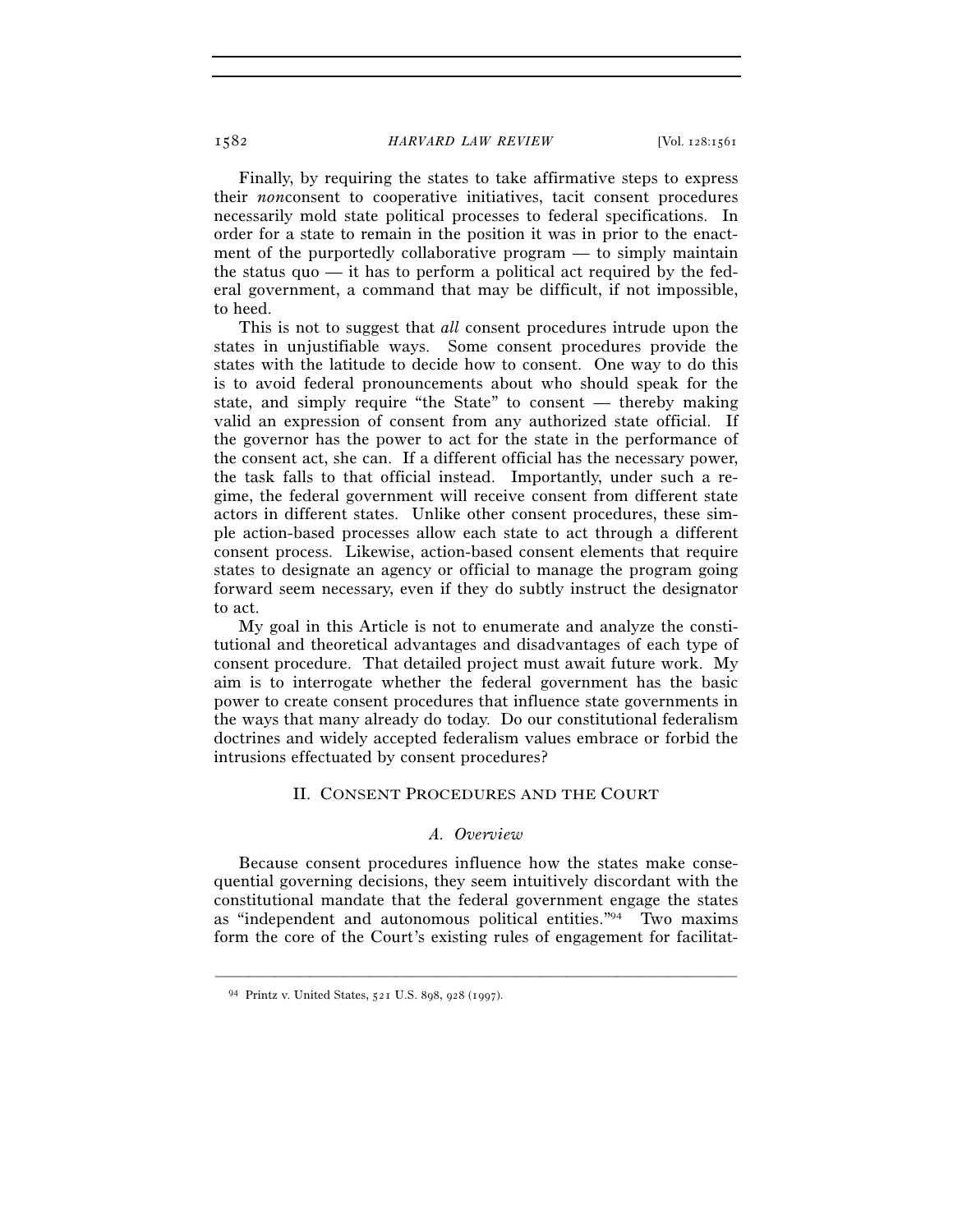ing federal-state interactions.95 The first rule, which applies to the *implementation* of federal programs, holds that the federal government cannot "commandeer" the states into implementing a federal initiative. Commandeering occurs when the federal government instructs or requires the states to regulate. The second rule, which applies to *negotiations*<sup>96</sup> over cooperative programs, holds that the states may not be coerced into working with the federal government. When Congress offers states a choice to accept or reject federal funding or joint programming, the Court requires that state assent be "voluntar[il]y"97 given and an expression of the state's own "will."98 When negotiating with the federal government, the states must always have the option "not merely in theory but in fact"<sup>99</sup> to reject the federal government's offer.100

–––––––––––––––––––––––––––––––––––––––––––––––––––––––––––––

mented the rich and multifaceted ways that the states and federal government negotiate their roles and obligations in joint policy programs, *see, e.g.*, RYAN, *supra* note 19, I use the term more basically to describe the steps that occur between when Congress enacts cooperative legislation and when a state voluntarily opts to join in.

Dakota v. Dole, 483 U.S. 203, 211–12 (1987)) (internal quotation mark omitted).<br><sup>100</sup> As I read the doctrine, these two rules apply to all federal efforts to engage states in collabo-

rative ventures, whether it would have been within Congress's constitutional power to regulate directly (without state involvement) or not.

<sup>95</sup> There is arguably a third "maxim" that should be part of our consent procedures analysis: the constitutional requirement mandating that "[t]he United States shall guarantee to every State in this Union a Republican Form of Government." U.S. CONST. art. IV, § 4, cl. 1. Professor Deborah Merritt has vividly shown that the clause, through both its text and its historical meaning, "forbids the federal government from interfering with state governments in a way that would destroy their republican character." Deborah Jones Merritt, *The Guarantee Clause and State Autonomy: Federalism for a Third Century*, 88 COLUM. L. REV. 1, 25 (1988). While that understanding would prove a rich "rule of engagement" to help guide our analysis of consent procedures, I don't focus on the Guarantee Clause here because the Court has repeatedly declined to incorporate the clause into its store of court-enforceable federalism doctrines. *See, e.g.*, Baker v. Carr, 369 U.S. 186, 223 (1962) ("[T]he Guaranty Clause is not a repository of judicially manageable standards . . . ."); *see also* New York v. United States, 505 U.S. 144, 184 (1992) ("[T]he Guarantee Clause has been an infrequent basis for litigation throughout our history. In most of the cases in which the Court has been asked to apply the Clause, the Court has found the claims presented to be nonjusticiable under the 'political question' doctrine."). I would not rule out, however, the possibility that the Guarantee Clause influenced (even without express acknowledgment) the Court's anti-commandeering rule, which I interpret to prohibit the federal government from severing precisely the republican relationship between state officials and their constituents that the Guarantee Clause, on Merritt's reading, protects.<br><sup>96</sup> I use the word "negotiation" here in a rudimentary way. Though some scholars have docu-

<sup>97</sup> *See* Pennhurst State Sch. & Hosp. v. Halderman, 451 U.S. 1, 11 (1981). 98 *See* Steward Mach. Co. v. Davis, 301 U.S. 548, 589–90 (1937) (noting that a state's assent must be based on a "true expression of her will," *id.* at 590). By using these terms, I don't mean to signal that the Court's vocabulary of human decisionmaking adds conceptual insight or clarity to conversations about the behavior of representative institutions. I offer at most a cautious embrace of these terms — one that uses the language the Court has long employed, but endeavors to drain it of its anthropomorphic allusions and reconceptualize the terms in a purely institutional context. 99 Nat'l Fed'n of Indep. Bus. v. Sebelius (*NFIB*), 132 S. Ct. 2566, 2604 (2012) (quoting South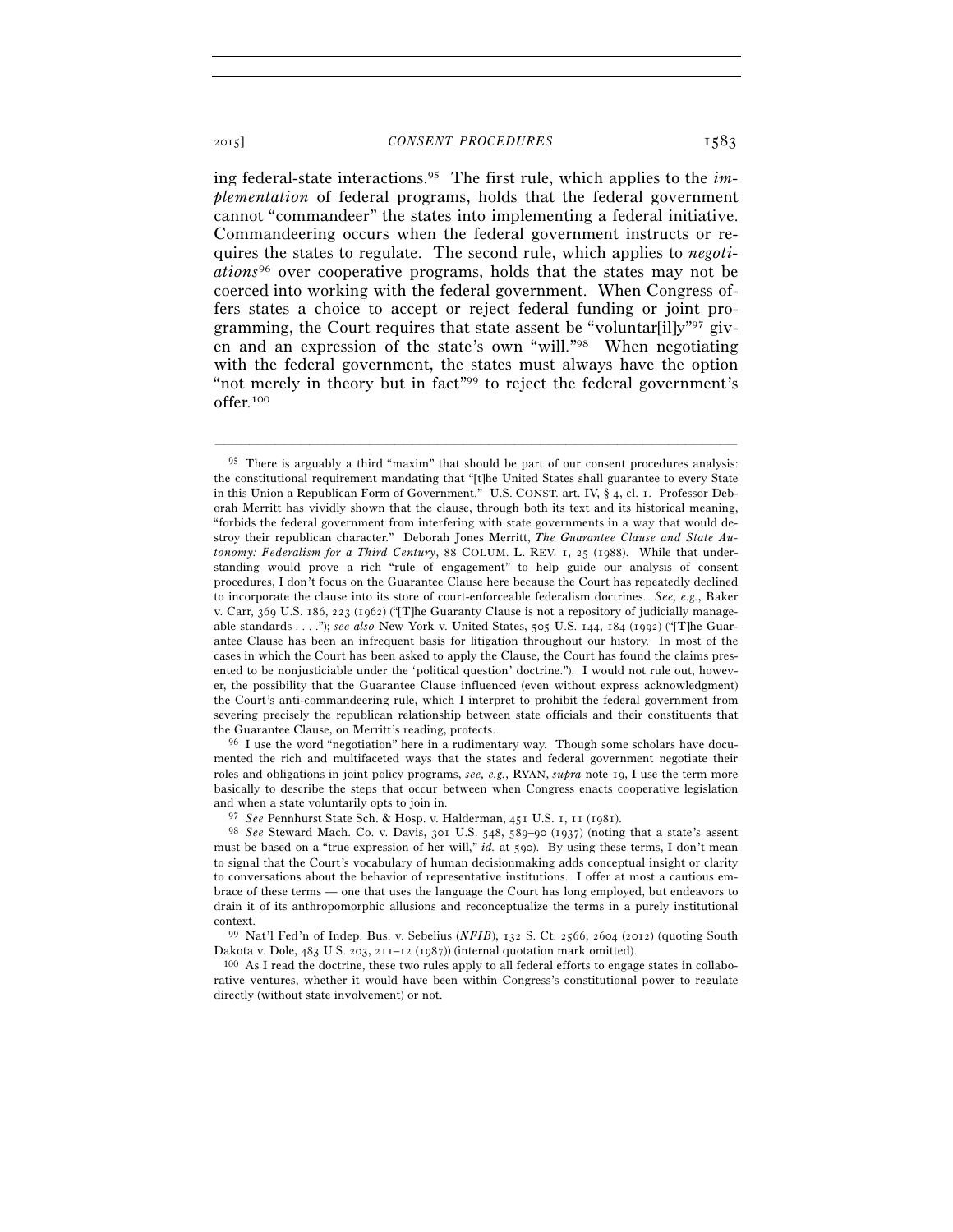Even without careful doctrinal analysis, many consent procedures seem to violate these rules of engagement. How can a state act according to its own "will" if that "will" is subject to the command of another? How can we call the decision of a state voluntary when that state didn't control the decisionmaking procedures that produced it?

Strong as these intuitions are, their source is difficult to locate in a conventional reading of either the commandeering or coercion cases. The commandeering cases focus on federal directives requiring the states to help implement federal programs; they have never been extended to situations in which the states are negotiating the terms of their participation in cooperative programs. The coercion cases, by contrast, do speak to what the states are owed when they are negotiating the terms of cooperative programs, but to date they have only invalidated federal offers for imposing harms distinct from those present in the commandeering cases. Consent procedures, in other words, sit at an untheorized intersection between the two sets of doctrines. In this Part, I examine what each set of cases has to offer the other and our consent procedure inquiry more generally.

# *B. The Commandeering Cases*

Congress cannot require "States to govern according to Congress' instructions."101 This is the principle at the heart of the Court's seminal commandeering cases, *New York v. United States* and *Printz v. United States*. Yet that principle describes almost exactly what consent procedures do — they instruct the states to make consequential policy choices that have legal, financial, and political implications using the federal government's preferred process or agent.

*New York* addressed the constitutionality of the Low-Level Radioactive Waste Policy Act,102 which used a complex web of incentives to encourage states to safely dispose of their own radioactive waste.103 The Act was a response to a daunting shortage of waste disposal sites that left the producers of low-level waste without avenues for the waste's safe removal. The Act required states to remedy this shortage either by creating internal disposal sites or by forming interstate compacts to use disposal sites in neighboring states.104 To encourage states that were hesitant to act, it offered financial inducements and threatened legal penalties.105 The most draconian provision commanded

<sup>–––––––––––––––––––––––––––––––––––––––––––––––––––––––––––––</sup> 101 New York v. United States, 505 U.S. 144, 162 (1992) (citing Coyle v. Smith, 221 U.S. 559, <sup>565</sup> (1911)). 102 <sup>42</sup> U.S.C. §§ 2021b–2021j (2012). 103 RYAN, *supra* note 19, at 217–25, offers a rich and nuanced history of this important pro-

gram and the events that led up to the Court's decision in *New York*. <sup>104</sup> *See* 42 U.S.C. § 2021c(a)(1). <sup>105</sup> *See generally id.* § 2021e (outlining these incentives).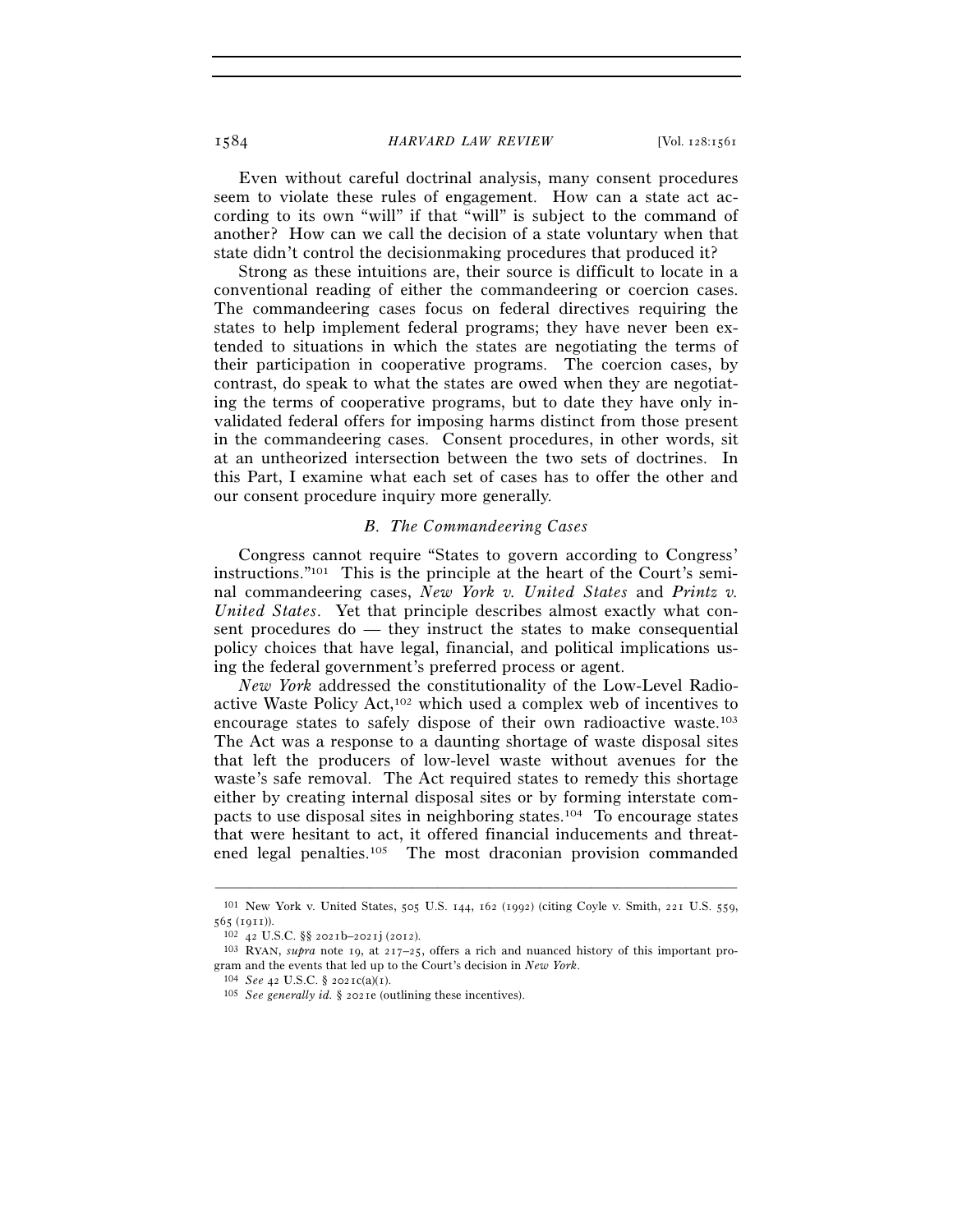states to "take title" and legal possession of any waste generated within the state's borders, whether by the government or private parties, unless and until the state enacted regulations providing for an in-state or regional disposal site.

In *New York*, the Court found the "take title" provision to be an unconstitutional act of federal commandeering because it required states to choose between two federally prescribed alternatives. Both purported options, the Court said, "compel[led]"106 the states to legislate according to the federal government's "instructions."<sup>107</sup> When states are commandeered in this manner, the Court reasoned, they cease to operate as "distinct sovereignties" because they act in obedience to another government rather than to their own constituents.108

Several years later, in *Printz*, the Court extended the *New York* principle to the commandeering of state officials, in addition to legislative processes. The Brady Handgun Violence Prevention Act109 required state officials to run "instant" background checks on most instore handgun purchases.<sup>110</sup> While the Act ultimately envisioned the federal government conducting these checks, it instructed each state's chief law enforcement officer (CLEO) to perform the checking function while the federal government got its own process up and running. The Court struck down this command to state CLEOs on the grounds that "[t]he Federal Government may neither issue directives requiring the States to address particular problems, nor command the States' officers . . . to administer or enforce a federal regulatory program."111

*New York* and *Printz* together reveal three distinct ways in which the federal government might "instruct[]" the states to "govern."112 There are: (1) instructions to set in motion a state regulatory process that may otherwise have remained motionless; (2) instructions to enact regulations that conform to federally dictated specifications; and (3) instructions to specific state officials to perform specific official tasks.

The federal government has used consent procedures to instruct the states in each of these ways. Consent procedures require the states to hold public hearings and circulate applications and proposals.<sup>113</sup> They require state officials to prepare official documents and analyses,<sup>114</sup> to

<sup>&</sup>lt;sup>106</sup> *New York*, 505 U.S. at 162 (quoting FERC v. Mississippi, 456 U.S. 742, 765 (1982)).<br><sup>107</sup> *Id.* (citing Coyle v. Smith, 221 U.S. 559, 565 (1911)).<br><sup>108</sup> *Id.* at 155 (quoting THE FEDERALIST NO. 82, at 491 (Alexande Rossiter ed., 1961)) (internal quotation mark omitted).<br><sup>109</sup> Pub. L. No. 103-159, 107 Stat. 1536 (1993) (codified at 18 U.S.C. §§ 921–922, 925(a) (2012)),

*invalidated in part by* Printz v. United States, 521 U.S. 898 (1997). 110 *See id.* § 103, 107 Stat. at 1541. 111 *Printz*, 521 U.S. at 935.

<sup>112</sup> *New York*, 505 U.S. at 162 (citing *Coyle*, 221 U.S. at 565).

<sup>113</sup> *See, e.g.*, 34 C.F.R. § 303.208 (2014); *supra* note 72 and accompanying text. 114 *See, e.g.*, 40 C.F.R. § 233.12(c) (2014); *supra* notes 12–13 and accompanying text.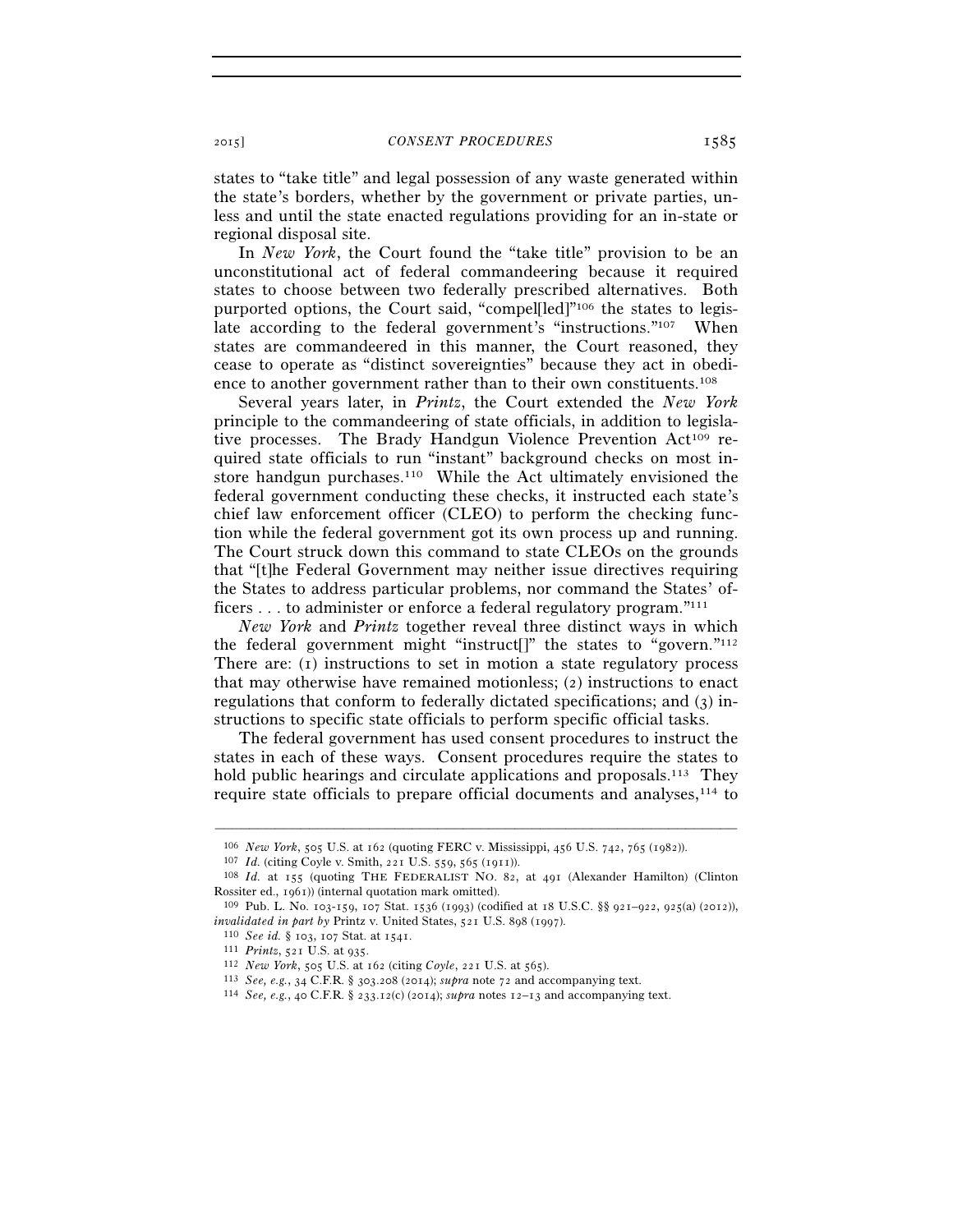make certifications,115 and to engage in processes of intragovernmental consultation.<sup>116</sup> And they require federally chosen state officials  $$ most often governors — to designate others as "authorities" in a particular area.<sup>117</sup>

Although there are clear parallels between consent procedures and the type of instructions given in the commandeering cases, the contexts surrounding the instructions differ in meaningful ways, making the application of the cases to consent procedures a complicated task. This is because consent procedures, to the extent that they commandeer the states, do so as a *condition* on receiving a federal grant, not as a direct command. In *New York*, the federal government instructed states to either enact a regulatory scheme or take title to their state's low-level waste. A third option — the option of declining both options — was not available to them. Similarly, in *Printz*, the CLEO mandate was just that  $-$  a requirement, not a request. Consent procedures, on the other hand, can be avoided, at least in theory, if the state opts not to participate in the federal program.<sup>118</sup> Some might say that because consent procedures do not bind states unless (and until) they voluntarily decide to accept the federal government's offer, consent procedures are not "commandeering" in the technical sense.

But this simple lawyer's rejoinder — the distinction between a command and a condition — does not tell the whole story, for several reasons. The first is the simplest: in *New York,* Justice O'Connor rejected the idea that state officials are allowed to consent to their state being commandeered. New York state officials had testified in favor of the Low-Level Radioactive Waste Policy Act in Congress, and one of the state's senators had endorsed the Act on the Senate floor.119 "Where Congress exceeds its authority relative to the States," Justice O'Connor wrote, "the departure from the constitutional plan cannot be ratified by the 'consent' of state officials."120

Second, and more importantly, the proposition that any state that follows a federally mandated consent procedure does so *voluntarily* seems to beg the question. Take the ACA's health-exchange consent procedure discussed in Part I. The consent procedure vests the decision to establish a health care exchange with the state's governor.<sup>121</sup> Imagine that a state's governor wants to build an exchange, but the

–––––––––––––––––––––––––––––––––––––––––––––––––––––––––––––

120 *Id.*

<sup>&</sup>lt;sup>115</sup> *See, e.g., 42* U.S.C. § 602(a) (2012); *supra* notes 68–70 and accompanying text.<br><sup>116</sup> *See, e.g., 42* C.F.R. § 430.12 (2014); *supra* note 10 and accompanying text.<br><sup>117</sup> *See, e.g., 45* C.F.R. § 1386.20(a) (2014 and accompanying text, failure to exercise the consent procedures means the state stays *in* the federal program, rather than *out* of it. 119 New York v. United States, 505 U.S. 144, 182 (1992).

<sup>121</sup> *See supra* note 4 and accompanying text.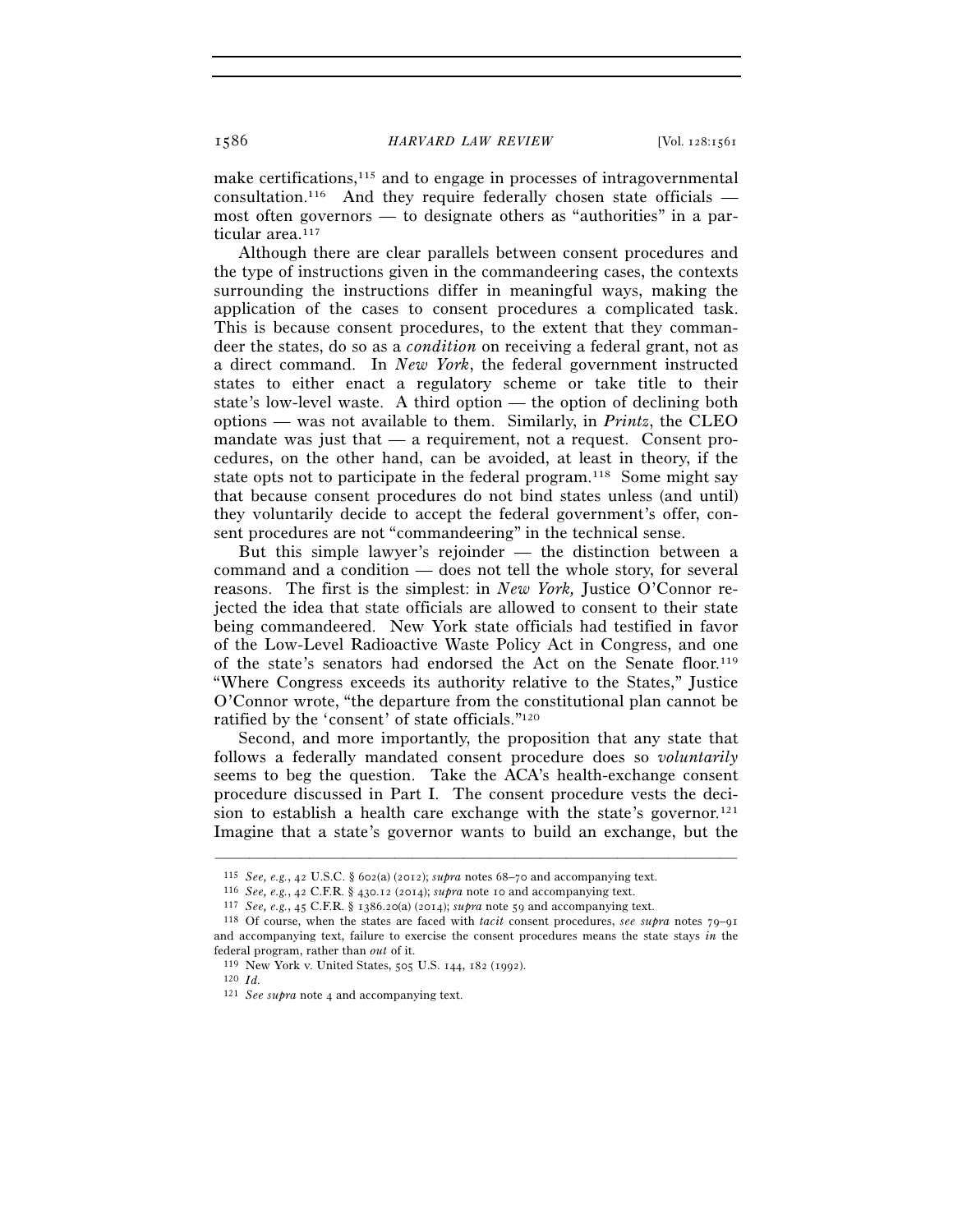state's legislature or insurance commissioner opposes it. Should a court conclude that the state voluntarily chose to accept the federal government's offer simply because the governor followed the appropriate consent procedure? Assume further that the legislature and insurance commissioner not only oppose the exchange but also contest the governor's authority, under state law, to decide whether to create an exchange. Is the state's choice voluntary then? How should a court determine whether the state — as distinct from any individual official — voluntarily chose to submit itself to the consent procedure in the first instance?

The problem, in other words, is that the consent procedure is meant to establish that the state is acting voluntarily. What we lack is an account of the predicate conditions that make a state's decision to follow a consent procedure itself a voluntary  $act.^{122}$  To interrogate this domino effect, we need a better understanding of the nature of state consent. For that, I turn to the Court's coercion cases.

# *C. The Coercion Cases*

The coercion cases pick up the Court's thinking on the degree to which the federal government may influence state decisionmaking. These cases imagine the states not just as independent governments, but as parties to a contract — of sorts<sup>123</sup> — and they draw on both common law contracting concepts intended to protect the autonomy of offerees and offerors and on structural constitutional principles that tell us what treatment is owed distinctly to states-qua-negotiators rather than states-qua-sovereigns.

The cases have focused on regulating the kinds of programmatic offers or deals the federal government can extend to the states. They begin with the premise that the states must "voluntarily" opt in to cooperative programs.124 The Court's efforts to safeguard the voluntariness of state decisions have focused on prohibiting "coercion" — and particularly the coercion that obtains when the federal government at-

<sup>122</sup> "[I]t is well-settled that Congress has the power to change a state government's structure by spending federal revenue only if the state government actually accepts the revenue and thereby 'knowingly and voluntarily accepts the terms of the contract.'" Hills, *supra* note 15, at 1236 (quoting Pennhurst State Sch. & Hosp. v. Halderman, 451 U.S. 1, 17 (1981)).

<sup>123</sup> Gluck, for instance, has argued the Court "has used as its overarching theoretical framework for these questions the idea that states and the federal government are in a 'contractual' relationship," but she also contends that it has "inconsistently deployed that framework and not deeply considered its implications for broader questions about the relationship." Gluck, *supra* note 22, at 2011. 124 *NFIB*, 132 S. Ct. 2566, 2660 (2012) (Scalia, Kennedy, Thomas, and Alito, JJ., dissenting)

<sup>(&</sup>quot;[J]ust as a contract is voidable if coerced, '[t]he legitimacy of Congress' power to legislate under the spending power . . . rests on whether the State *voluntarily* and knowingly accepts the terms of the contract.'" (second alteration and omission in original) (quoting *Pennhurst*, 451 U.S. at 17)).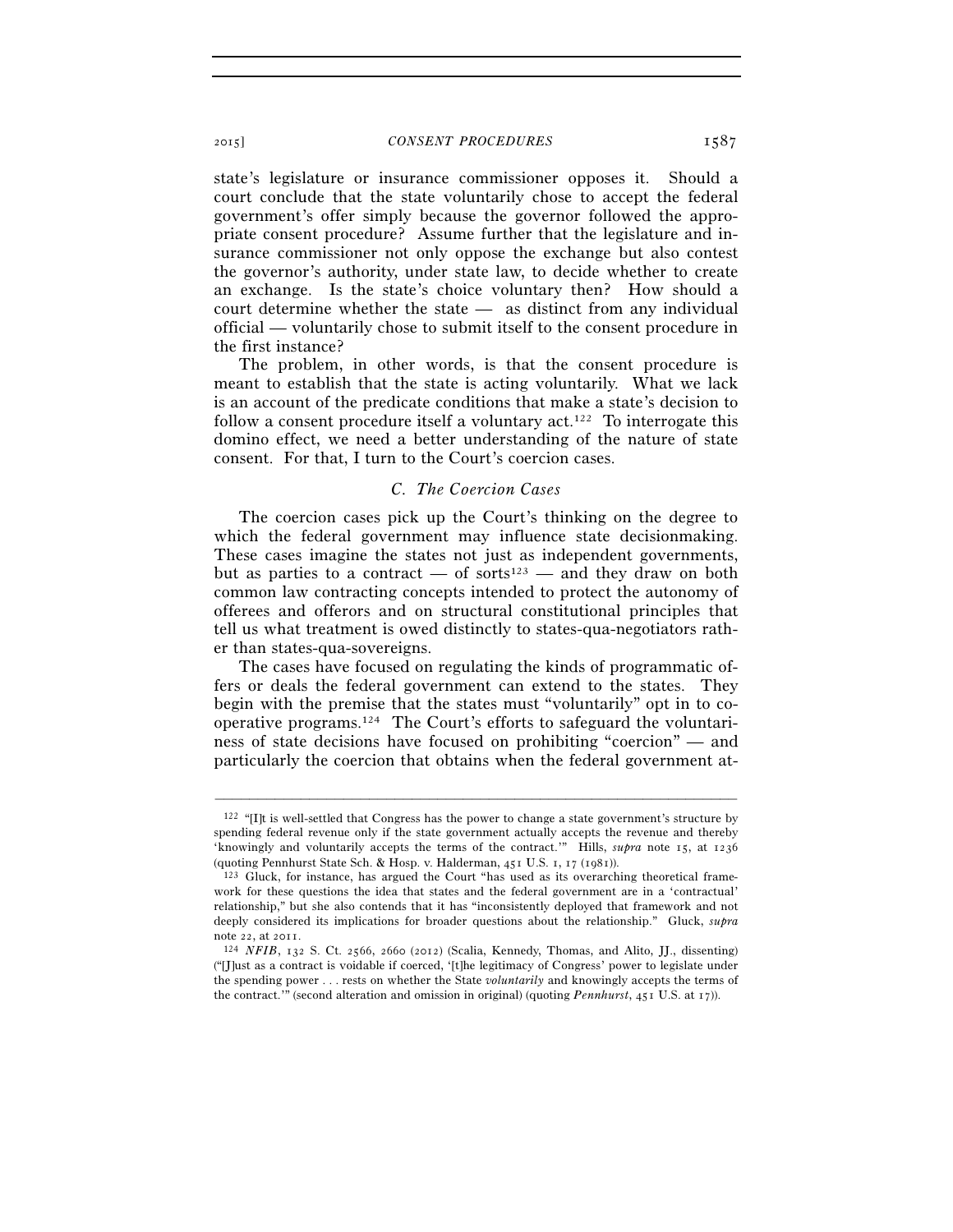taches unfair or unconstitutional conditions to an offer. That, of course, was the Court's rationale when it invalidated the ACA's Medicaid expansion in *National Federation of Independent Business v. Sebelius*125 (*NFIB*) for making the costs of declining the expansion funding too high to infer that acceptance was freely given.<sup>126</sup>

*NFIB* has roots in the seasoned case *South Dakota v. Dole*. 127 In *Dole*, the Court declined to find a condition on a highway grant that required states to maintain a drinking age of twenty-one to be unconstitutionally coercive,<sup>128</sup> but it nonetheless described several ways that the federal government could theoretically coerce the states. First, a spending grant may be coercive if its conditions are too "unrelated to the federal interest" that motivated the spending grant.129 (Put differently, there must be a "nexus" between the condition and the purpose of the original grant.) Second, a federal grant may be coercive if it includes an "inducement" that "pass[es] the point at which 'pressure turns into compulsion.'"130 Third, a grant may be coercive if its conditions require the state to violate "other constitutional provisions."131 Finally, a grant can be coercive if Congress fails to make the grant's conditions "unambiguous $\lceil$ "<sup>132</sup> so that the states can make "their choice" knowingly, cognizant of the consequences of their participation."133

But while the Court has recycled its rhetoric of voluntariness for the last eighty years,134 it has never fully elaborated how each of these mechanisms of coercion operates to render state action involuntary.135 Nor has the Court disclosed whether the *Dole* list exhaustively defines the full universe of coercion. Most importantly, for our purposes, the coercion cases do not disclose whether the kind of interference in state government effectuated by consent procedures could render the result-

–––––––––––––––––––––––––––––––––––––––––––––––––––––––––––––

<sup>130</sup> *Id.* at 211 (quoting Steward Mach. Co. v. Davis, 301 U.S. 548, 590 (1937)).<br><sup>131</sup> *Id.* at 208.<br><sup>132</sup> *Id.* at 207 (quoting Pennhurst State Sch. & Hosp. v. Halderman, 451 U.S. 1, 17 (1981)).<br><sup>133</sup> *Id.* (quoting *P* 

<sup>125</sup> <sup>132</sup> S. Ct. 2566. 126 *See id.* at 2603–05.

<sup>128</sup> *Id.* at 212.<br><sup>129</sup> *Id.* at 207 (quoting Massachusetts v. United States, 435 U.S. 444, 461 (1978) (plurality opinion)) (internal quotation mark omitted).

<sup>132</sup> S. Ct. 2566, 2659 (2012) (Scalia, Kennedy, Thomas, and Alito, JJ., dissenting) (reiterating these modes of coercion).

<sup>134</sup> This idea received early mention in 1937 in *Steward Machine Co. v. Davis*, 301 U.S. 548, one of the first challenges to a federal law on the grounds that it inappropriately coerced the states.

<sup>135</sup> *See* Roderick M. Hills, Jr., *The Political Economy of Cooperative Federalism: Why State Autonomy Makes Sense and "Dual Sovereignty" Doesn't*, 96 MICH. L. REV. 813, 864 (1998) ("[O]verblown statements about the 'coerciveness' of federal grant conditions require a more careful analysis of what is meant by 'coercion.'").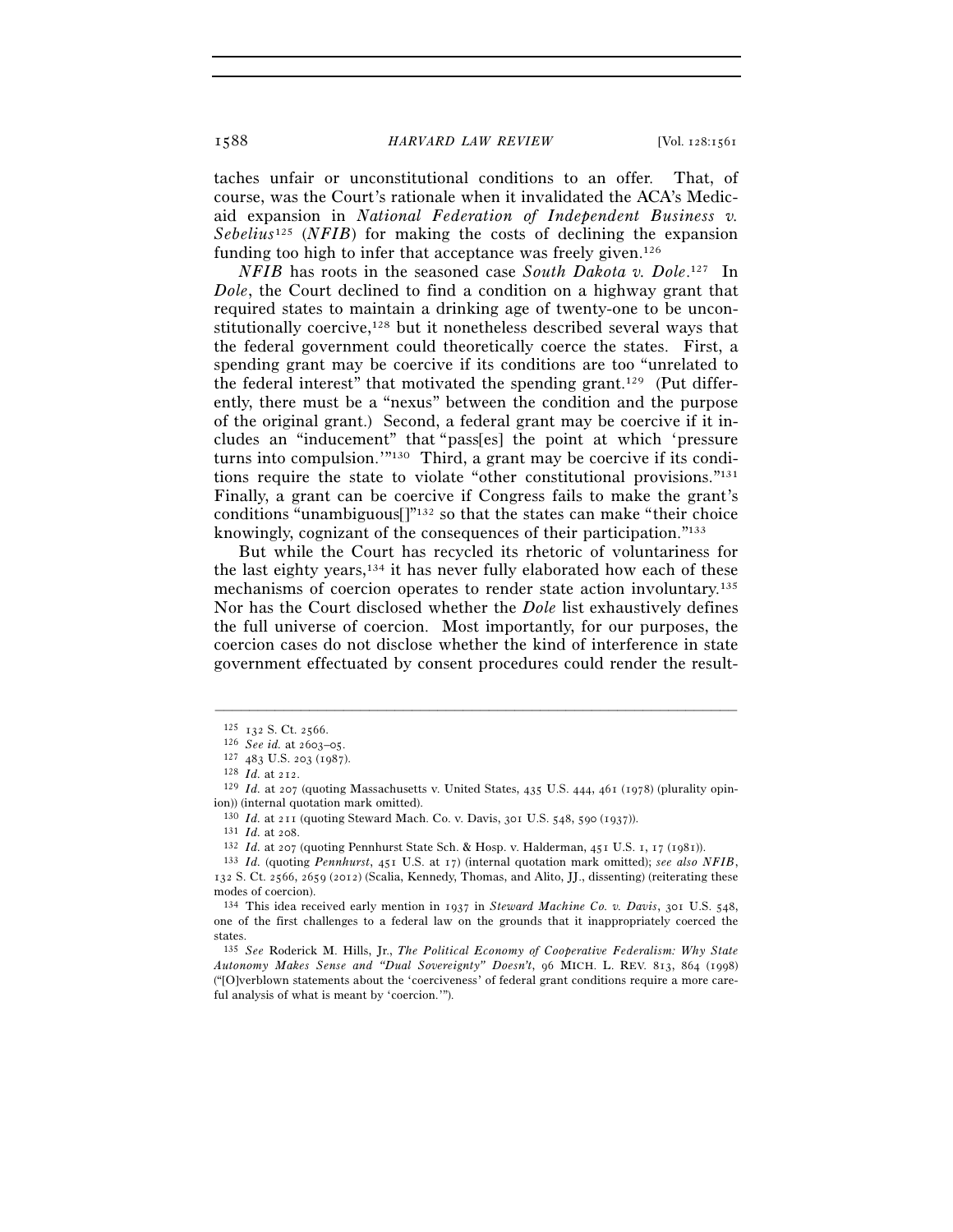ing state action involuntary, or otherwise violate the rules that must govern negotiations between the federal government and the states.136

We're left then with commandeering cases, which seem to capture just the kind of harm consent procedures can impose, and coercion cases that don't address these harms expressly, but do tell us that the federal government may not harm the states in ways that are "coercive." Therefore, we have to look deeper — to the ways that commandeering can intrude upon state decisionmaking and to what kinds of intrusions constitute coercion — in order to really interrogate consent procedures.

# *D. A Forbidden Intersection?*

Many will think my effort to look for something beneath the surface of these cases a fool's errand. Scholars have long critiqued them as strange bedfellows<sup>137</sup> that are thin on substance, if not internally incoherent.138 Federalism scholars largely see skeletons in the comman-

<sup>136</sup> Readers steeped in private law may wonder why I analyze consent procedures using the coercion and commandeering cases rather than the basic principles of contract law. The principle that the offeror is the master of her offer (including the mode of her offer's acceptance) seems particularly relevant here. *See* RESTATEMENT (SECOND) OF CONTRACTS § 30 (1981). But that rule operates against a set of backgrounding limitations. The offeror may not extract acceptance through threats or duress. *Id.* § 175. Nor may she use "undue influence" to induce her offeree to make decisions "in a manner inconsistent with his welfare." *Id.* § 177. Nor may she use fraud or "material misrepresentation" to induce acceptance. *Id.* § 164. The coercion and commandeering cases (as I interpret them below) particularize these kinds of concerns to the intergovernmental sphere. Unlike individuals or corporations, democratic governments must act with popular legitimacy, constitutional sanction, and (many would say) just purpose. For these reasons, they deserve their own rules of engagement. That is not to say, of course, that private law has no relevance to this inquiry, just that this inquiry is not identical to its private law counterpart.<br><sup>137</sup> Several scholars have noted that the principles that appear to be animating the anti-

commandeering rule would require much more stringent anti-coercion doctrines than the Court has been willing to embrace. *See, e.g.*, Hills, *supra* note 135, at 828 ("[E]rosion of political accountability is endemic to *all* forms of cooperative federalism; whenever the federal government induces states to act, whether with block grants or categorical grants, there is a considerable risk that voters will be confused about which level of government imposed the regulatory burdens of the program."); Vicki C. Jackson, *Federalism and the Uses and Limits of Law:* Printz *and Princi*ple?, 111 HARV. L. REV. 2180, 2202 (1998) ("Conditional spending regulatory requirements, though nominally involving a state's choice to accept federal funds, can result in a very confusing picture of responsibility for voters. Why, then, would commandeering be different?"); Edward A. Zelinsky, *Accountability and Mandates: Redefining the Problem of Federal Spending Conditions*, 4 CORNELL J.L. & PUB. POL'Y 482, 482 (1995). Recently, Professor Andrew Coan has identified an alternative to the accountability rationale to justify the commandeering and coercion cases, the "constituency-relations" rationale, but after uncovering this new rationale, he concludes that even it is not "sufficient to justify the anti-commandeering and anti-coercion principles." Andrew B. Coan, *Commandeering, Coercion, and the Deep Structure of American Federalism*, 95 B.U. L.

REV. 1, 5 (2015). 138 *See* Bulman-Pozen & Gerken, *supra* note 22, at 1296 ("Nationalists, needless to say, oppose the anticommandeering principle . . . ."); Jackson, *supra* note 137, at 2182 ("*Printz v. United States* appears to offer a relatively clear line that Congress may not transgress — requiring (rather than inducing) state officials to be the enforcement agents of federal laws. This line, although offering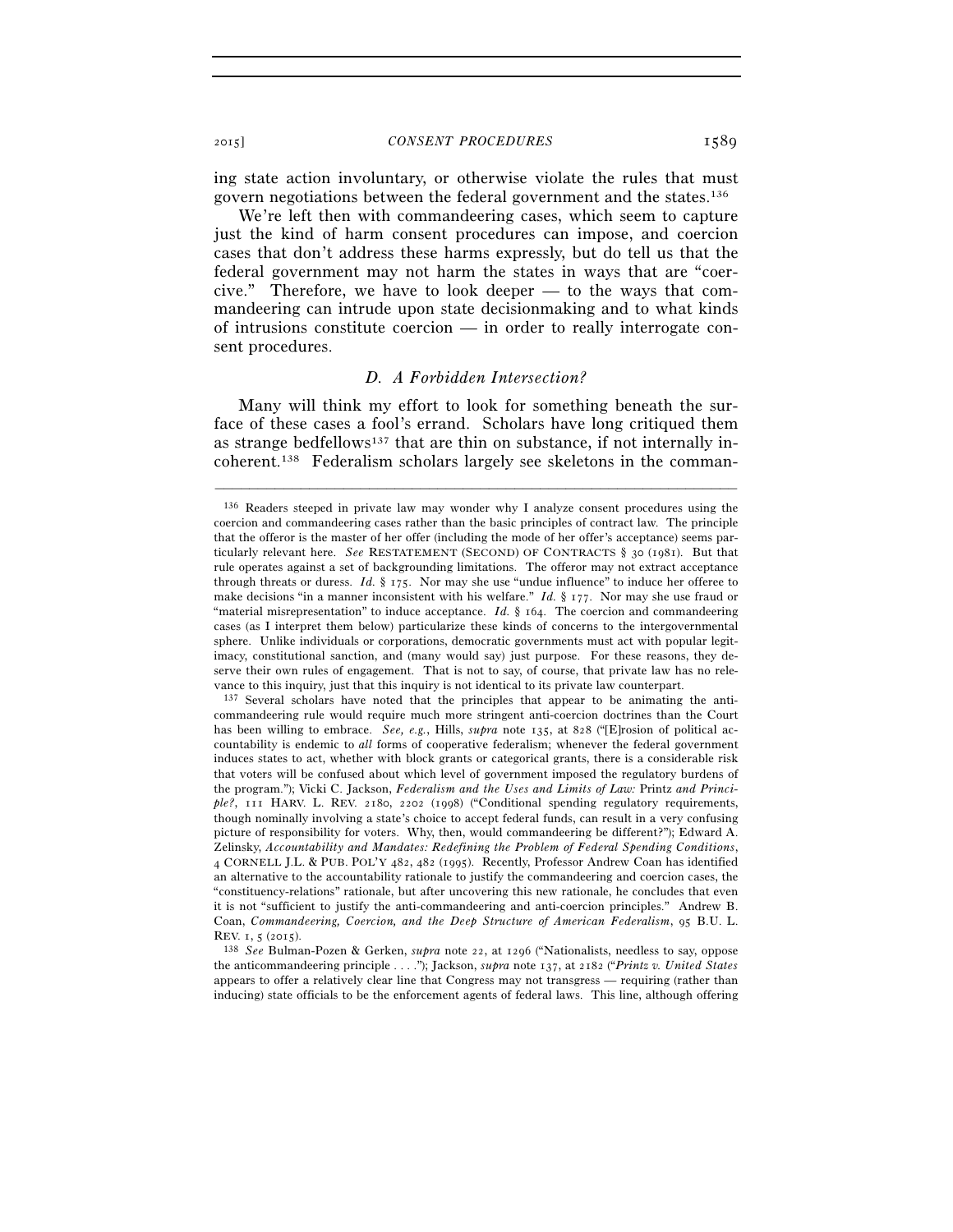deering and coercion closets. But I see mementos — dust-covered hints of a deeper logic animating these cases and our constitution's principles of federalism. In the rest of this Part, I excavate from beneath the anti-commandeering and anti-coercion doctrines a cogent set of "principles" of engagement that, though not yet crystallized into rules capable of confronting the many intricacies of contemporary federalism, do motivate the Court's supervision of state-federal interactions. I then use these principles to critically evaluate consent procedures.

As I previewed in my Introduction, sovereigntists and nationalists largely agree — whether they are happy about it or not — that our federalism is trending away from separation and independence and toward overlap and engagement.139 For the Court, however, engagement does not, and cannot, mean complete integration.<sup>140</sup> The anticommandeering and anti-coercion rules prove this point by imagining a form of policy collaboration that also preserves the "[s]tates as independent and autonomous political entities."141

But how much independence, and what kind of autonomy, does the Court believe the Constitution guarantees to the states? Here I argue that, read together, the coercion and commandeering cases suggest that the Court is actually interested in protecting the states from two different harms that intrude upon their independence: *substantive* harms and *procedural* harms. The status of the states as "independent and autonomous political entities" can be infringed when Congress imposes either kind of harm. The procedural form of harm — the kind of harm imposed, in general, by consent procedures — has received relatively little attention. But, as I will show below, it nonetheless remains an important part of the Court's federalism jurisprudence.

*1. Procedural and Substantive Harms.* — According to *Dole*, spending grants are coercive when their conditions are "unrelated to the federal interest,"142 when they employ inducements that are in fact and form "compuls[ory],"143 when they ask the state to violate "other

some benefits of clarity, is not well grounded in history and does not necessarily inhere in the pragmatics of a workable federalism." (footnote omitted)); Neil S. Siegel, *Commandeering and Its Alternatives: A Federalism Perspective*, 59 VAND. L. REV. 1629, 1634 (2006) (arguing that the anti-commandeering rule can operate to undermine rather than advance federalism values).

<sup>139</sup> *See supra* notes 18–37 and accompanying text. 140 *See supra* note 37 and accompanying text.

<sup>141</sup> Printz v. United States, 521 U.S. 898, 928 (1997). Indeed, it is often attractive for the federal government to collaborate with the states precisely because they remain independent and distinctive political bodies, which can inject innovation, political energy, and independent financial re-

sources into joint initiatives. *See* Gluck, *supra* note 20, at 566–71.<br><sup>142</sup> South Dakota v. Dole, 483 U.S. 203, 207 (1987) (quoting Massachusetts v. United States, 435<br>U.S. 444, 461 (1978) (plurality opinion)) (internal

<sup>&</sup>lt;sup>143</sup> *Id.* at 211 (quoting Steward Mach. Co. v. Davis, 301 U.S. 548, 590 (1937)) (internal quotation mark omitted).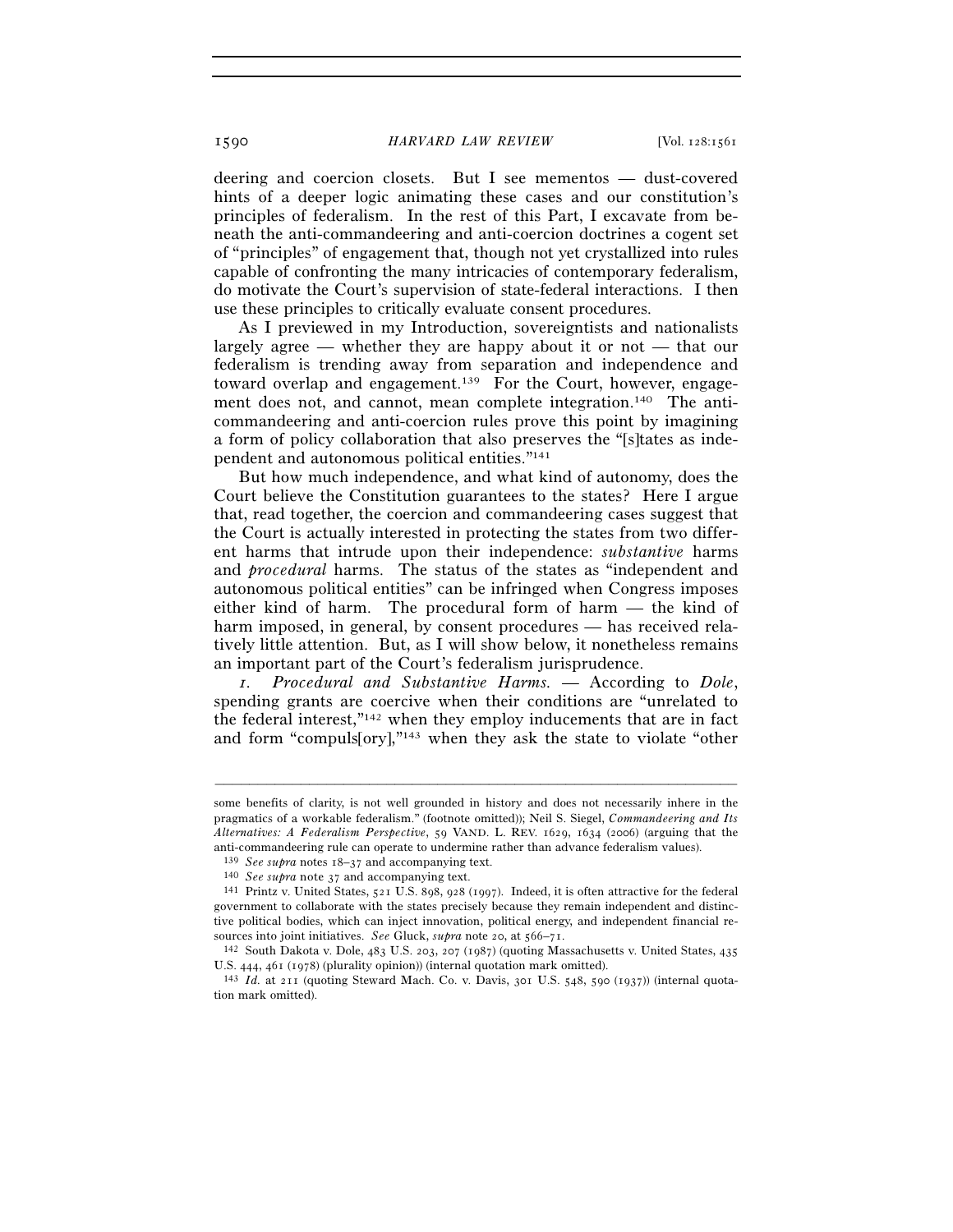constitutional provisions,"144 and when their terms and conditions are not "unambiguously" presented.145 What's notable for our purposes is that the first three avenues of coercion in *Dole* contemplate a different mechanism of impermissible influence than the fourth. The first three — the nexus between the condition and the program, the size of the financial inducement, and the independent constitutional bar focus on the *terms* of the deal the federal government offers to the states. However, the fourth — the requirement that the terms be presented unambiguously — focuses on the *process* of negotiation between the federal government and the states.

The first three — and the thrust of the coercion jurisprudence to date — advance the idea that unfair terms can be coercive because they create what contract law calls "coercive offers" or "unconscionable bargains." These are "offers" that operate like threats because they restrict the offeree's set of options so substantially that the offeree is left with a choice between unappealing alternatives.<sup>146</sup> The offeree loses money, time, or resources no matter the option chosen. These offers are concerning because they impose what I call *substantive* harm on the states. This harm captures the objective loss of value to an offeree forced to consent to a bad bargain. In *NFIB*, the Court held the government's recent Medicaid expansion to be one such offer.147

The "unambiguous" requirement, on the other hand, focuses on the interaction between the parties during their negotiations, not the substantive sources of value in the deal. The requirement echoes a classic common law rule that requires sellers who are advertising goods or services to make the terms of the offer "reasonably definite."<sup>148</sup> This rule applies no matter what goods or services are being offered. *Dole*'s "unambiguous" requirement similarly does not police the underlying substantive terms; instead, it sets up a procedural rule that requires the offeror (the federal government) to make clear to the offeree (the states) what the terms of the deal are. This is important because without clear terms, the state cannot fully and robustly conduct the processes of political deliberation that are necessary to yield a legitimate

<sup>144</sup> *Id.* at 208. 145 *Id.* at 207 (quoting Pennhurst State Sch. & Hosp. v. Halderman, 451 U.S. 1, 17 (1981)); *see*  also supra notes 129–33 and accompanying text.<br><sup>146</sup> See Steward Machine, 301 U.S. at 590.<br><sup>147</sup> See NFIB, 132 S. Ct. 2566, 2602–04 (2012); see also Samuel R. Bagenstos, *The Anti*-

*Leveraging Principle and the Spending Clause After* NFIB, 101 GEO. L.J. 861 (2013) (offering a thorough account of *NFIB*'s Spending Clause holding).<br><sup>148</sup> *See, e.g.*, RESTATEMENT (SECOND) OF CONTRACTS § 33(1) (1981) ("Even though a mani-

festation of intention is intended to be understood as an offer, it cannot be accepted so as to form a contract unless the terms of the contract are reasonably certain."); *see also* Lefkowitz v. Great Minneapolis Surplus Store, 86 N.W.2d 689, 691 (Minn. 1957).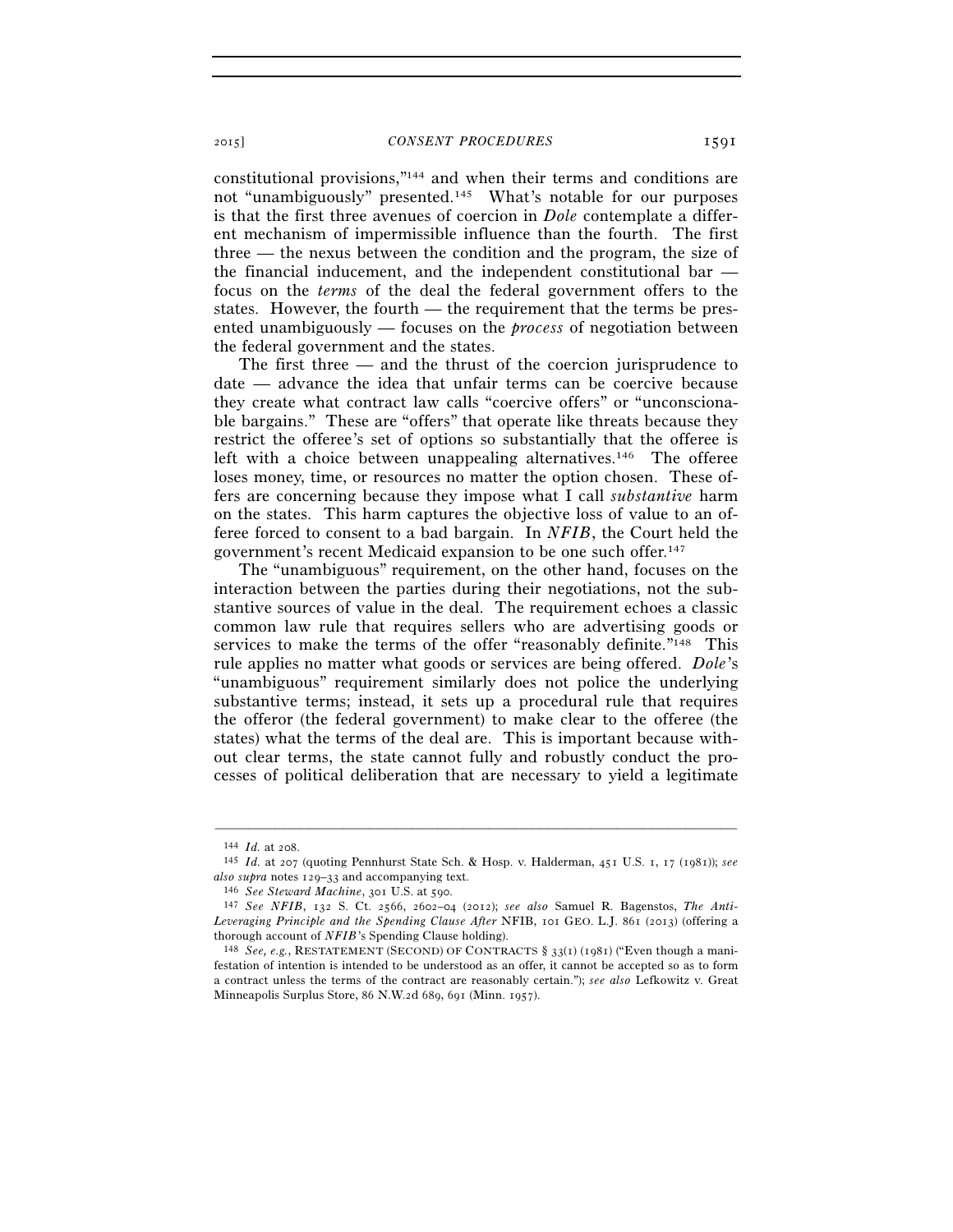governmental decision about whether to accept the deal — it can't, in other words, form a "will" of its own.

Indeed, we could imagine Congress offering the states a grant that involves a close nexus between the condition and the program, and provides a reasonably sized financial inducement, but still operates coercively because Congress — in its negotiations with the states about the terms of the grant — did not make the terms "unambiguous." We could imagine this form of coercion coming into play in a number of situations. Congress could mislead by using vague language on the face of a statute, or an agency could place ambiguous terms or representations in the documents that it uses to offer grants, amendments, and waivers to the states. Either way, the ambiguity in terms would cast doubt on the authenticity of the state's consent to the grant or program in front of it. (Contrast this with "substantive" coercion, where the terms of the agreement are clear, but courts doubt the authenticity of the state's consent because the consequences of rejecting the deal were too grave). The unambiguous rule in *Dole*, therefore, demonstrates that a state's "will" can be abridged not only by a coercive federal offer, but also by a coercive negotiation process.

While *Dole*'s relatively neglected unambiguity rule has been undertheorized by the Court and underutilized by litigants,149 it contains the seed of an important insight. This is the intuition that a manipulative process — like a manipulative deal — may so interfere with state decisionmaking that it could render the resulting decision involuntary. This intuition echoes an idea that has long animated the pages of law reviews and philosophy journals: that *both* substance and procedure can bias decisionmaking.

Richard Thaler and Cass Sunstein have perhaps most famously argued that the government need not change the substantive terms of an offer in order to dramatically shape decisions.150 It can instead change the process that the offeree uses to make her decision: the information the offeree receives, how the decision is framed, and — importantly how the offeree registers his or her consent. Take Thaler and

<sup>149</sup> One recent exception is litigation (ongoing as this Article goes to press) over whether the ACA makes tax subsidies available to all individuals who buy insurance through an exchange whether federal or state — or only to those who purchase insurance through a state-run exchange. *See* King v. Burwell, 759 F.3d 358 (4th Cir. 2014), *cert. granted*, 135 S. Ct. 475 (2014). In an amicus brief before the Supreme Court, twenty-three states argue that they made their decisions to establish an exchange or not with the understanding that the Act would provide subsidies to their citizens either way. *See* Brief of the Commonwealth of Virginia et al. as Amici Curiae in Support of Affirmance at 3, King v. Burwell, No. 14-114 (U.S. Jan. 28, 2015). Therefore, they argue, interpreting the statute to deny subsidies to users of the federal exchange would violate the unambiguity rule.  $Id$  at  $15$ .

ty rule. *Id.* at 15. 150 *See generally* Thaler & Sunstein, *Libertarian Paternalism*, *supra* note 8 (outlining this theory).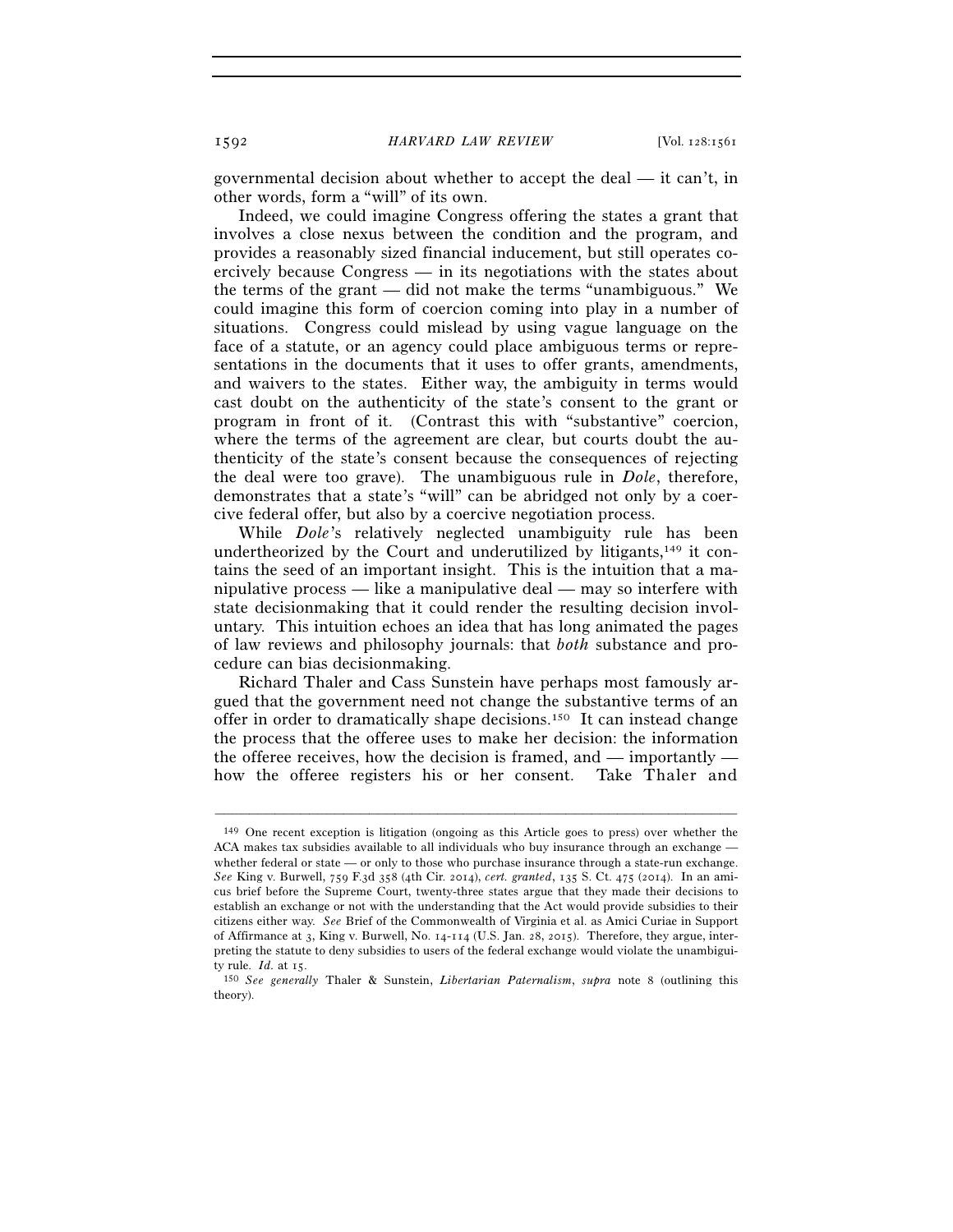Sunstein's classic example. Threatening to fire a worker if she declines to enroll in a company retirement plan induces her participation by limiting her substantive option set to two unappealing alternatives. By contrast, automatically enrolling her in the retirement plan, but giving her the ability to opt out, induces her participation by using a selection procedure biased toward enrollment.<sup>151</sup> In both situations, the worker's choice might be improperly influenced, but for different reasons. In the first situation, we might be concerned that the worker doesn't have the options necessary to make her choice a meaningful expression of her will. In the second situation, we are concerned that the decisionmaking process does not allow the worker to properly reflect on and formulate a will that she feels she has truly authored. These situations illustrate different intuitions about what it means to act involuntarily and the harms to the decisionmaker that make us characterize her decision that way. In my terms, the first type of coercion results from substantive harm, while the second results from procedural harm.

But while the coercion cases have only ever hinted at a concern for procedural harm, such a concern is deeply embedded in the anticommandeering rule. Indeed, the commandeering cases have long acknowledged that the kind of governing instructions that constitute commandeering can both impose substantive costs on the states and interfere with state procedures.

It is clear that the commandeering cases contemplate substantive harm. In *Hodel v. Virginia Surface Mining & Reclamation Ass'n*, 152 an important predecessor to *New York* and *Printz*, the Court held that a federal program did not commandeer the states in part because it did not require the states to "expend any state funds" that the state did not wish to expend.<sup>153</sup> The statute under review in that case did not impose a *substantive* financial harm on the states, and was therefore constitutional. More prominently, in *Printz*, the majority and dissent debated the level of substantive harm the federal government may impose on the states when it asks them to implement policy programs. Justice Scalia, writing for the majority, held that "forcing state governments to absorb the financial burden of implementing a federal regulatory program"154 was too great an imposition, while Justice Stevens, writing in dissent, argued that because the background check scheme "merely involve[d] the imposition of modest duties on individ-

<sup>151</sup> *Id.* at 176–77.<br>
<sup>152</sup> 452 U.S. 264 (1981).<br>
<sup>153</sup> *Id.* at 288.<br>
<sup>154</sup> Printz v. United States, 521 U.S. 898, 930 (1997).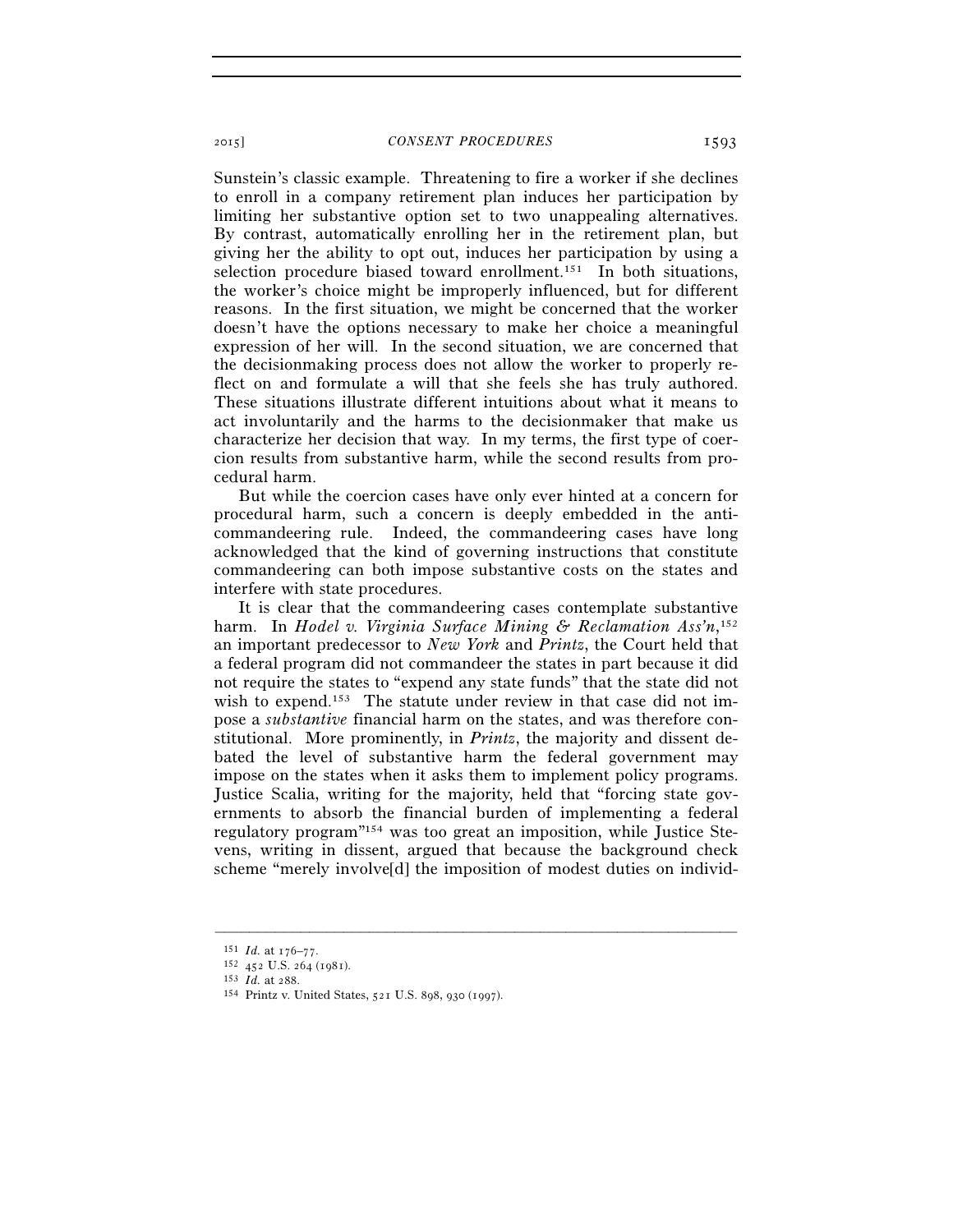ual officers," the substantive harms were too small for the Court to police.155

But these cases also recognize the potential for commandeering to impose *procedural* harms — primarily by interfering with state decisionmaking processes and the legitimacy they confer. Justice Souter's dissent in *Printz* provides an instructive illustration of the difference between procedural and substantive harms. Justice Souter reaffirmed the Court's ruling in *New York* that the federal government may not use commandeering in a way that imposes *procedural* harms, as it does when it "require[s] a state legislature to enact a regulatory scheme."156 Doing so, he explained, abrogates "the essence of legislative power," which must include "discretion not subject to command."157 But, he said, because the program at issue in *Printz* only required states to provide low-level nondiscretionary services, it did not impose this kind of discretion-displacing procedural harm. Rather, the only harm it imposed was a *substantive* one — the costs to the state of requiring their officials to perform federal tasks. And this harm, he believed, could be avoided by requiring the federal government to pay "fair value" for state personnel.<sup>158</sup> Because these were substantive harms, they could be easily remedied with compensation.

Of course, members of the Court disagree about how to avoid substantive and procedural harm, and about when avoidance is required, but for our purposes, it is enough to note that these harms are analytically distinct, and that procedural harms — not merely substantive ones — are important to the Court.

The Court, therefore, has at least gestured at an important insight about the different ways in which the federal government can interfere with state autonomy and independence. It can, on the one hand, force the states to decide between two unattractive choices; or it can, on the other, manipulate how the states make their decision between the choices on offer. *Dole*, *Printz*, and other cases make clear that the federal government at times negotiates in a way that makes it difficult for the states to be fully "cognizant of the consequences of their participation."159

<sup>155</sup> *Id.* at 961 (Stevens, J., dissenting). 156 *Id.* at 975 (Souter, J., dissenting). 157 *Id.*

<sup>158</sup> *Id.* at 975–76 ("I do not read any of The Federalist material as requiring the conclusion that Congress could require administrative support without an obligation to pay fair value for it. The quotation from No. 36, for example, describes the United States as paying. If, therefore, my views were prevailing in these cases, I would remand for development and consideration of petitioners' points, that they have no budget provision for work required under the Act and are liable for unauthorized expenditures.").

<sup>159</sup> South Dakota v. Dole, 483 U.S. 203, 207 (1987) (quoting Pennhurst State Sch. & Hosp. v. Halderman, 451 U.S. 1, 17 (1981)) (internal quotation mark omitted).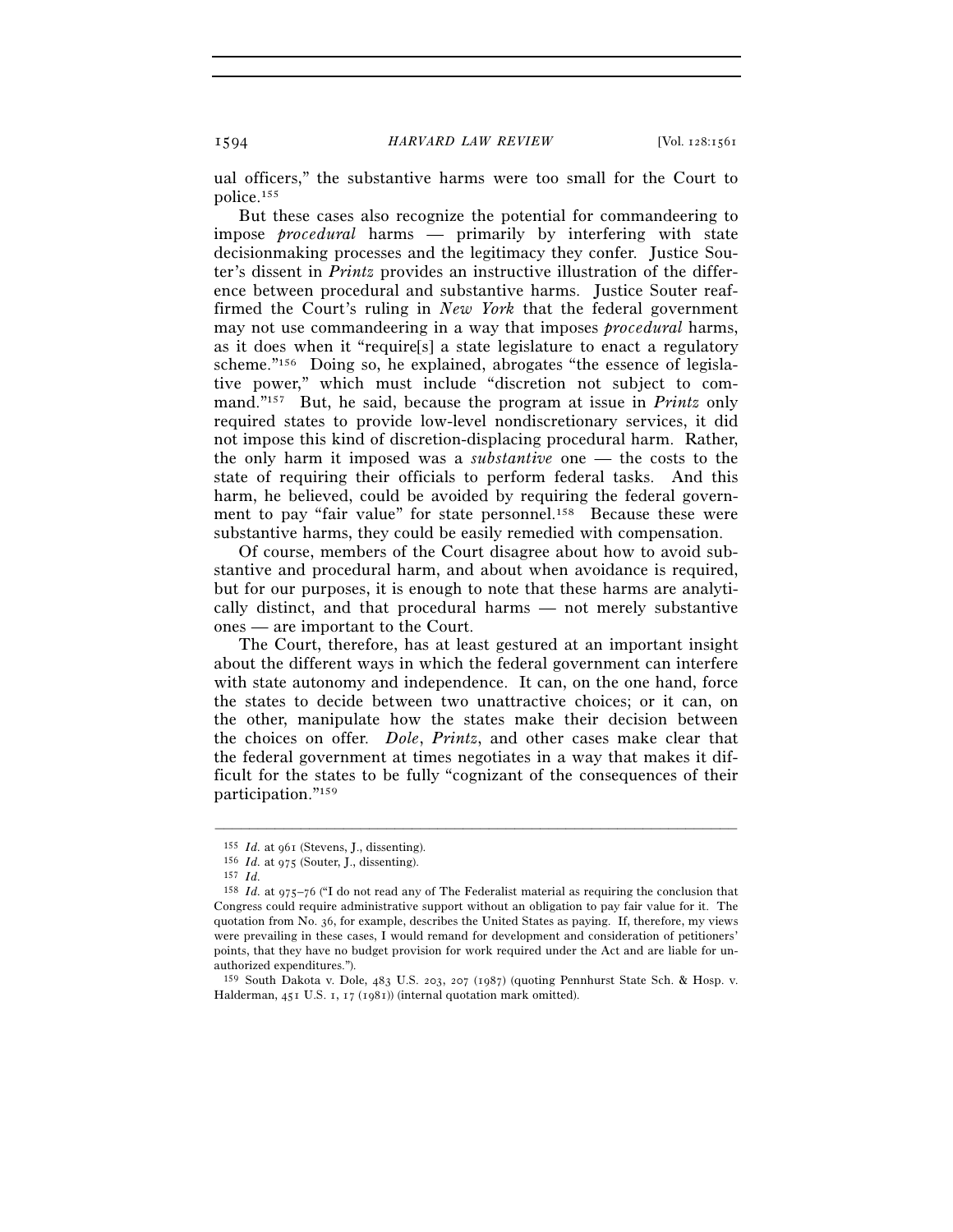But the Court has expressed only the beginning of this important insight; it has yet to carry it through its federalism jurisprudence generally and its coercion jurisprudence in particular. Indeed, the Court's present doctrine suffers from two significant gaps. First, the Court has not fully articulated why procedural harms matter, nor outlined the full scope of procedural harms that improperly intrude on state interests. Second, the Court has not clarified whether the type of procedural harms imposed by the federal government during the process of *implementing* current programs (the domain of the commandeering cases) should also concern us if they arise during the process of *negotiating* future programs (the domain of the coercion cases). Is the largely dormant "unambiguity" rule the only procedural issue that should be regulated during federal-state negotiations? Or are there other forms of interference with state decisionmaking processes that ought to raise the same concerns?

This two-by-two matrix illustrates the present state of the jurisprudence:

|                 |             | Point of Federal-State Interaction |                                                                       |  |
|-----------------|-------------|------------------------------------|-----------------------------------------------------------------------|--|
|                 |             | Negotiation<br>Process             | Implementation<br>Process                                             |  |
|                 | Substantive | Coercion<br>jurisprudence          | (2) Commandeering<br>jurisprudence<br>(state resources)               |  |
| Type of<br>Harm | Procedural  | Consent<br>(3)<br>procedures       | (4) Commandeering<br>jurisprudence<br>(state political<br>discretion) |  |

As the matrix makes clear, the Court's "coercion" cases address substantive harms caused by the federal government during the *negotiation* process (Box 1), its "commandeering" cases address both substantive and procedural harms imposed during the *implementation* process (Boxes  $2 \& 4$ ), but existing doctrine has never invalidated a federal act that imposes procedural harms during the *negotiation* process (Box 3). And yet Box 3 is precisely where "consent procedures" live. This empty space should concern us because, using consent procedures, the federal government can both impose the procedural harms the commandeering cases proscribe and impact the core aspects of state autonomy protected by the coercion cases.

Why has Box 3 escaped our attention and that of so many federal courts? For one thing, a decisionmaker may suffer procedural harm even when its preferred substantive outcome is secured. If the federal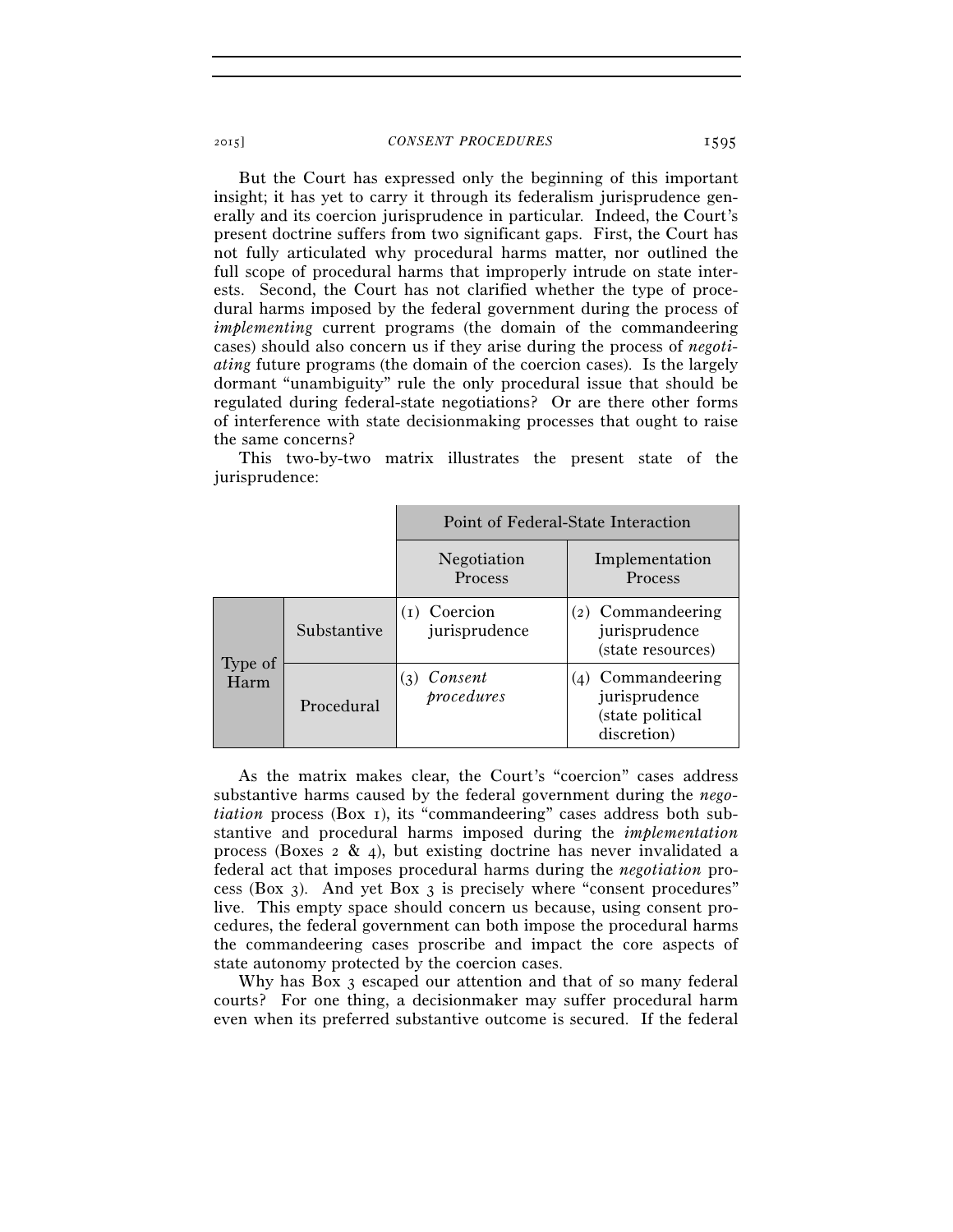government designates *me* as Colorado's consent agent for a new spending program, I may well choose the same option that Colorado's legislature would have selected. But that doesn't mean my decision is representative or legitimate. My selection harms the state as a procedural matter even though the substantive outcome is acceptable, or even desirable. This possibility makes procedural harm less salient than substantive harm and may discourage states from seeking remediation.160

Some states may be further discouraged from remedying these procedural harms if the federally designated decisionmaker and the stateauthorized decisionmaker belong to the same political party or share political objectives. Vermont's Democratically controlled legislature may not want to pick a political fight with its Democratic governor just because the governor accepted a federal grant that it was the legislature's prerogative to accept or reject — especially if the legislature would have made the same choice as the governor. Coordinate branches, in other words, may have political incentives to acquiesce in procedural wrongs facilitated by consent procedures. Who is harmed when this happens? The citizens of Vermont, whose choice to subject certain decisions to legislative review — perhaps to ensure a degree of contestation and transparency by forcing their representatives to take on-the-record positions on important issues — is frustrated.

This provides a further clue into the lack of litigation over consent procedures. If citizens are the primary victim of procedural harm injured when the political structures they have chosen are circumvented — they should be the most likely actors to challenge consent issues in federal court. Yet they are also the group that faces the greatest barriers to getting into court in the first place. They have to find a cause of action, demonstrate standing, and potentially pierce the veil of state sovereign immunity.161

Moreover, in federal statutes, consent procedures are often concealed in seemingly nonsubstantive statutory provisions that rarely trigger the kind of public debate that other statutory federalism provi-

<sup>160</sup> For instance, there was a clear incentive for Florida, Maine, North Dakota, or any of the other twenty-six state petitioners in *NFIB* to seek a remedy for the substantive harm of being "coerced" into expanding Medicaid against their will. But if the governor of Florida opted the state out of creating a health exchange, the parties who were unrepresented in that decision, but agree with it, would have less incentive to bring suit.

<sup>161</sup> *See* Alex Hemmer, Note, *Civil Servant Suits*, 124 YALE L.J. 758, 768–72 (2014) (describing contemporary barriers to "citizen suits"). These barriers to getting into court similarly afflict another group — civil servants — that could otherwise be well positioned to challenge consent procedures. *See id.* at 795–99.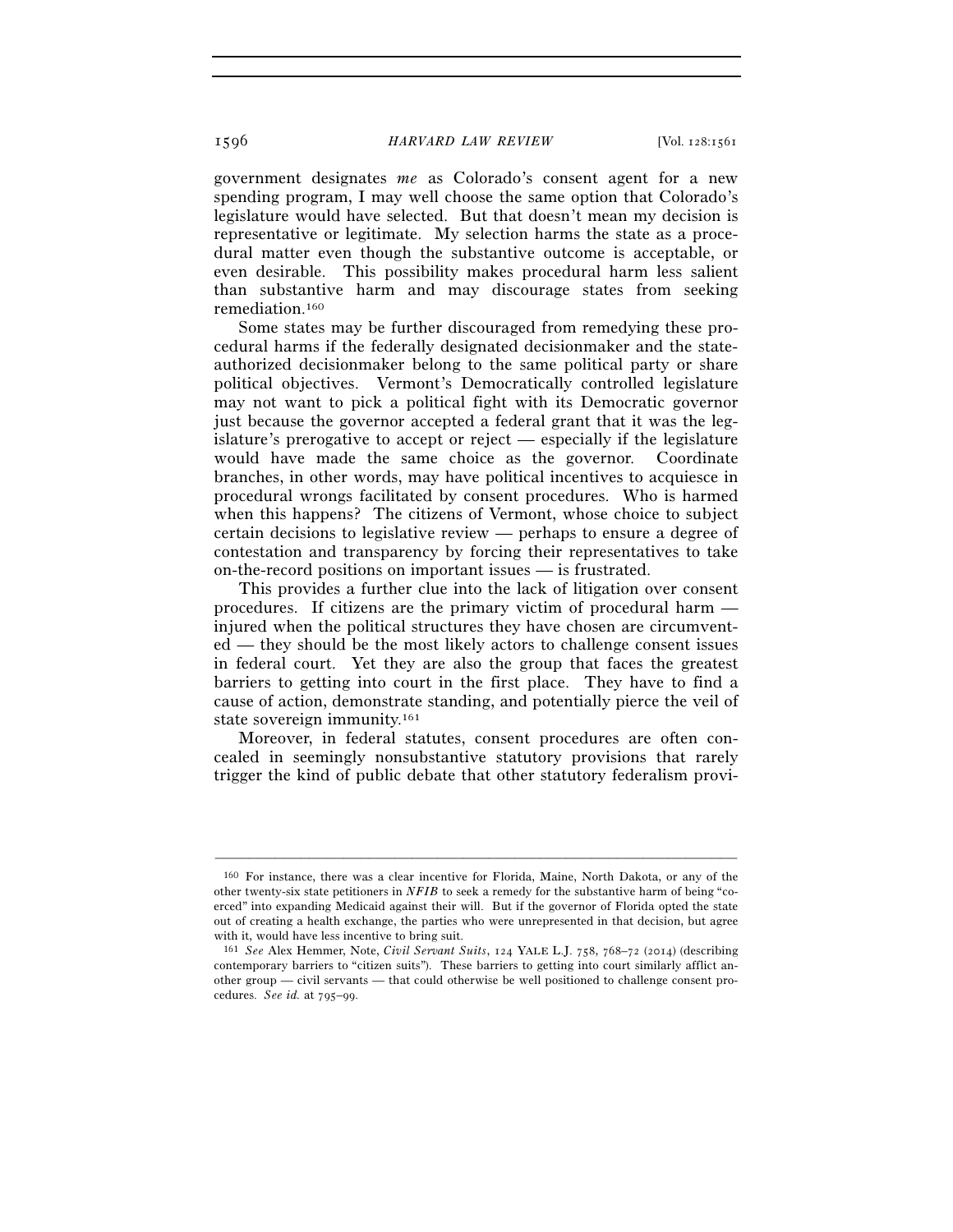sions attract.162 And at the state level, it is easy to imagine officials employing consent procedures with little oversight or disclosure.

Therefore, the absence of litigation and commentary on procedural harms in the negotiating phase should not suggest that these harms are insignificant. Box 3 tells us — or *should* tell us — the extent to which the federal government may dictate, interfere with, and influence internal state decisionmaking procedures during negotiations over cooperative ventures. It tells us what level of decisionmaking autonomy our Constitution confers on states when they are considering whether to cede their resources and their political power to the federal government. It tells us, fundamentally, what it means for states to act "voluntarily."

*2. Theorizing the Box 3 Intersection.* — While federal actions are not normally challenged on both coercion and commandeering grounds, this section argues that the potential harms imposed by consent procedures are best illuminated by thinking about them where those doctrinal lines intersect  $-$  in Box 3. This intersection reveals a harmonious thread between the two doctrines that tells us what it means for states, as democratically legitimate governmental bodies, to act voluntarily. I argue that current doctrine supports the view that decisionmaking autonomy is a necessary precondition to the formulation of a voluntary state "will." My argument, of course, is not that the Court offers a full and rigorous defense of this view of voluntariness. Scholars have convincingly shown that the Court has neglected to fully theorize the commandeering cases, the coercion cases, and their intersection.<sup>163</sup> My goal instead is to show that this view of voluntariness logically follows from current doctrine and that scholars who think voluntariness is a useful requirement should consider rethinking their rejection of these cases — at least as they apply to consent procedures.

Voluntariness carries a different meaning and takes a different form for different types of decisionmakers. We can't know what it means for an organization to make voluntary decisions unless we know how it is internally organized and what it is designed to do. This is because, as the Court emphasized seventy-five years ago in *Steward Machine Co. v. Davis*, 164 a decisionmaker acts voluntarily only when it expresses its "will" without undue influence or interfer-

<sup>162</sup> There have been numerous scholarly efforts to outline the federalism features of major statutes, but none mention consent procedures. *See, e.g.*, Ann E. Carlson, *Iterative Federalism and Climate Change*, 103 NW. U. L. REV. 1097 (2009) (various environmental statutes); Gluck, *supra* note 20 (Affordable Care Act); Weiser, *supra* note 20 (Telecommunications Act). 163 *See, e.g.*, Lynn A. Baker, *The Spending Power After* NFIB v. Sebelius, 37 HARV. J.L. &

PUB. POL'Y <sup>71</sup> (2014); Jackson, *supra* note 137; Siegel, *supra* note 138, at 1634. 164 <sup>301</sup> U.S. 548 (1937).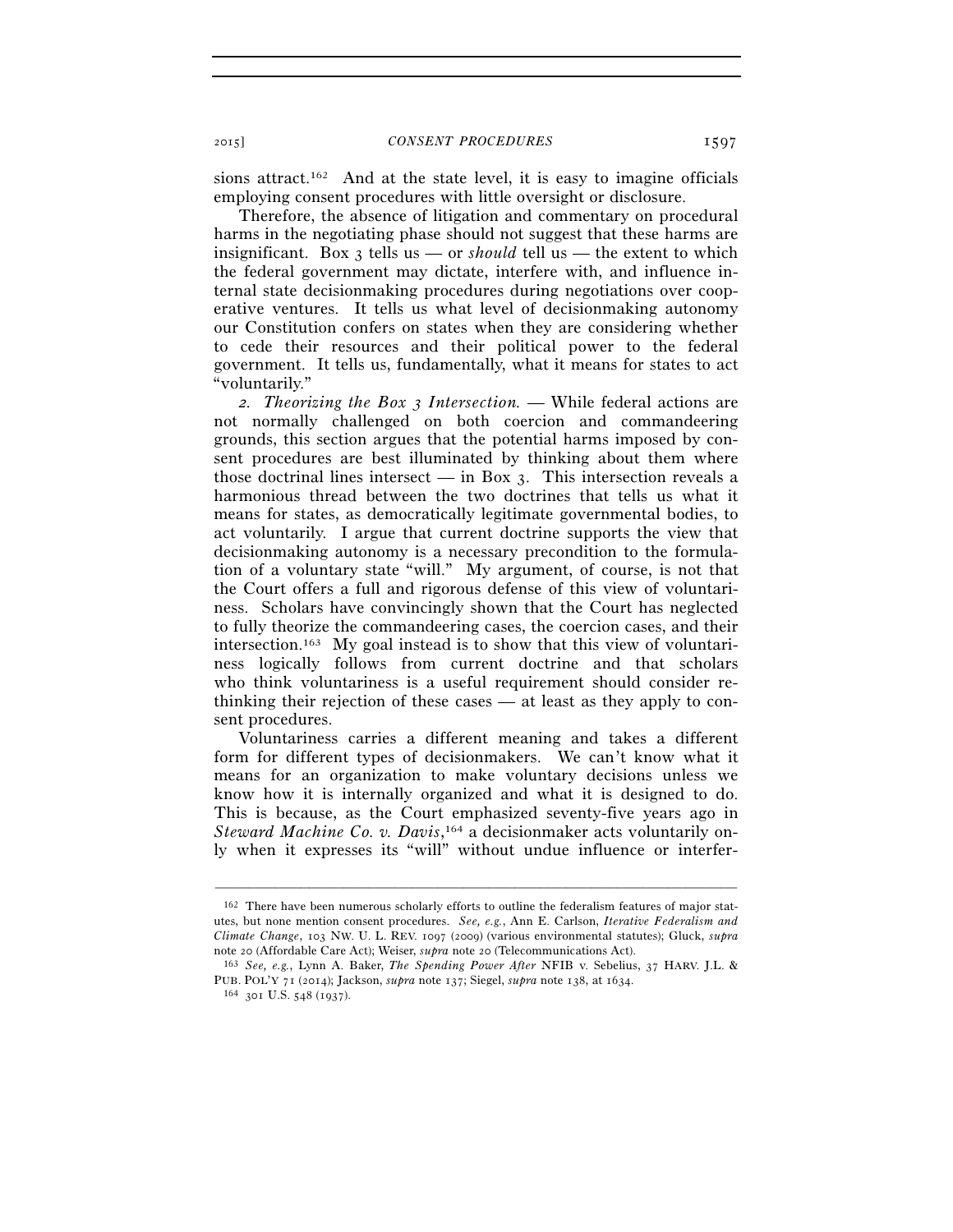ence<sup>165</sup> — and what counts as the decisionmaker's "will" necessarily varies by decisionmaker. An individual's will is the product of her volition. A corporation's will is the product of decisions made through its organizational bylaws and authorized agents. And, as I argue below, a representative government's will is the product of citizen views transmuted through normatively legitimate structures and processes.166

To build the case that American states act voluntarily only when they operate as representative political bodies according to their own representative processes and procedures, I draw out the particular harms of commandeering. The first is the commonly cited motivation for the anti-commandeering rule: the frustration of state accountability structures. The second is both deeper and broader: the restructuring of state *representative* processes.

The accountability concern is most clearly articulated in *New York*. Drawing on the *Federalist Papers*, Justice O'Connor began with the premise that "the residents of the State [must] retain the ultimate decision" power when the federal government seeks to "encourage[] a State to conform to federal policy choices."<sup>167</sup> This "intergovernmental allocation of authority"168 is essential because it "secures to citizens the liberties that derive from the diffusion of sovereign power."169 In order for state residents to retain decision power, governmental policies must be traceable to the institution that enacted them. But when the federal government "conscript[s] state governments as its agents," citizens do not know whether to hold the agent (the conscripted state) or the principal (the federal government) accountable for the policy.170

However, the Court also appears concerned with a procedural harm deeper than interference with the state's accountability structures: interference with the ability of state governments to *represent* the interests of their constituencies. *Printz* enumerated "accountability" and "representation" as distinct values when it noted that the "Constitution . . . contemplates that a State's government will repre-

<sup>165</sup> *Id.* at 590.<br><sup>166</sup> Of course, these differences do not mean that the philosophy of individual volition and the law of corporate agency are irrelevant to an analysis of what it means for governments to act voluntarily. There are many parallels to be drawn. But those parallels have their limits. For instance, the doctrine of "authority" is the bedrock principle governing how corporations act through their agents, but one project of this Article is to show the ways in which governments are different. Although state officials may need something like "authority" to act, they also need democratic legitimacy and constitutional sanction. The question of who can speak for a state thus encompasses, but is broader than, similar questions in the corporate context.

<sup>167</sup> New York v. United States, 505 U.S. 144, 168 (1992). 168 *Id.* at 183. 169 *Id.* at 181 (quoting Coleman v. Thompson, 501 U.S. 722, 759 (1991) (Blackmun, J., dissenting)) (internal quotation mark omitted).

<sup>170</sup> *Id.* at 178.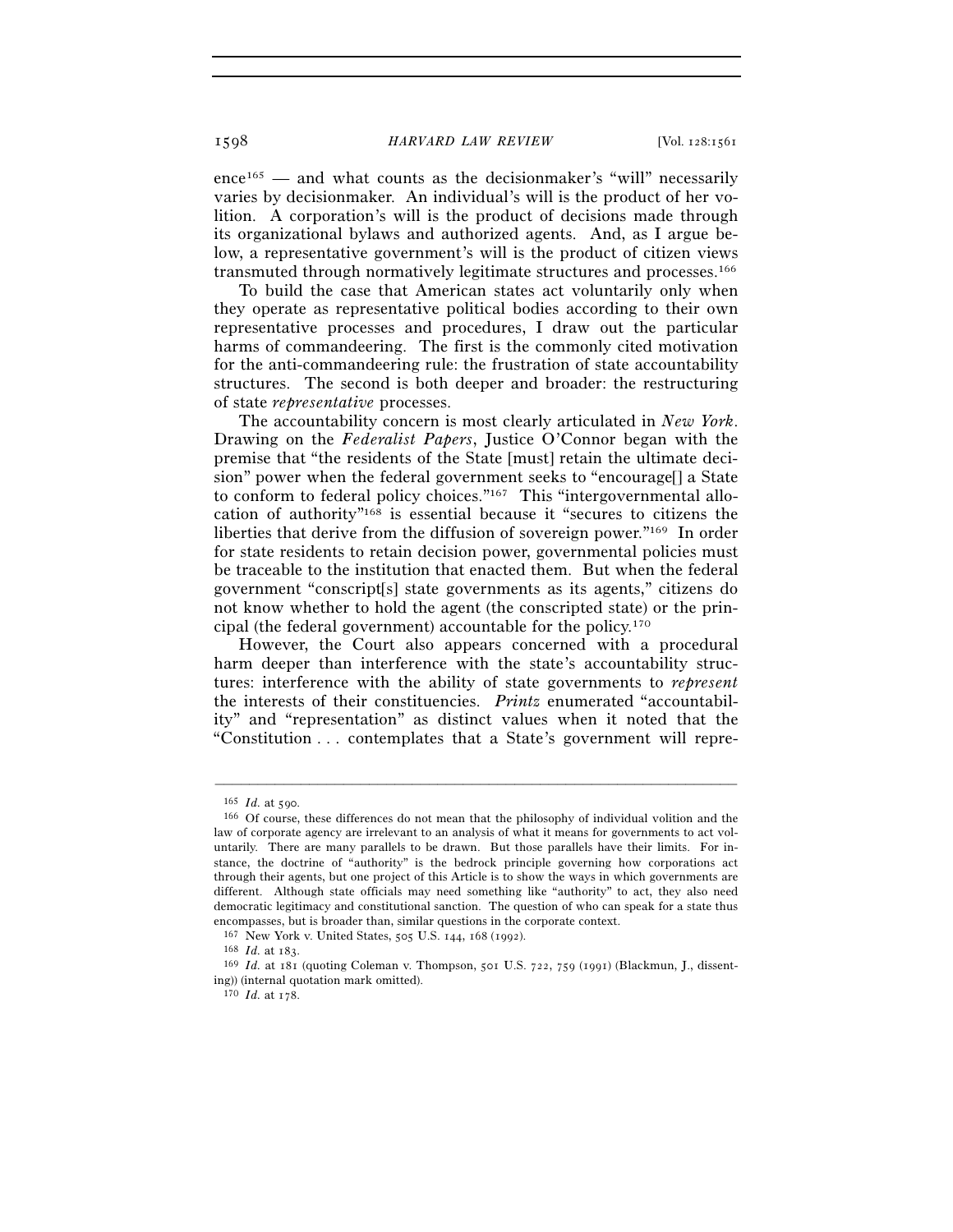sent *and* remain accountable to its own citizens."<sup>171</sup> While accountability can certainly promote good representation, the two are not synonymous.

Accountability is an ex post virtue: it describes the way that citizens sanction or replace government personnel who aren't adequately representing their interests. Representation, by contrast, describes the act of governing itself. In order to represent constituencies, a government needs not only elected officials, but structures, rules, and procedures that tell those officials how to act in ways that are faithful to the people. Before an official can act in a representative capacity, she must hold her office and access the powers it encompasses.172 Moreover, once instituted, the official must, at a decisional level, act according to her constituents' instructions, within the parameters they have drawn for her office, and according to the procedures they have chosen. Representation, therefore, is more complex than accountability. It can be achieved only when state officials are both properly elected *and* properly acting. It is therefore possible to have functional accountability, and yet a deficit of representation.173

The fact that both the federal and state governments are structured with a balance of powers between coordinate branches illustrates the distinction between accountability and representation. While the governor, state legislature, and elected cabinet officials may all be independently "accountable" to the people ex post, they properly represent the people only when they act in ways that the people have directed and sanctioned ex ante — that is, through the processes of intragovernmental give and take that a system of balanced powers requires. The people sanction their representatives in this way by establishing constitutional structures and processes that guide their collective actions.174 This is why, as *Printz* noted, the anti-commandeering rule protects a state government's "own set of mutual rights and obligations to the people who sustain it and are governed by it."175

<sup>171</sup> Printz v. United States, 521 U.S. 898, 920 (1997) (emphasis added). 172 *See, e.g.*, Akhil Reed Amar, *Of Sovereignty and Federalism*, 96 YALE L.J. 1425, 1436 (1987) ("As sovereign, the People need not wield day-to-day power themselves, but could act through agents on whom they conferred limited powers. Within the sphere of these delegated powers, government agents could legitimately compel obedience in the name of their sovereign principal, but those agents lacked authority to go beyond the scope of their agency.").

<sup>173</sup> Imagine, for instance, a line of corrupt congressmen, one replacing the other. Citizens could vote each bad actor out of office at the earliest opportunity (thereby holding them robustly accountable for their misdeeds), yet still never be adequately represented.

<sup>174</sup> As James Madison emphasizes in *The Federalist No. 51*, "[i]n a single republic, all the power surrendered by the people is submitted to the administration of a single government; and the usurpations are guarded against by a division of the government into distinct and separate departments." THE FEDERALIST NO.  $51$ , at  $320$  (James Madison) (Clinton Rossiter ed.,  $2003$ ).

<sup>175</sup> *Printz*, 521 U.S. at 920 (quoting U.S. Term Limits, Inc. v. Thornton, 514 U.S. 779, 838 (1995) (Kennedy, J., concurring)) (internal quotation mark omitted). I want to avoid claiming too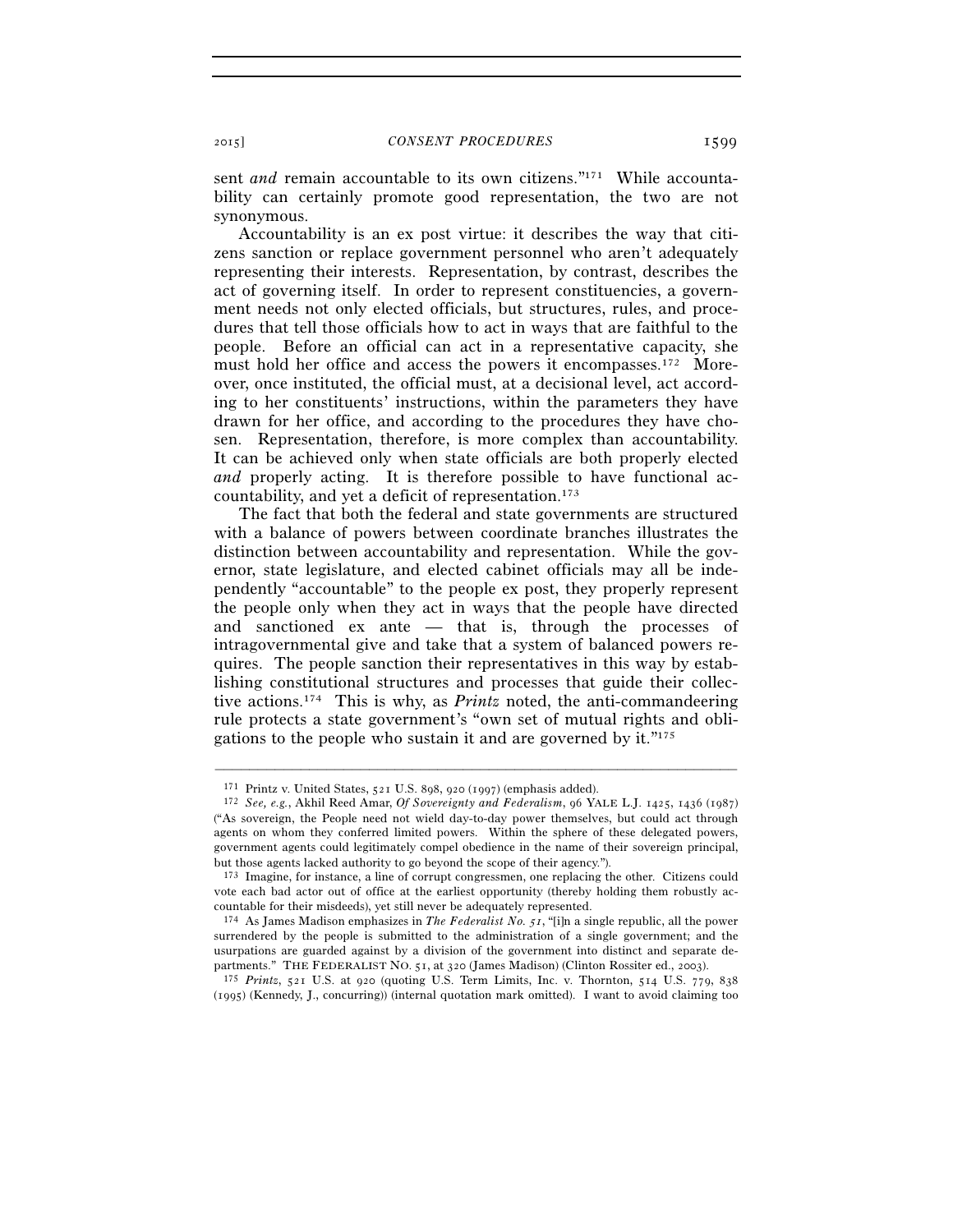Federal efforts to reshape these representative processes might be concerning because they constitute incursions into the "sovereign" powers of states. But they become particularly troubling when we have to imagine the decisions that these processes produce as "voluntary" choices. Because the states are constitutionally constituted representative governments, they act as *states* only when they act according to their own democratically sanctioned representative processes.

Commandeering, however, asks officials to act without the sanction of their constituents, it asks them to bypass carefully designed procedures, and it asks them to ignore the state's internal political checks and balances. Indeed, the statutes the Court addressed in *New York* and *Printz* did not attempt to hire the private persons who filled state offices into new federal roles; they placed the state official qua state official on the federal government's "organizational chart."176 In his opinion in *Printz*, Justice Scalia emphasized that "[w]hile the Brady Act is directed to 'individuals,' it is directed to them in their official capacities as state officers; it controls their actions, not as private citizens, but as the agents of the State."177

Indeed, commandeering state institutions is an appealing federal policy option not just for efficiency, competency, or expertise reasons; it is attractive, too, for legal and political ones. Commandeering allows the federal government to get state officials — who possess the authority and legitimacy conferred on them by that status — to contribute to the federal project.178 Commandeering, seen in this light, does not federalize state resources; it federalizes state *authority* and *legitimacy*. It seeks to give the federal government access to the power and decision rights granted to state officials by the state electorate.179

–––––––––––––––––––––––––––––––––––––––––––––––––––––––––––––

179 Seeing commandeering in this way also helps address one of the most common criticisms of the anti-commandeering rule — that commandeering is preferable to preemption. For a comprehensive discussion of this argument, see Siegel, *supra* note 138. If a regulatory arena is preempted, a government structure and process deemed legitimate (the federal government) shapes the policies in that area. If the federal government instead commandeers the states in the way I have described here, it subjects policies in the relevant area to an amalgamated process that involves both federal and state officials, processes, and actions that are not governed by a preapproved decisionmaking process. If we take the democratic value of structure seriously, this necessarily renders resulting decisions illegitimate.

much in this Article. There are libraries full of books debating the nuances of representative government; while the federalism literature would certainly benefit from more of these nuances, that is not the project of this Article. In this piece, I do not intend to defend a specific view of representation; I mean only to distinguish the concept of representation from the concept of accountability by enumerating the basic features of any democratic representative regime.

<sup>176</sup> New York v. United States, 505 U.S. 144, 188 (1992). 177 *Printz*, 521 U.S. at 930. 178 *Cf.* Bivens v. Six Unknown Named Agents of Fed. Bureau of Narcotics, 403 U.S. 388, <sup>392</sup> (1971) (noting that "power, once granted, does not disappear like a magic gift when it is wrongfully used" and emphasizing that an individual holding a government position has "a far greater capacity for harm than an individual . . . exercising no authority other than his own").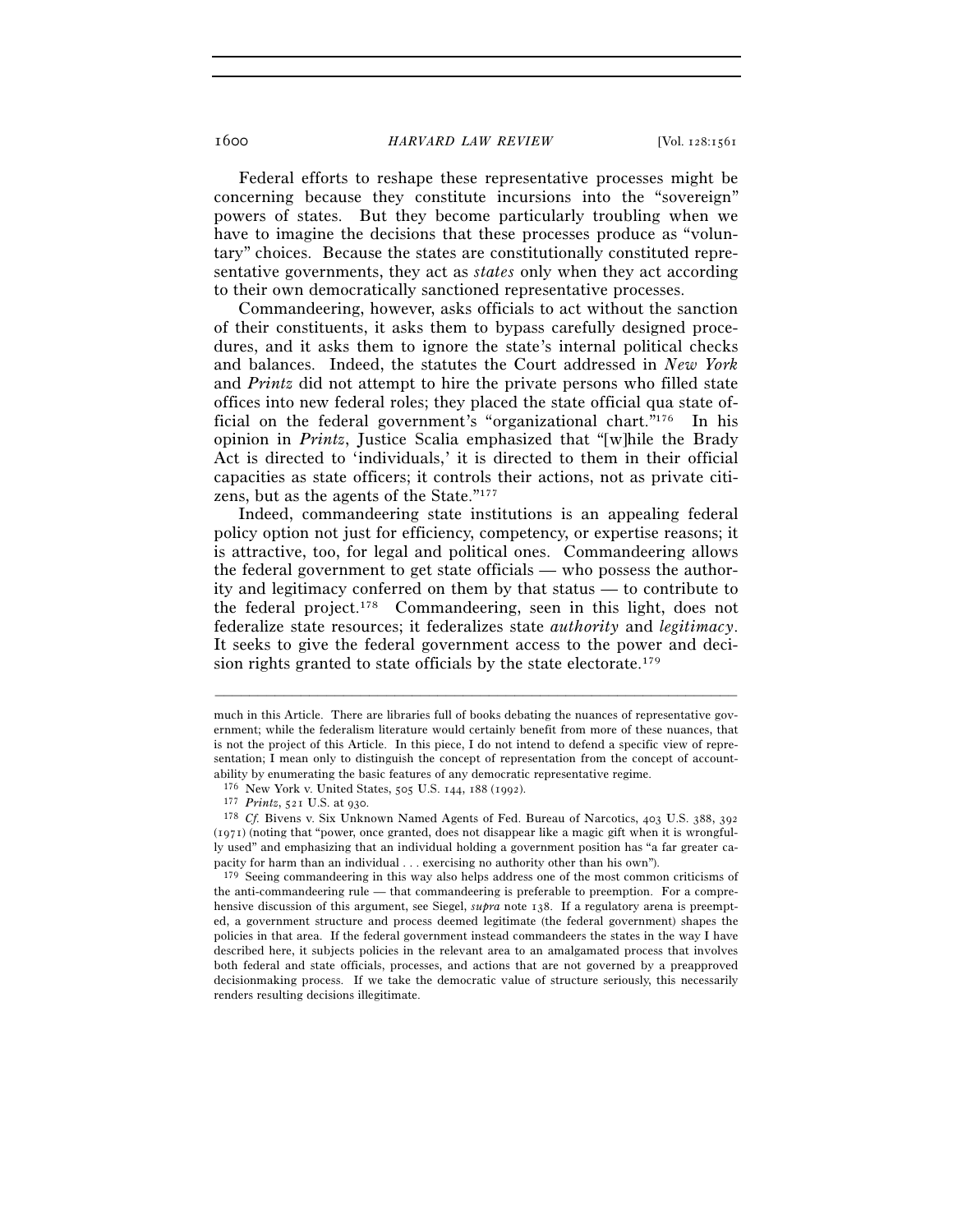Take the Brady Act at issue in *Printz*. The Act instituted a broad set of federal requirements for the distribution of handguns and required the states' "chief law enforcement officers" (CLEOs) to use state, local, and national databases to review handgun sales for evidence that they were "in violation of the law."180 Congress instructed CLEOs to conduct these reviews because they were presumed to have access to the relevant databases and, although not required to do so by the federal government, had the state authority (or even obligation) to take action if a sale was revealed to be illegal. But the CLEOs presumably also possessed the state-level *legitimacy* to conduct investigations of this nature. Congress, in other words, wanted the officials to retain the power given them by the state constitution, laws, and political processes, but *also* wanted to guide how they used that power. This is the paradox of commandeering: a commandeered official is either acting ultra vires in her position as a state official or is not acting as a "state" official at all.181

This disjunction between the antecedent source of the official's authority and the source of a particular mandate (for instance, the mandate to conduct handgun background checks) creates ex ante ambiguity about whom the official is representing, and, in turn, the ex post accountability concerns that Justice O'Connor describes in *New York*. When the federal government impedes state processes of authorization — by interfering with their constitutional structures, political norms, or lines of authority — the resulting actions cannot claim the mantle of state authority. As *New York* emphasizes, the states cannot

<sup>180</sup> *Printz*, 521 U.S. at 903 (quoting 18 U.S.C. § 922(s)(2) (2012)); *see also* 18 U.S.C. § 922(s)(2) (requiring CLEOs to "make a reasonable effort to ascertain within 5 business days whether receipt or possession would be in violation of the law, including research in whatever State and local recordkeeping systems are available and in a national system designated by the Attorney General").

<sup>181</sup> Even so, there may be sound defenses of some commandeering practices. The Court has long defended federal requirements that state judges apply federal law. But this obligation is justified in spite of the role of state judges as democratic representatives and because of their paramount role as judicial officers. The Supremacy Clause expressly recognizes the potential for state courts to be confronted with questions of federal law and directs judges in their capacity as judges to follow that law. *See* Testa v. Katt, 330 U.S. 386, 391 (1947) ("[T]he Constitution and the laws passed pursuant to it are the supreme laws of the land, binding alike upon states, courts, and the people, 'any Thing in the Constitution or Laws of any State to the Contrary notwithstanding.'" (quoting U.S. CONST. art. VI)). Judges are therefore uniquely obliged by their position as judicial officers to apply all laws applicable in their jurisdiction regardless of the source of their office. *Id.* at 392–94. State legislative officials are not similarly obliged, when acting as lawmakers for the state, to follow federal instructions. *See New York*, 505 U.S. at 179. The judicial counterpoint, therefore, suggests that the justifiability of intervening in the execution of state democratic processes depends on the source of the state official's authority. Where judges are concerned, we are less worried about interfering with their role as state democratic representatives because we recognize that the obligation of a judge to apply the law before him, regardless of its source, is paramount.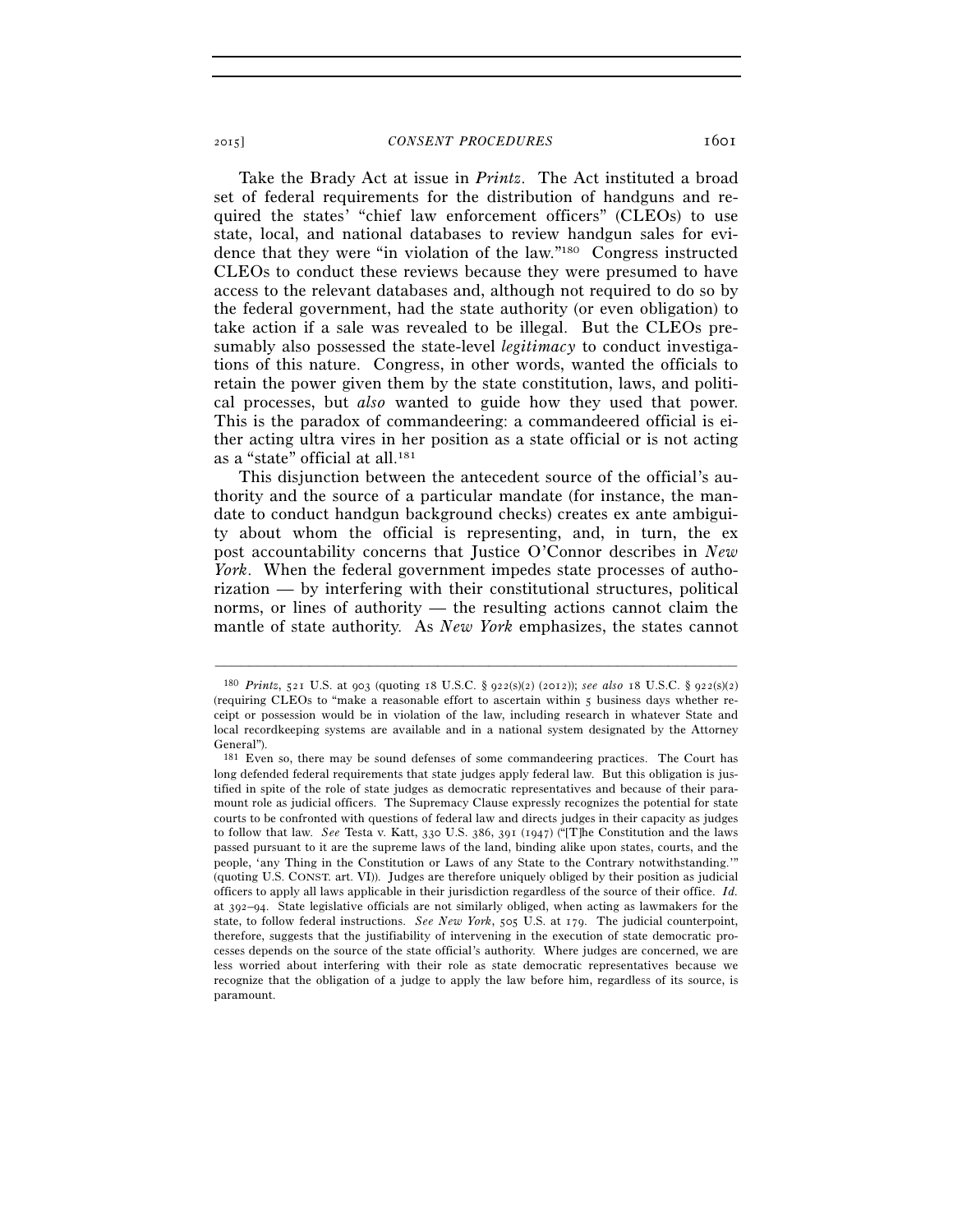be considered "mere political subdivisions of the United States," nor will the Constitution permit us to imagine them as "regional offices" or "administrative agencies of the Federal Government."182 The "positions occupied by state officials appear nowhere on the Federal Government's most detailed organizational chart."183 Whatever you think of the legitimacy or rationale for this type of commandeering, as a descriptive matter, it is clear that the actions of commandeered state officials cannot be attributed to the state.

Against this backdrop, we can see why consent procedures might render state action involuntary. When the federal government tells the states what it means to decide by picking the state official that has decision power or by imposing procedural requirements on that decision, it reconfigures the state structures that exist to ensure that the state government represents its citizenry. The paradox returns here again: Congress wants to claim that it has obtained the voluntary participation of the state, but also wants to choose who within the state gets to decide whether and how to participate. In either case, as I describe below, the state official cannot be seen to be representing citizen views transmuted through normatively legitimate structures and processes.

#### III. CONSENT PROCEDURES AND FEDERALISM VALUES

In this Part, I extend my analysis of consent procedures beyond doctrine to how they relate to the broader goods that the Supreme Court and scholars have located in our federalist system. These goods are often described as the "ends of federalism" or "federalism values." My goal is not to endorse all of them — indeed some may not be goods at all and others may be mutually inconsistent — but rather to show what scholars, judges, and policymakers who believe in federalism for each of these reasons stand to gain by thinking about the presence and operation of consent procedures. Although the protection of "sovereignty" and "autonomy" are commonly cited federalism values, these terms are hard to define and rigorously dissect in a limited space. I therefore approach these concepts by digging one step deeper and thinking about two of their obvious constitutive parts: constitutional autonomy and political autonomy. I then discuss the intersections between consent procedures and three other goods produced by federalism: representation; the checking function; and energy, contestation, and voice.

<sup>182</sup> *New York*, 505 U.S. at 188. 183 *Id.*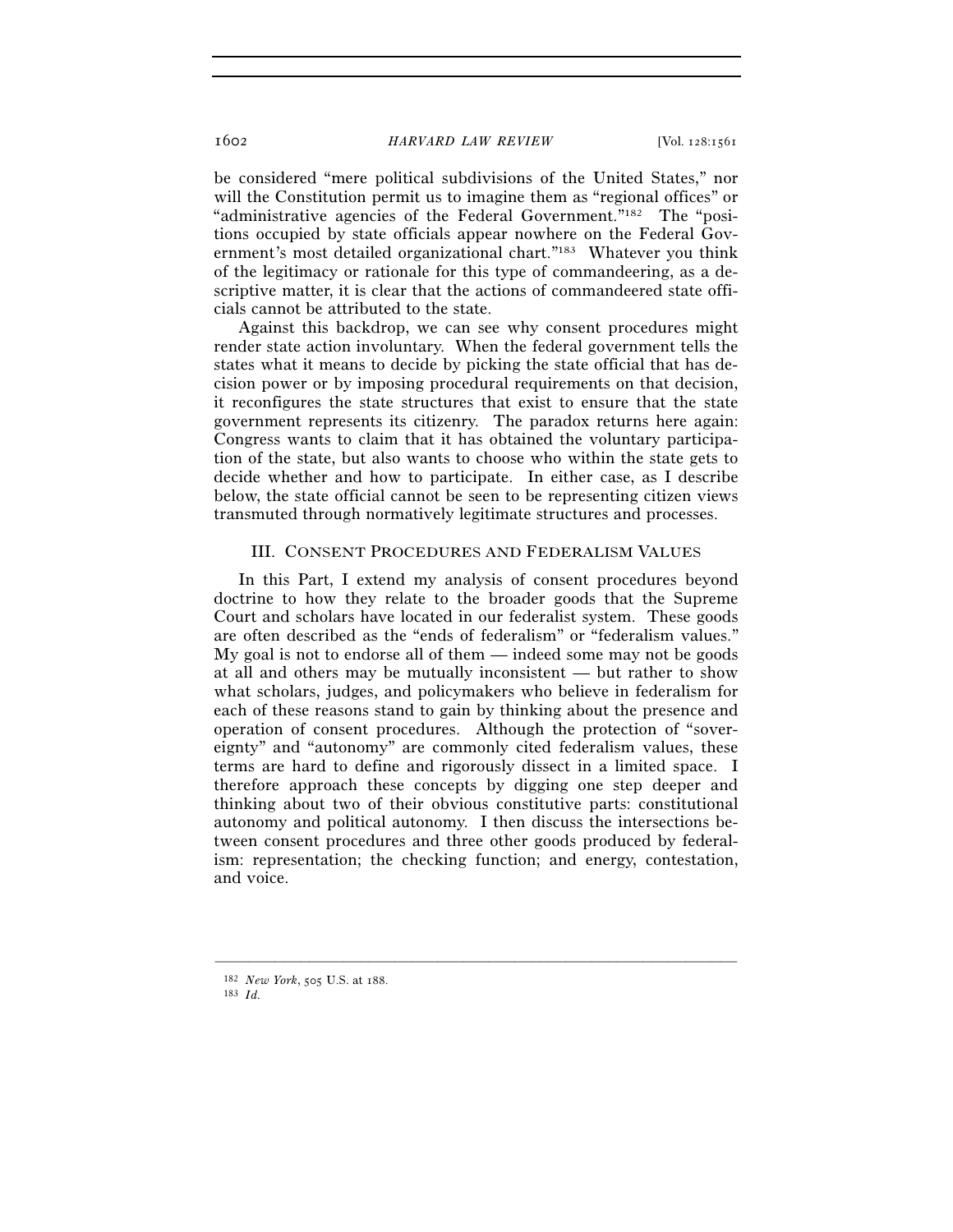## *A. Constitutional Autonomy*

Consent procedures have the potential to dictate both who speaks for the state and how. Both the "who" and the "how" requirements could present serious state-level constitutional concerns. When the federal government requires the "governor" or "chief executive of the state" to consent to a federal program or express the state's desire to accept federal funds, the governor is made the state's spokesperson and legal representative. In this capacity, she both expresses the state's desire to participate in the federal program and commits the state to the legal obligations attached to participation.

In some cases the governor undoubtedly possesses authority under the state constitution to decide the issues presented in the federal offer. But in other cases, federal speaker designations can function as extraconstitutional grants of *additional* power to the designated state party.184 For example, one section of the Asbestos Hazard Emergency Response Act of 1986<sup>185</sup> authorizes state governors to take "emergency" action" to "respond to the [presence of] airborne asbestos or friable asbestos-containing material" in schools, when the "local educational agency is not taking sufficient action."186 The governor may then seek reimbursement for such actions from the Environmental Protection Agency.187 In states that vest authority for school oversight in an education agency rather than the governor, or in those that preclude the governor from making directives to local schools without intervening steps by the legislature — for instance, amending a home rule statute — any action by the governor under the Act would reallocate authority away from the legislature, agency, or local school district and to the governor.188

The potential harms that federal consent procedures can impose on state constitutional structures are illuminated by three types of responsive actions states have taken to counteract federal interference. After outlining these state-level responses to federal consent procedures, I

<sup>–––––––––––––––––––––––––––––––––––––––––––––––––––––––––––––</sup> 184 For a comparison of gubernatorial powers across states, see BOOK OF THE STATES, *supra* note 92, at 159–60 tbl.4.4.<br>
<sup>185</sup> Pub. L. No. 99-519, 100 Stat. 2970 (codified in scattered sections of 15 and 20 U.S.C.).<br>
<sup>186</sup> 15 U.S.C. § 2648(a)(1) (2012).<br>
<sup>187</sup> *Id*. § 2648(a)(4).<br>
<sup>187</sup> *Id.* § 2648(a)(4).<br>
<sup>187</sup>

courts should find that state law precludes state agencies from implementing federal law, which could have valuable applications for determining consent questions. He advocates a doctrine that "recognizes that federal law cannot provide a state agency with a jurisdictional capability that is fundamentally contrary to its charter even when that extra capability is necessary to implement federal law," but that allows "state agency implementation of federal law where state law does not specifically authorize the agency to take the exact measure at issue, but where the action is within the competence of the state agency." Philip J. Weiser, *Towards a Constitutional Architecture for Cooperative Federalism*, 79 N.C. L. REV. 663, 674 (2001).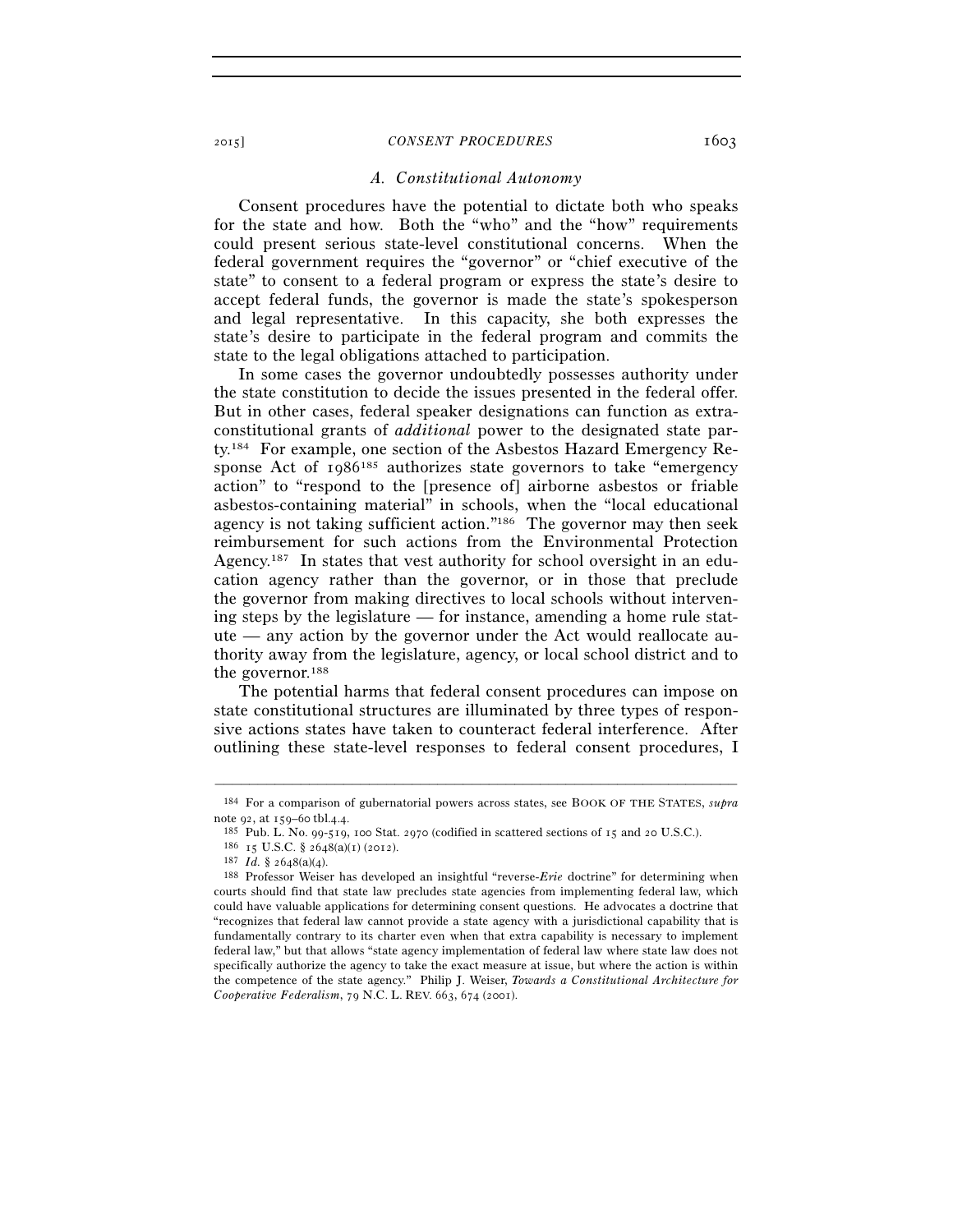shall argue that these mechanisms provide insufficient protection against consent procedures that interfere with the allocation of state constitutional powers.

First, federally designated state speakers have attempted to delicately reallocate authority back to the rightful state-level actor. This type of state-level maneuver came into sharp relief last year when Sergio Garcia applied for a law license in California. Garcia is an undocumented immigrant and is prohibited from receiving state assistance, including a law license, under PRWORA's bar on the provision of state benefits, grants, and licenses to undocumented immigrants. While the law does permit states to opt out of the ban through an "enactment of a State law,"189 California had not exercised this opt-out option at the time that Garcia applied for his law license. When Garcia's application came to the California Supreme Court for its (largely ceremonial) approval, the court expressed doubt about its ability to legally issue the license and asked the United States Department of Justice (DOJ) to file an amicus brief describing how PRWORA applied to Garcia's situation. In its brief, DOJ argued that PRWORA's opt-out provision required "the *state legislature* . . . to affirmatively determine that undocumented aliens should be entitled to receive law licenses."190 The State Bar of California, however, argued that "[t]he primary authority of the State to regulate in this area is vested with [California's Supreme] Court, which, in the exercise of its sovereign power, may . . . provide for licensure of Mr. Garcia and those similarly situated."191 A clear impasse. The federal government insisted that the consent procedure required an "enactment of State law" executed by the state *legislature*, while the State Bar of California believed that the state granted power over attorney licensure to the California Supreme Court. The federal opt-out mechanism, therefore, either granted new exclusive powers to the state legislature to regulate attorney licensure, or could not be exercised in California because the power to act in the way envisioned by the federal law was committed to the California courts.

This awkward situation reached an awkward denouement when the California legislature enacted an amendment to an existing law that already seemed to recognize the California Supreme Court's power to admit undocumented people to the bar. That pre-amendment law acknowledged the court's expansive power to welcome any applicant who had "fulfilled the requirements for admission to practice law"

<sup>189</sup> <sup>8</sup> U.S.C. § 1621(d) (2012); *see also supra* notes 82–85 and accompanying text. 190 *See* Application and Proposed Brief for Amicus Curiae the United States of America at 14,

<sup>&</sup>lt;sup>191</sup> Answer of the Committee of Bar Examiners of the State Bar of California to Amicus Brief of the United States of America at 2, *Garcia*, 315 P.3d 117 (No. S202512).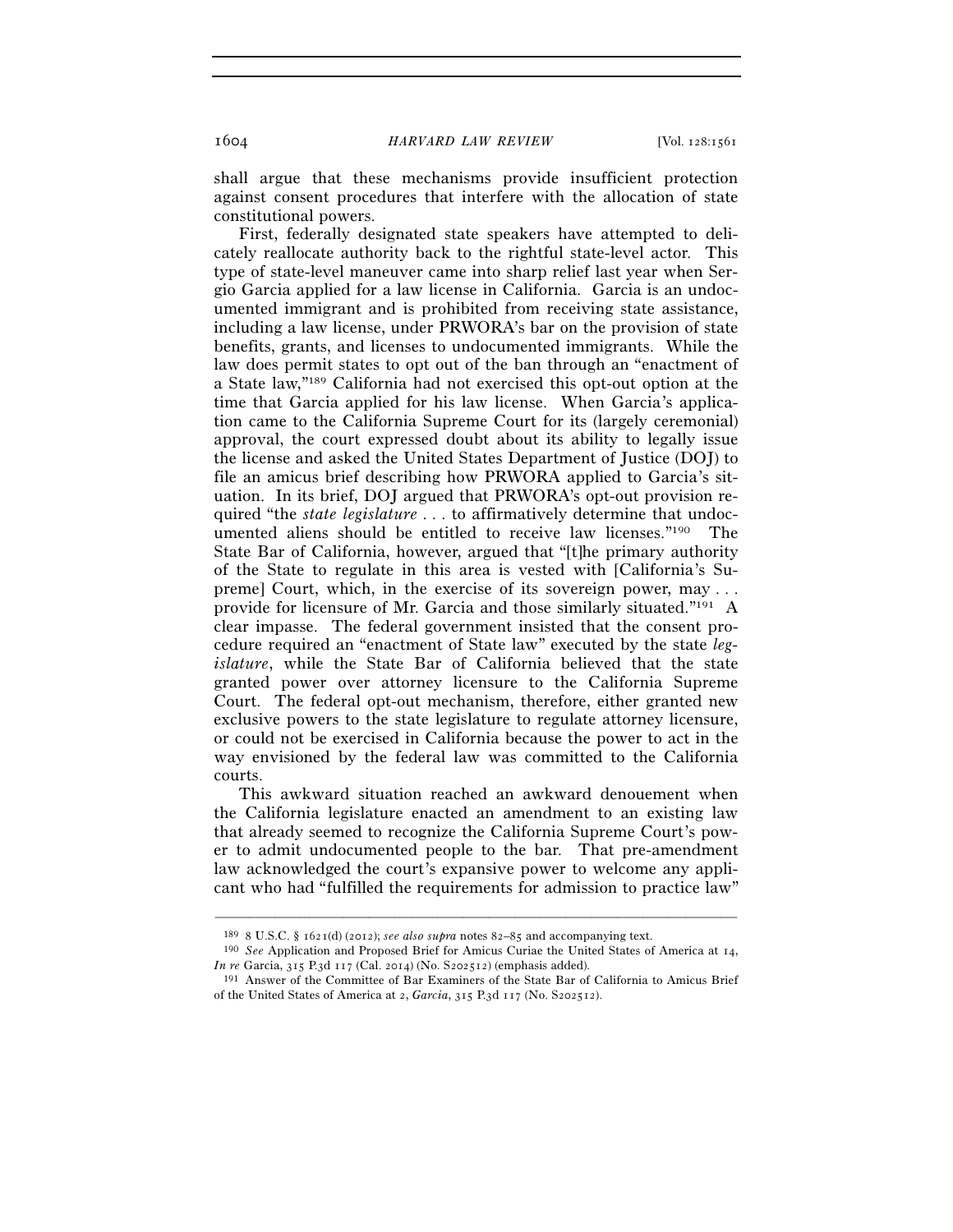to the bar.192 The new provision purported to authorize the court to admit a subclass of applicants that seemed already to be covered by the prior provision — that is, applicants who were "not lawfully present in the United States" and had "fulfilled the requirements for admission to practice law."193 The legislature, in essence, had to conform state law to the federal consent procedure *for federal purposes*, while at the same time affirming the court's preexisting prerogatives under state law. Whether this type of intricate maneuvering presents a durable solution to invasive federal consent procedures remains to be seen, but, as I will discuss below, it at the very least seems to impose significant, and arguably inappropriate, costs on state governments.

Second, states have challenged the validity of federal consent procedures (and the authority of their own officials to consent for the state) in state court. In *Florida House of Representatives v. Crist*, 194 Florida's majority-Republican legislature brought a state claim questioning the power of Florida's Republican Governor to act pursuant to the requirements of the Indian Gaming Regulatory Act<sup>195</sup> (IGRA).<sup>196</sup> The Act created a complex scheme through which the states and Indian tribes could negotiate "compacts" governing gaming on Indianowned land within the states' respective territorial boundaries.197 After long and drawn-out litigation in the federal courts challenging other aspects of the law and after extensive negotiations with the Seminole Tribe of Florida, Governor Charlie Crist entered into a compact with the tribe.<sup>198</sup> Shortly thereafter, however, the compact was challenged in the Florida Supreme Court by then–Speaker of the Florida House of Representatives, Marco Rubio, who "disput[ed] the Governor's authority to bind the State to the compact," calling it a violation of state separation of powers principles, notwithstanding IGRA's authorization.199 In this case, state-level judicial review was successful at mitigating federally imposed procedural harms — the Florida court agreed that IGRA could not alter the allocation of authority estab-

<sup>192</sup> CAL. BUS. & PROF. CODE § 6064 (Deering 2007). 193 *See* Act of Oct. 5, 2014, 2013 Cal. Stat. 573 (codified at CAL. BUS. & PROF. CODE § 6064(b) (Deering Supp. 2015)). 194 <sup>999</sup> So. 2d 601 (Fla. 2008).

<sup>&</sup>lt;sup>195</sup> Pub. L. No. 100-497, 102 Stat. 2467 (1988) (codified as amended at 18 U.S.C. §§ 1166–1168 (2012) and 25 U.S.C. §§ 2701–2721 (2012)).

<sup>&</sup>lt;sup>196</sup> *See Crist*, 999 So. 2d at 603.<br><sup>197</sup> <sup>25</sup> U.S.C. § 2710(d). <sup>198</sup> *See, e.g.*, Seminole Tribe of Fla. v. Florida, 517 U.S. 44 (1996) (holding that the Eleventh Amendment does not allow Congress to authorize suits by tribes against States to enforce this legislation); *see also Crist*, 999 So. 2d. at 605. 199 *Crist*, 999 So. 2d at 603; *cf.* State *ex rel.* Clark v. Johnson, 904 P.2d 11, 15 (N.M. 1995) (mak-

ing a similar claim).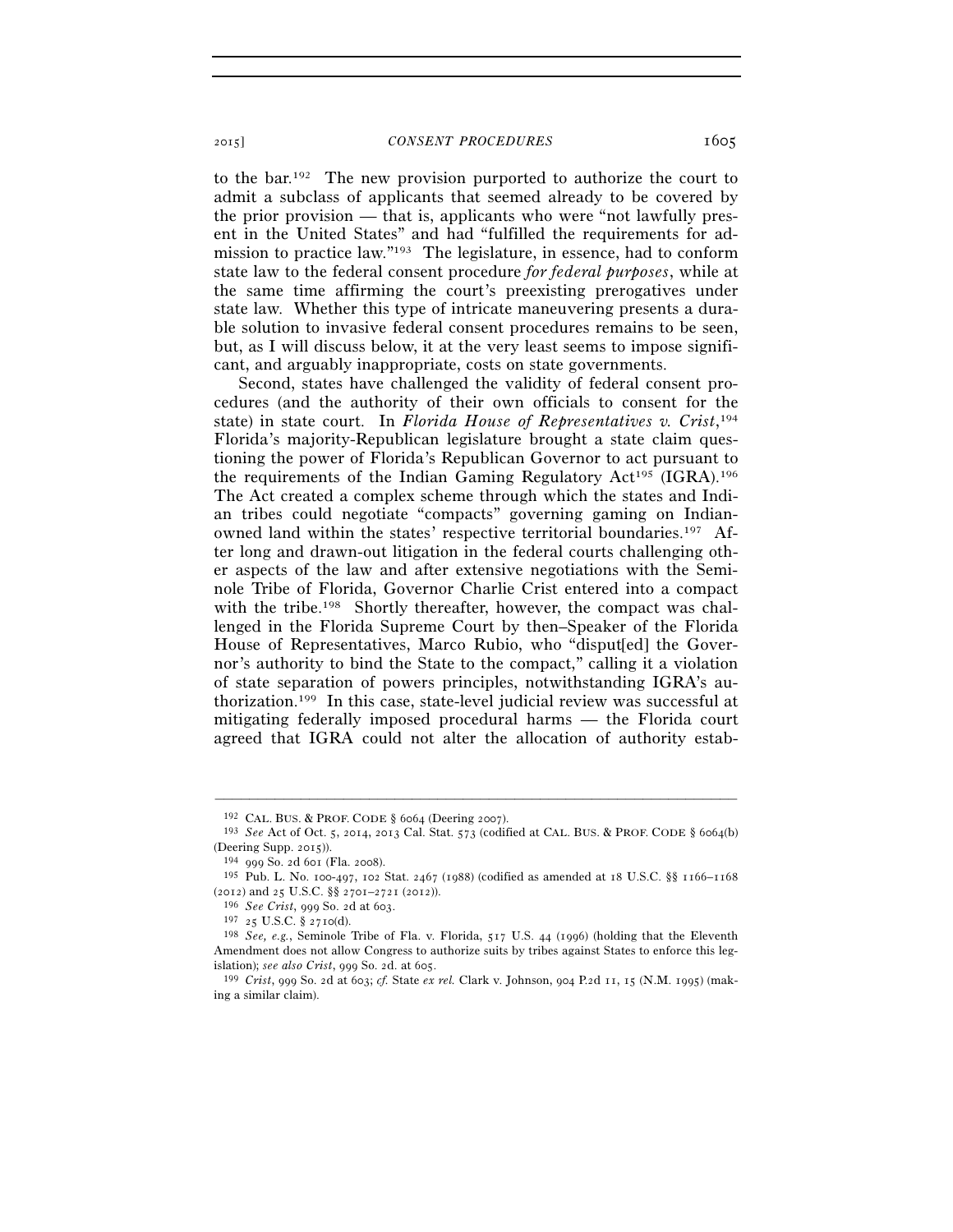lished by the state constitution<sup>200</sup> — but this mitigation effort came at a cost.

Finally, states have erected statutory safeguards to prevent certain unauthorized state officials from acting pursuant to federal consent procedures. In 2012, as states began accepting federal funds to develop health care exchanges under the Affordable Care Act, Missouri enacted a referendum providing that:

No state-based health benefit exchange may be established, created, or operated within this state . . . unless the authority to create or operate such an exchange is enacted into law through: (1) A bill as prescribed by Article III of the Missouri Constitution; (2) An initiative petition as prescribed by Article III, Section 50 of the Missouri Constitution; or (3) A referendum as prescribed by Article III, Section  $52(a)$  of the Missouri Constitution.<sup>201</sup>

This act was not unprecedented. Several decades ago, as the portion of Pennsylvania's general budget provided by the federal government ballooned, the state General Assembly passed a law to counteract the growing influence of the Governor in the allocation and management of these increasingly important federal resources.<sup>202</sup> The law required "that all federal funds be deposited in the General Fund without designation as a restricted or separate account, and that they be available for appropriation by the General Assembly," and prohibited the State Treasurer "from paying out any such federal funds unless pursuant to a specific appropriation by the General Assembly."203 In essence, the law stripped the Governor of the power to accept federal funds and appropriate them consistent with the federal government's conditions, requiring instead that all funds, whether earmarked for cooperative programs or not, be appropriated by the legislature. The Act was intended to counteract the Governor's accretion of power in his role as the state's consent-agent for many federal programs. The Governor sued for injunctive and declaratory relief, claiming that the law violated the Pennsylvania constitution, but the Pennsylvania Supreme Court upheld the state workaround.204 As the lower court explained, the legislative intervention prevented the Governor from "seeking and administering Federal aid programs free of any checks or balances and with little political accountability for such actions."205

While state-level political, judicial, and legislative review might moderate the impact of federally imposed procedural harms, they do

<sup>200</sup> *Crist*, 999 So. 2d at 615–16. 201 MO. ANN. STAT. § 376.1186(1) (West 2013). 202 *See* Shapp v. Sloan, 391 A.2d 595, 600 (Pa. 1978). For a full excavation of the events and issues leading up to *Shapp*, see Comment, *Federal Interference*, *supra* note 15, at 405–08. 203 *Shapp*, 391 A.2d at 601; *see also* Act of June 29, 1976, No. 117, 1976 Pa. Laws 469.

<sup>204</sup> *Shapp*, 391 A.2d at 599, 608. 205 Shapp v. Sloan, 367 A.2d 791, 797 (Pa. Commw. Ct. 1976), *aff'd*, 391 A.2d 595.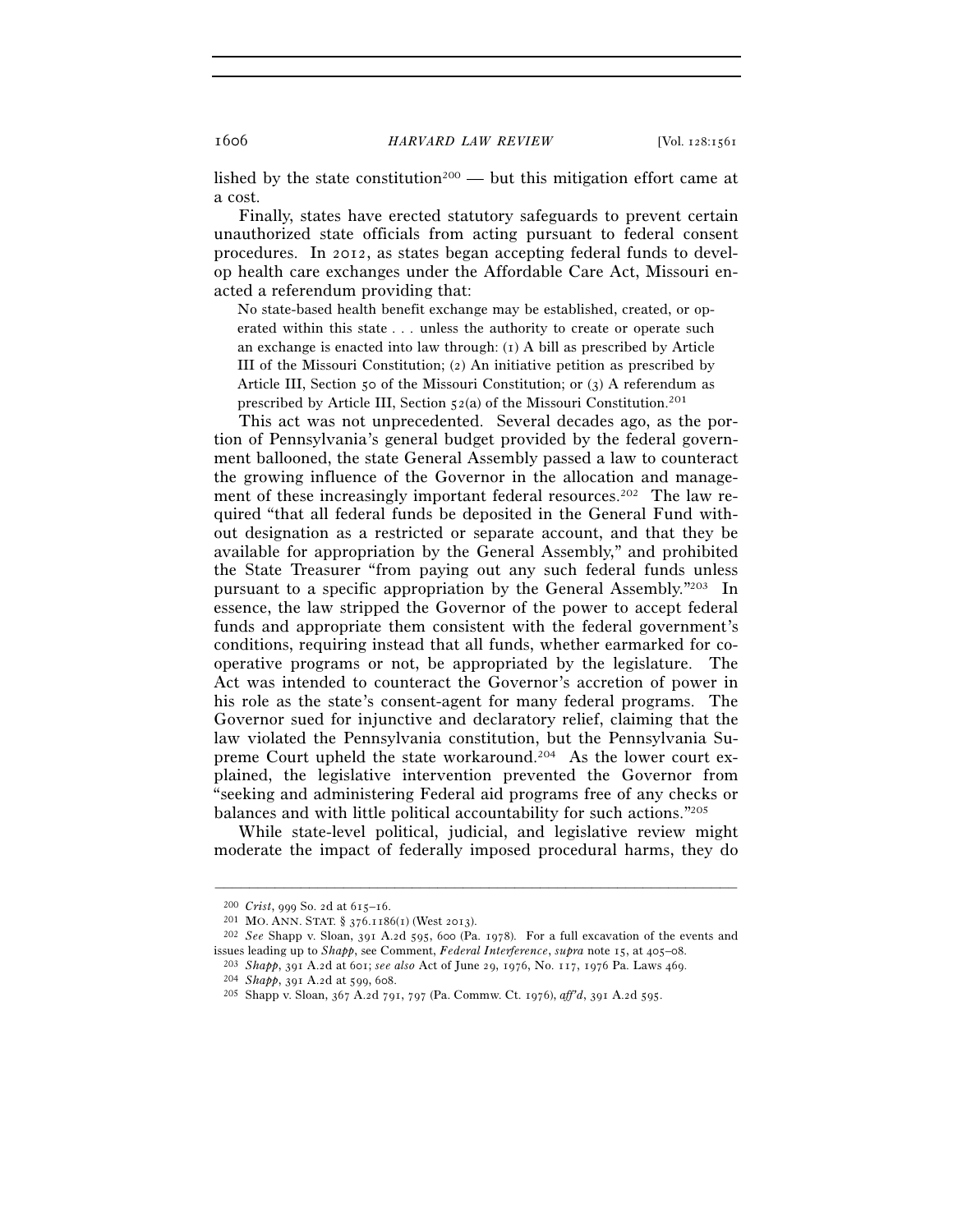not mitigate the more fundamental concerns. First, even if state-level review can police some acts of overreach by state officials, Congress still controls the default allocation of power, which requires both time and resources to modify. In the scenarios discussed above, the federal government commissioned essentially ultra vires actions by state officials and placed the burden of correcting them on other states. If not coercive, these actions seem at least manipulative. Imagine a powerful corporate supplier bypassing the corporate hierarchy to negotiate with an employee who lacks the internal power to sign company contracts. These ultra vires agreements would presumably be executed until the company's internal oversight mechanisms noticed something amiss. In order to be made whole, the company must pursue expensive litigation against either the internal party who erroneously agreed to the contract or the external supplier. Imposing the corrective responsibility on the company, rather than the supplier, interferes with the company's ability to operate as a cohesive unit and subjects it to unnecessary costs. Perhaps more importantly, the company will almost certainly not do business with the supplier again, for trust and mutual respect are important components of any bargaining relationship. But states cannot cut their business ties with the federal government in the same way, and so have fewer options for avoiding these harms and costs.

Second, when consent procedures are attached to valuable federal grants, states may feel compelled to acquiesce in extraconstitutional uses of power to ensure that funds are secured. Given the choice between letting the governor act in a way not endorsed by the state constitution and forgoing essential federal resources because there exists no other way to consent to the funding source, it is not hard to imagine a state choosing the funds. But should our federalism permit the federal government to offer such a Hobson's choice? If we believe that federal systems are designed to respect the governing structures and legislative processes of different layers of government, the underenforcement and degradation of state constitutional norms should be just as concerning as the underenforcement and degradation of federal constitutional norms.

Finally, because state-level judicial review is an ex post remedy, it is unlikely to adequately police all of the harms consent procedures can impose. First, while litigation may be able to remedy affirmative ultra vires actions taken pursuant to federal consent procedures by nullifying the official's action, litigation may be less effective at policing acts of *omission* by the designated consenter. If the governor's consent is required and the governor wants to decline the grant, a different state actor cannot accept in his stead, even if that actor possesses the appropriate state-level authorization. For such an action would not comply with the federal consent procedure. The state would have to take more radical steps — perhaps even mandamusing the federally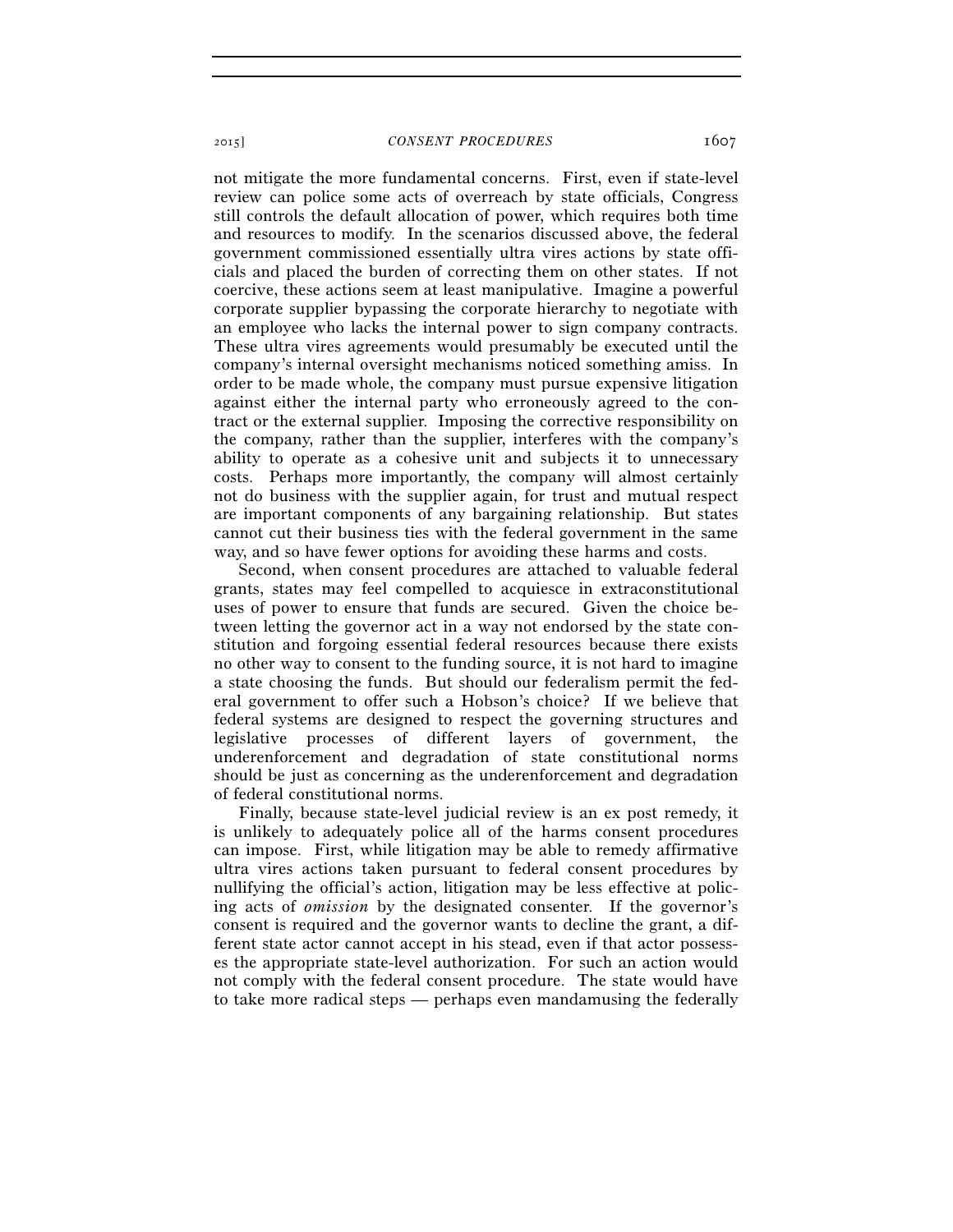designated decisionmaker to act under the direction of the stateauthorized decisionmaker.

This is important because acts of omission can be just as inconsistent with the will of the state electorate as acts of commission. If the state's standard political process would have resulted in acceptance of a federal grant, and the designated actor (acting beyond his delegated authority) refuses it, the state representative institution has failed to actualize the will of the people it was commissioned to follow. For any state constitution that allows the state legislature to override a gubernatorial veto or otherwise restrain executive action, a consent procedure that places the decision rights in the hands of the governor alone blocks the exercise of this important constitutional prerogative.206

These acts of omission may be particularly hard to remedy for programs with low political salience. If a state official acting according to a federal consent procedure, but ignoring a state-level constitutional procedure, *rejects* federal funds, it may be difficult to trace the omitted action, quantify its harms, and remedy them ex post. Perhaps these harms can be identified with significant transparency mechanisms, but requiring the state to be the remedial actor allows the federal government to shunt to the states the burden of conforming federal-state collaborations to basic standards of intergovernmental respect when the federal government could have done so in the first instance.

Ex post state-level judicial review, moreover, cannot remedy many of the harms that *action*-based consent elements impose. Many actions cannot be undone later — an application submitted to stakeholders for comments cannot be withdrawn once those comments have been considered and incorporated, nor can the resources expended in such an effort be recovered. Moreover, even if a state court can undo consent actions, nullifying these critical steps could imperil the state's participation in the program. For consent actions, in other words, there is no way to circumvent actions that offend state laws and still join the federal program, as is sometimes an option with agent-based elements (where a state could simply require the federally designated agent to act according to a different official's instructions).

#### *B. Political Autonomy*

Even where consent procedures leave a state's constitutional structure intact, federally prescribed consent procedures can interfere with state political norms — norms that govern how different representatives and institutions of government collaborate toward shared policy goals, how political contestation sparks innovation and induces com-

<sup>–––––––––––––––––––––––––––––––––––––––––––––––––––––––––––––</sup> 206 Over forty states permit the legislature to override the governor's veto. *See* BOOK OF THE STATES, *supra* note 92, at 159–60 tbl.4.4.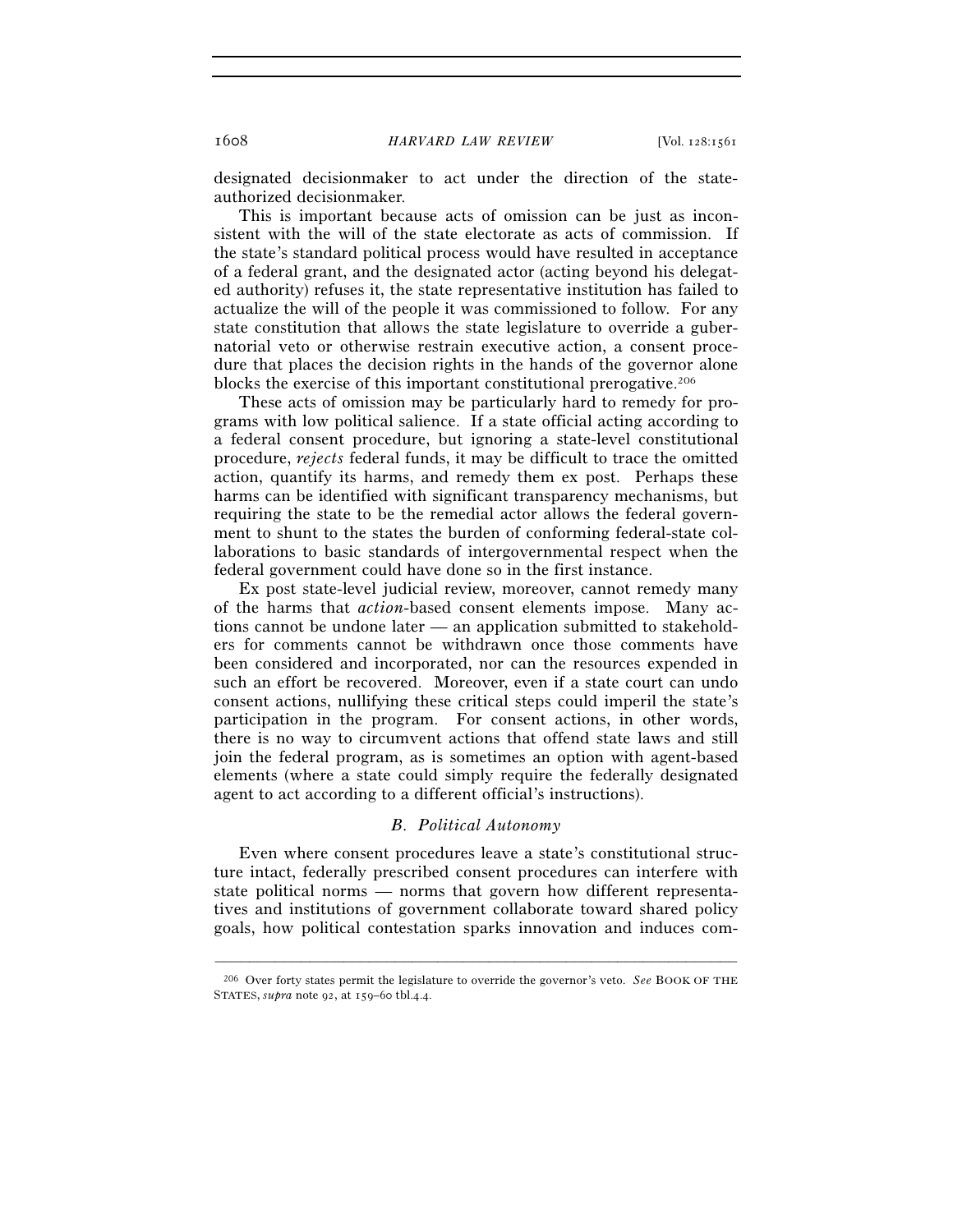promise, and how laws and policies are added to political agendas and earn time in legislative forums. In *FERC v. Mississippi*, 207 the Court characterized "the authority to make . . . fundamental . . . decisions"208 as "perhaps the quintessential attribute of sovereignty."209 For the Court, "having the power to make decisions and to set policy is what gives the State its sovereign nature."210 Consent procedures can interfere with the states' ability to "set policy" and make "fundamental decisions" in two important ways.

First, consent procedures can be tailored to elevate the voices of certain state officials over others. Consent procedures that locate the decision in a legislative forum will capture the kind of state-level views that can be filtered up through lawmakers. The legislative process could secure the advantages of committee meetings, floor debates, constituent outreach, and diverse amendments. But it also carries the harms of logrolling, political stalling, and, in one-party states, majoritarian conformity. Consent procedures that locate the decision in state governors, by contrast, could be more responsive to the entire state and reflect a greater amalgamation of interests. But they may also bypass legislative mechanisms that force publicity, acknowledgment of dissent, and compromise. Finally, consent procedures that locate the decision with an administrative official may draw on expertise, on-theground information, and input from a web of officials spanning state and local government, but may also be less attentive to constituent views. Each of these avenues represents the "state" in a different way by giving voice to different interests, institutions, and constituencies.

Moreover, federally prescribed consent procedures may reinforce or calcify outdated allocations of political authority. Above, I describe harms that can occur when federal consent procedures vest state actors with power those actors are not constitutionally authorized to possess. There is a more subtle version of this harm that obtains when the designated state official indisputably possesses jurisdiction over the cooperative venture's subject matter, but the program would so transform the meaning or importance of that subject matter in the state's political ecosystem that the very existence of the federal offer renders the original jurisdictional grant outdated. The actor's jurisdiction could, in other words, be based on an assumed set of institutional resources and power, which a federal offer could dramatically alter.

Absent a consent procedure, in at least some cases, states would recognize these potential distortionary effects and preemptively vest

<sup>207</sup> <sup>456</sup> U.S. 742 (1982). 208 *Id.* at 761 (omissions in original) (quoting Nat'l League of Cities v. Usery, 426 U.S. 833, <sup>851</sup> (1976)) (internal quotation marks omitted). <sup>209</sup> *Id*.

<sup>210</sup> *Id.*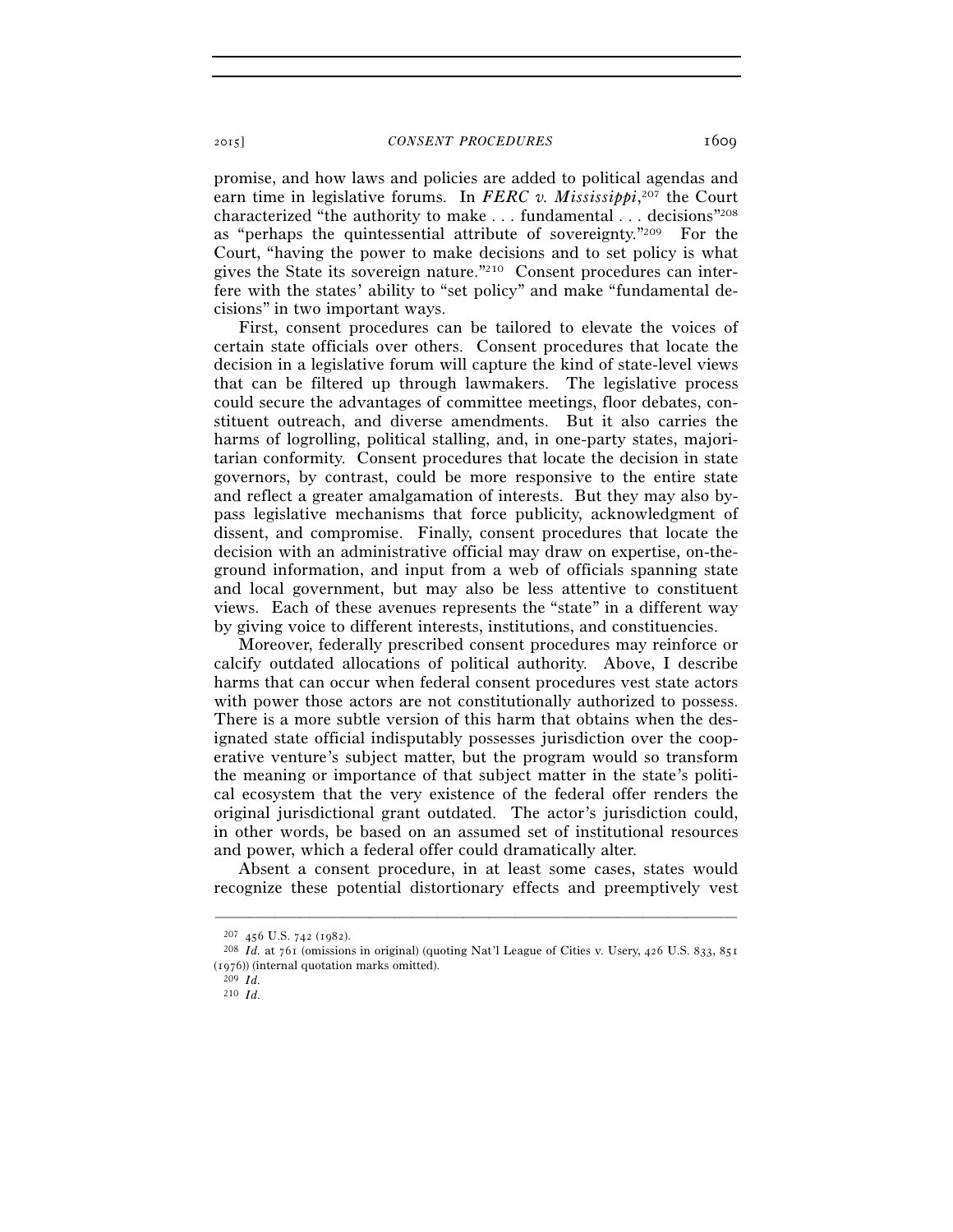the decision to accept or reject the program with a different actor. We know that because high-magnitude decisions rarely come about without high-intensity political activity — deliberation and debate, bargaining and negotiation — not only over the metes and bounds of the decision, but over the structure of political authority that will carry it to fruition. When the federal government multiplies the resources available for a policy area or initiative — from air quality and nuclear waste removal to public health care and early childhood education it is easy to see the state's elected and bureaucratic representatives reviewing the governance structures for the policy area at issue. Whether this conversation leads to a reallocation of political power away from an actor or agency not scaled to confront its evolving possibilities or to a reaffirmation of the existing arrangement, the process of political review is important for the ongoing legitimacy of the program.

Finally, consent procedures could circumvent state political processes altogether. Tacit consent procedures, like the default/override mechanism in PRWORA, are the most potent cause of this harm.<sup>211</sup> As I note above, PRWORA bans states from providing undocumented immigrants with state-funded "public benefits."<sup>212</sup> But it also allows states to make immigrants who are ineligible under these provisions "eligible for any State or local public benefit . . . through the enactment of a State law." $2^{13}$  In the meantime, they are assumed to be tacitly consenting to the program.

Some might think it easy for the states to override such a default, and therefore conclude that PRWORA's idea of tacit consent is perfectly reasonable. Professor Hanna Pitkin, however, points out the central puzzle of consent through inaction: it is "extremely difficult to formulate a notion of tacit consent strong enough to create the required obligation, yet not so strong as to destroy the very substance and meaning of consent."214 This idea has been articulated in other areas of the law as well.215 If what we care about is that a state decision is, as the

<sup>&</sup>lt;sup>211</sup> See 8 U.S.C. § 1621 (2012); *see also supra* notes 79–85 and accompanying text.<br><sup>212</sup> 8 U.S.C. § 1621(a)–(c).<br><sup>213</sup> Id. § 1621(d).<br><sup>213</sup> Hanna Pitkin, *Obligation and Consent* — I, 59 AM. POL. SCI. REV. 990, 994 (19

would-be contract terms are performed, but the contracting parties never had an opportunity to formalize the terms in consensual words or writing. The theory gives weight to tacit consent without devaluing express consent by requiring both that the party seeking recovery performed work and that the work benefited the other party. Tacit consent is rescued here, as in Locke's theory, by actions that demonstrate mutual agreement. *See* Del. City, Salem & Phila. Steamboat Navigation Co. v. Reybold, 142 U.S. 636, 641 (1892) (defining a quantum meruit claim as involving "work done and labor performed by the plaintiff which enured to the benefit of the defendant" without an express agreement to that end). When contracting parties have failed to agree to a single term, rather than the entire contract, scholars have similarly suggested that courts insert a "default" term that "the parties would have selected." FRANK H. EASTERBROOK & DANIEL R.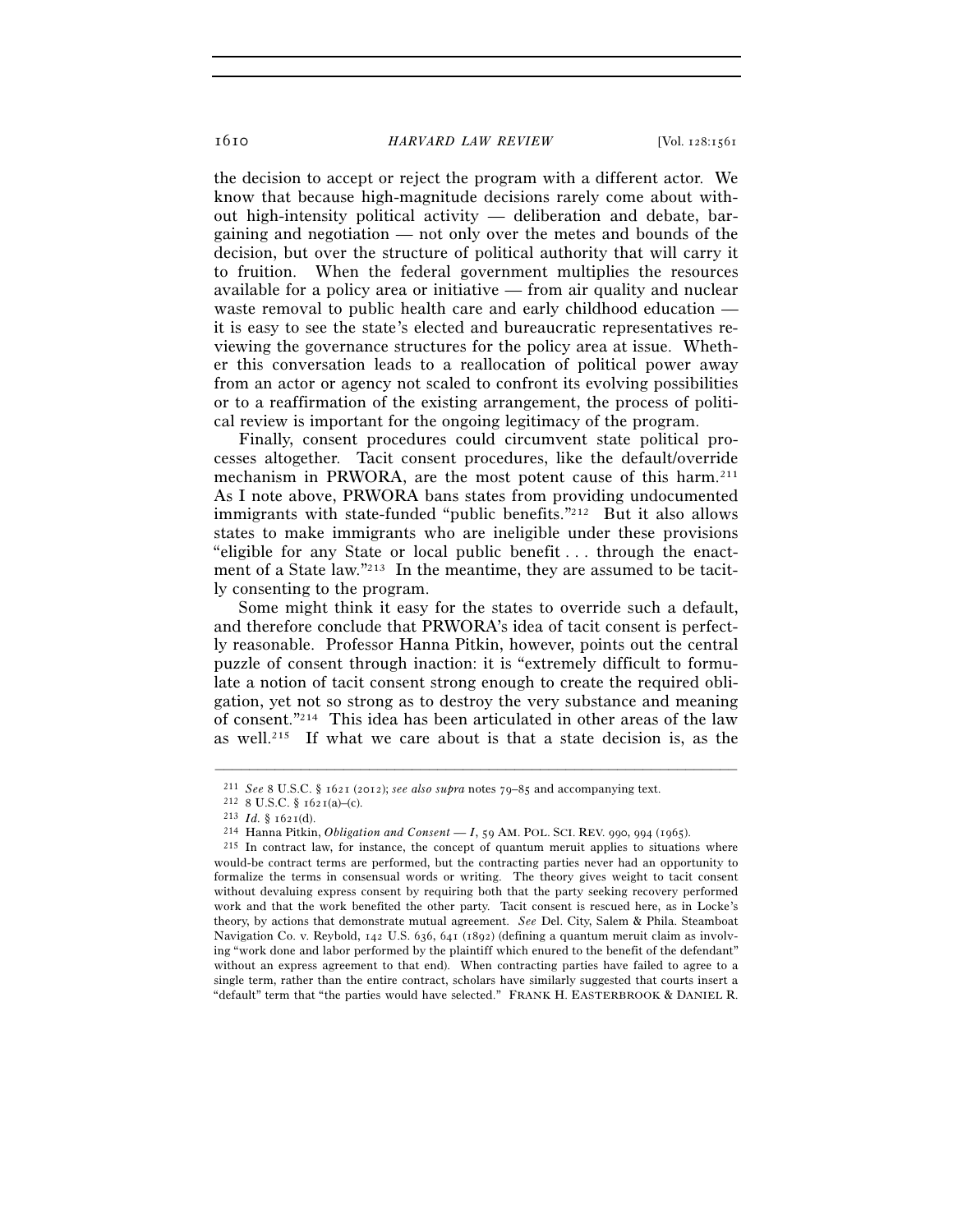Court said in *Steward Machine*, an "expression of her will,"216 with which the state can be "satisfied" or be "disappointed,"<sup>217</sup> we have to understand a state's acts of omission to be both tangible and expressive in order to make tacit consent as meaningful as affirmative consent. However, in light of the political dynamics of state governments, there are good reasons not to understand acts of omission to be politically expressive.

To begin with, states are discontinuous decisionmakers — they have structured periods of action and inaction. Most states limit the time that their legislatures are in session, many to four months per year or less.218 Being a delegate to a state legislature is a full-time commitment in only ten states.219 Most states require representatives to be on the job — including time spent in legislative sessions, committee hearings, and performing constituent services — for fifty to seventy percent of the time equivalent of a full-time job.220 Tacit consent, however, takes what states do in these periods of inaction to be expressive. It infers intentionality even when the processes through which citizens express their views are dormant.

What's more, there are numerous reasons that states might delay affirmative enactments, even when they enjoy the support of a plurality of constituents, or even a plurality of state officials. Indeed, defaults are attractive precisely because of the "strong tendency to go along with the status quo or default option" even when another option is more appealing.<sup>221</sup> Richard Thaler and Cass Sunstein have shown that people's tendencies are shaped by certain psychological features of human decisionmaking that can induce them to make choices that diverge from their objective evaluation of the offer.

While states do not have psyches subject to these biases, they do have behavioral patterns, and the political economy literature suggests that they suffer an analogous status quo bias, which might shape

FISCHEL, THE ECONOMIC STRUCTURE OF CORPORATE LAW 22 (1991). The default, in other words, is appropriate because the parties' failure to contract around it is evidence of their consent to a predictable option of the court's choosing. As an illustration of this idea, in *Consent, Contract, and Territory*, 74 MINN. L. REV. 1 (1989), Professor Lea Brilmayer argues that in the conflict of law context, "[s]tate reliance on consent inferred from someone merely remaining in the state is particularly unrealistic." *Id.* at 5.<br>
<sup>216</sup> Steward Mach. Co. v. Davis, 301 U.S. 548, 590 (1937).<br>
<sup>217</sup> *Id.* at 589.<br>
<sup>218</sup> See Legislative Session Length, NAT'L CONFERENCE OF STATE LEGISLATURES (last

visited Mar. 1, 2015), http://www.ncsl.org/research/about-state-legislatures/legislative-session<br>-length.aspx [http://perma.cc/P4WD-L835].

<sup>&</sup>lt;sup>219</sup> Full- and Part-Time Legislatures, NAT'L CONFERENCE OF STATE LEGISLATURES, http://www.ncsl.org/legislatures-elections/legislatures/full-and-part-time-legislatures.aspx (June 1, 2014) [http://perma.cc/33AP-KEK2]. <sup>220</sup> $\,Id.$ 

<sup>221</sup> THALER & SUNSTEIN, NUDGE, *supra* note 8, at 8.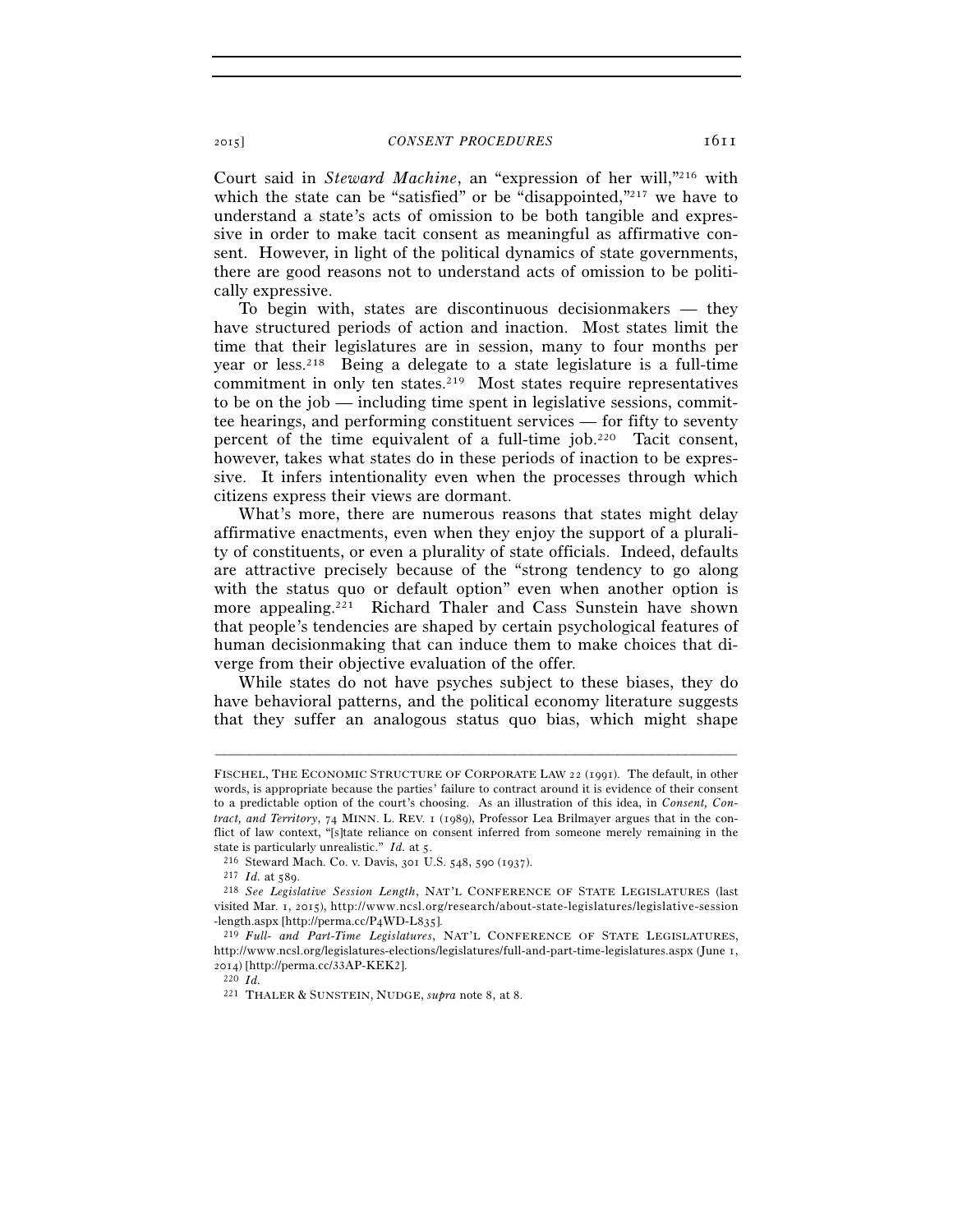which political preferences are expressed and which are not.<sup>222</sup> Empirical studies have shown that legislatures are quite reluctant to override existing laws. One study found that each incremental year that a policy remains in effect decreases the likelihood that it will be repealed.223 And recent empirical work suggests that Congress "rarely [legislatively] overrides judicial statutory decisions" even when it is clear that the Court misunderstood Congress's intent.224 Scholars have offered several explanations for the legislative status quo bias, including legislative rules and procedures that make it difficult to place policy repeals on the legislative agenda; $225$  divided government, political polarization, and bicameralism;226 the desire of politicians to "safeguard their policies against attempts to undo the original agreement"; $227$  and the influence of outsiders on legislative agendas. $228$ 

Of course, not all state governments confront each of these lawmaking barriers, but we can hypothesize that at least some of these forces lower the likelihood that states will override the federal default even when the state's constituents would prefer something different. What's important is that congressionally imposed defaults and the federally prescribed procedures for altering them can shape the political process states use to either acquiesce in the congressional default or alter it.<sup>229</sup> If we care, therefore, about state political processes — messiness and all — we cannot infer a will where none is expressly produced by that political process.

The Court has expressed a similar notion in its sovereign immunity jurisprudence. Congress often asks states to waive their sovereign immunity to enable better and more robust enforcement of cooperative

<sup>–––––––––––––––––––––––––––––––––––––––––––––––––––––––––––––</sup>  $222$  Among political scientists, this status quo bias may also be called path dependence, a negative feedback mechanism, or structure-induced equilibrium.

<sup>&</sup>lt;sup>223</sup> Jordan Michael Ragusa, *The Lifecycle of Public Policy: An Event History Analysis of Repals to Landmark Legislative Enactments, 1951–2006, 38 AM. POL. RES. 1015, 1018 (2010).* 

<sup>&</sup>lt;sup>224</sup> Abbe R. Gluck & Lisa Schultz Bressman, *Statutory Interpretation from the Inside — An Empirical Study of Congressional Drafting, Delegation, and the Canons: Part I*, 65 STAN. L. REV.

<sup>901</sup>, 912 (2013). 225 John J. Coleman, *Unified Government, Divided Government, and Party Responsiveness*, <sup>93</sup> AM. POL. SCI. REV. 821, 822 (1999).<br><sup>226</sup> SARAH A. BINDER, STALEMATE: CAUSES AND CONSEQUENCES OF LEGISLATIVE

GRIDLOCK 81–83, 86–88 (2003).<br>
<sup>227</sup> Ragusa, *supra* note 223, at 1022.<br>
<sup>228</sup> *Id.* at 1032.<br>
<sup>229</sup> Here, again, there is a valuable analogy to contract law. In *Regulating Opt-Out: An Eco-*

*nomic Theory of Altering Rules*, 121 YALE L.J. 2032 (2012), Professor Ian Ayres argues that "[a]ltering rules [can] artificially impede opt-out," *id.* at 2045, serve normative values like transparency and redistribution, *id.* at 2062–63, and favor some classes of would-be default overriders while disfavoring others, *id.* at 2088 n.155. While demonstrating that these tactics could be employed by the federal government against the states is beyond the scope of this Article, developing the analogies between the behavioral psychology of individuals and the political economic tendencies of state institutions could be a fruitful avenue for further research.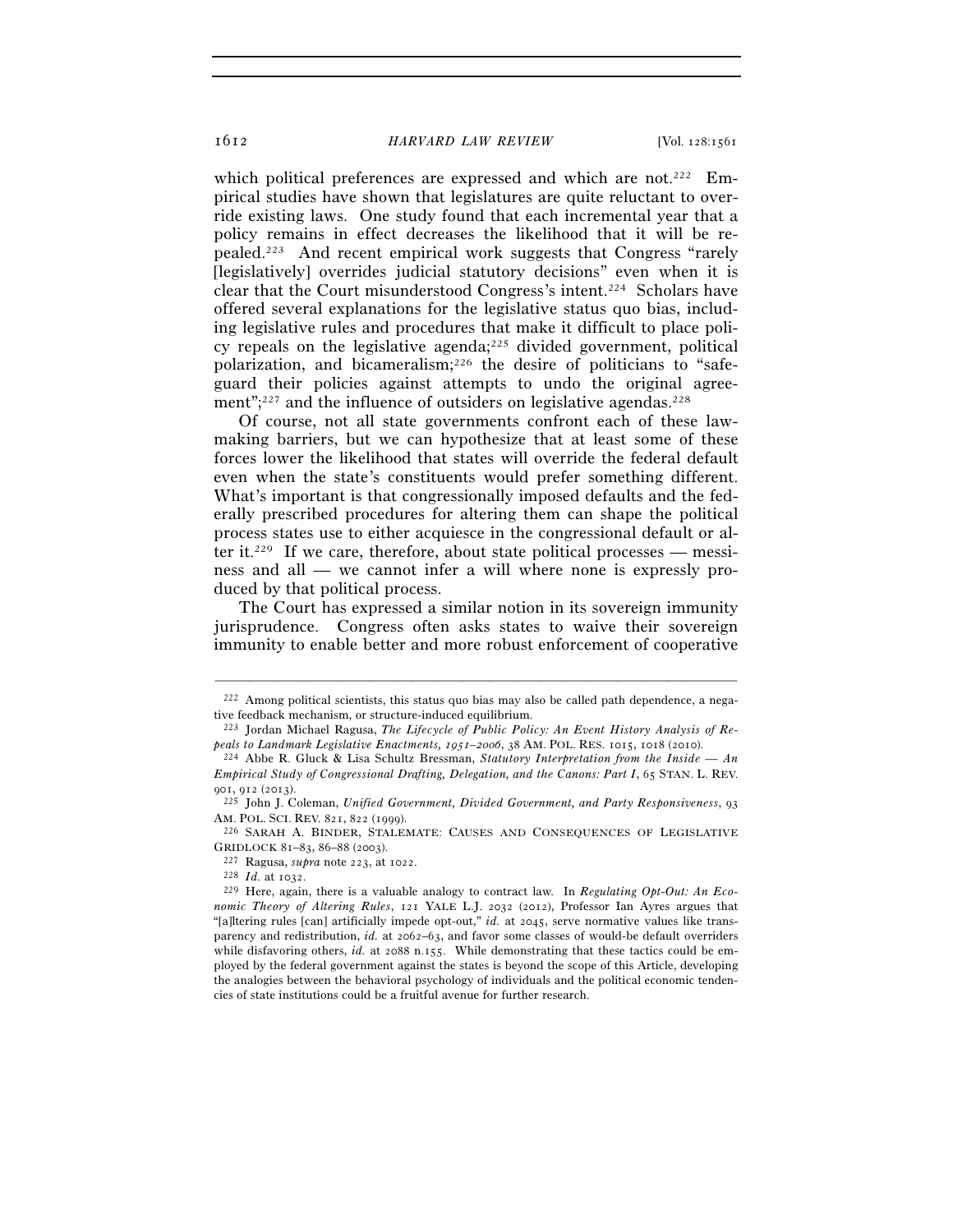programs. But like the choice to join a cooperative program in the first instance, these waivers must be "altogether voluntary."230 So unless a state "voluntarily invokes"<sup>231</sup> federal jurisdiction — waiving its immunity by suing in federal court — it must make "a 'clear declaration' that it intends to submit" to federal jurisdiction as a defendant in order to properly waive its immunity.232 In *College Savings Bank v. Florida Prepaid*, 233 the Court addressed whether a state could make a "clear declaration" of its intent to waive immunity through its *actions* rather than its *words*. Alleging that Florida used false advertising in contravention of federal regulations, the bank argued that Florida "impliedly" or "constructively" waived its sovereign immunity by participating in a federally regulated activity. The Court disagreed, holding that state consent cannot be inferred through implied action, but must be directly expressed.234 There is simply too much noise in "constructive" waivers.

#### *C. Representation*

In my discussion of the anti-coercion and anti-commandeering rules in Part II, I argue that the Court's description of "accountability" — often touted as a key federalism good — in fact reveals a deeper concern for the representative nature of states. Although the Court has only gestured at this important idea in its federalism doctrines, here I take up the broader consequences of consent procedures for the representativeness of state governments. The states, like the federal government, have complex representative structures, which include vertical accountability mechanisms (elections), horizontal accountability mechanisms (intragovernmental balancing of powers), and legal accountability mechanisms (required information disclosures and noticeand-comment requirements). By designating an actor or process through which states must register their consent to federal programs, the federal government minimizes the force of these mechanisms.

Some might not find this so worrying. It's possible to think that if any elected official can be held accountable by the state's electorate for making the wrong call on a federal offer, the state government is meaningfully subjected to accountability and the state's democratic legitimacy is safeguarded. But this idea requires an overly simplistic understanding of representation. The notion that a government is properly representative whenever its decisions are subjected to elec-

<sup>–––––––––––––––––––––––––––––––––––––––––––––––––––––––––––––</sup> 230 Coll. Sav. Bank v. Fla. Prepaid Postsecondary Educ. Expense Bd., 527 U.S. 666, 675 (1999) (quoting Beers v. Arkansas, 61 U.S. (20 How.) 527, 529 (1858)).<br>
<sup>231</sup> *Id.*<br>
<sup>232</sup> *Id.* at 676 (quoting Great N. Life Ins. Co. v. Read, 322 U.S. 47, 54 (1944)).<br>
<sup>233</sup> 527 U.S. 666.<br>
<sup>234</sup> *Id.* at 680.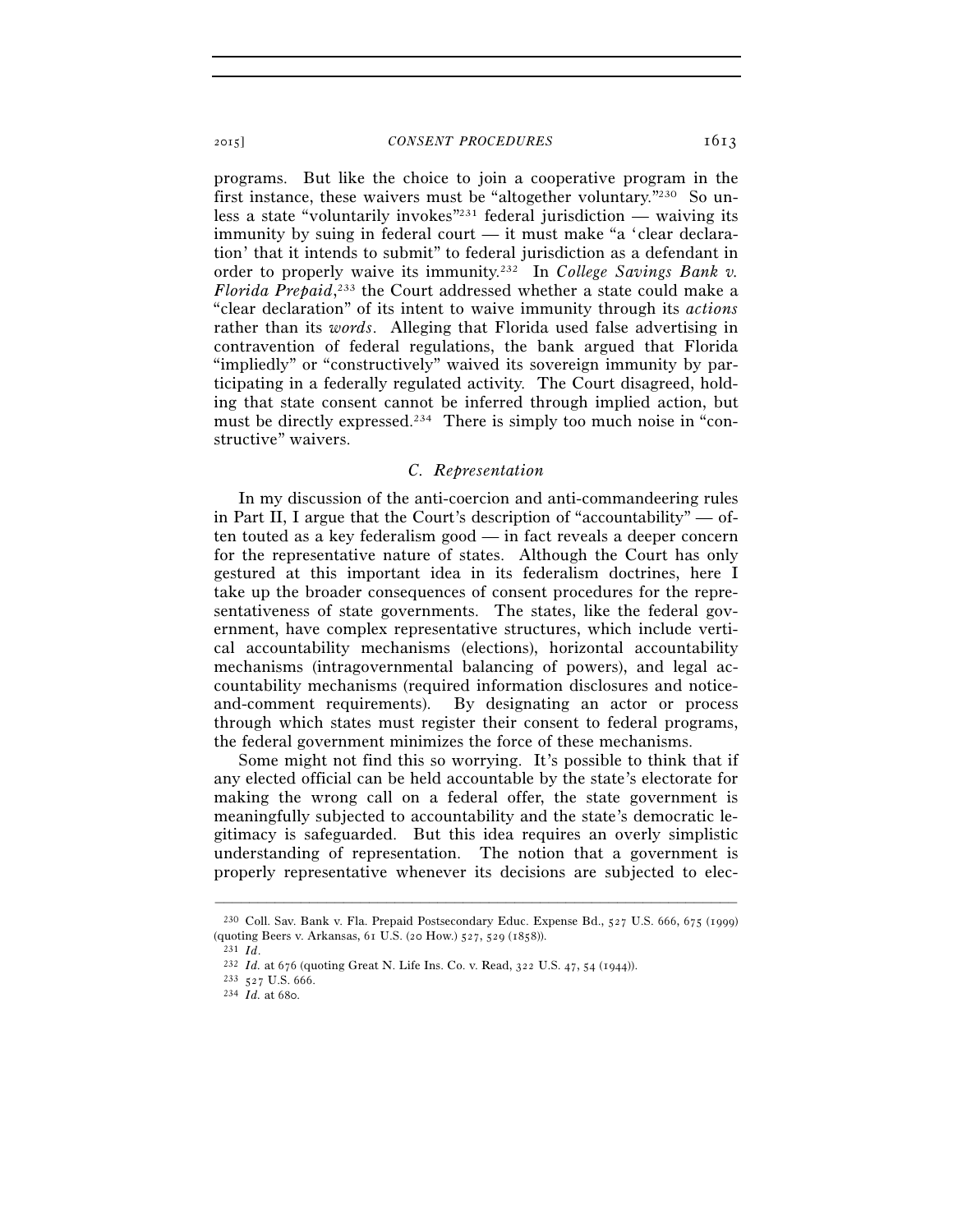toral accountability is contradicted by the Court's extensive jurisprudence on the balance of powers in the federal government.

In its cases on campaign finance, the legislative veto, the Appointments Clause, presidential powers, and judicial review, the Court articulates a view of representation that relies collectively on elections, the balance of powers, and legal requirements rather than any single mechanism alone. In *INS v. Chadha*, 235 the Court explained that bicameralism and presentment are important structural accountability mechanisms without which Congress, though elected, would be unresponsive to its constituents.236 In *Edmond v. United States*, 237 the Court emphasized that the "joint participation of the President and the Senate" in appointments was "designed to ensure public accountability."238 And in *Buckley v. Valeo*, 239 the Court affirmed that each elected official contributed differently to the overall representativeness of the government — Congress by enacting bills, the President by signing or vetoing them, and the Senate by confirming appointees.<sup>240</sup>

These vertical and horizontal mechanisms of accountability are not unique to the federal government. The Court has recognized that the states use similarly complex government structures to actualize citizen interests. In *Alden v. Maine*, 241 Justice Kennedy powerfully summarized this idea: "If the principle of representative government is to be preserved to the States, the balance between competing interests must be reached after deliberation by the political process established by the citizens of the State . . . ."242

<sup>235</sup> <sup>462</sup> U.S. 919 (1983). 236 *Id.* at 948 ("[The veto] establishes a salutary check upon the legislative body, calculated to guard the community against the effects of faction, precipitancy, or of any impulse unfriendly to the public good, which may happen to influence a majority of that body  $\dots$ . The primary inducement to conferring the power in question upon the Executive is, to enable him to defend himself; the secondary one is to increase the chances in favor of the community against the passing of bad laws, through haste, inadvertence, or design." (omission in original) (quoting THE FEDERAL-IST NO. 73, at 458 (Alexander Hamilton) (Henry Cabot Lodge ed., 1888)) (internal quotation marks omitted)); *see also id.* ("The President is a representative of the people just as the members of the Senate and of the House are, and it may be, at some times, on some subjects, that the President elected by all the people is rather more representative of them all than are the members of either body of the Legislature whose constituencies are local and not countrywide . . . ." (quoting Myers v. United States, 272 U.S. 52, 123 (1926)) (internal quotation marks omitted)).<br>
<sup>237</sup> 520 U.S. 651 (1997).<br>
<sup>238</sup> *Id.* at 660.<br>
<sup>239</sup> 424 U.S. 1 (1976) (per curiam).<br>
<sup>240</sup> *Id.* at 121 ("The President is a partic

ty to veto bills enacted by Congress. The Senate is a participant in the appointive process by virtue of its authority to refuse to confirm persons nominated to office by the President. The men who met in Philadelphia in the summer of 1787 were practical statesmen, experienced in politics, who viewed the principle of separation of powers as a vital check against tyranny.").

<sup>241</sup> <sup>527</sup> U.S. 706 (1999). 242 *Id.* at 751.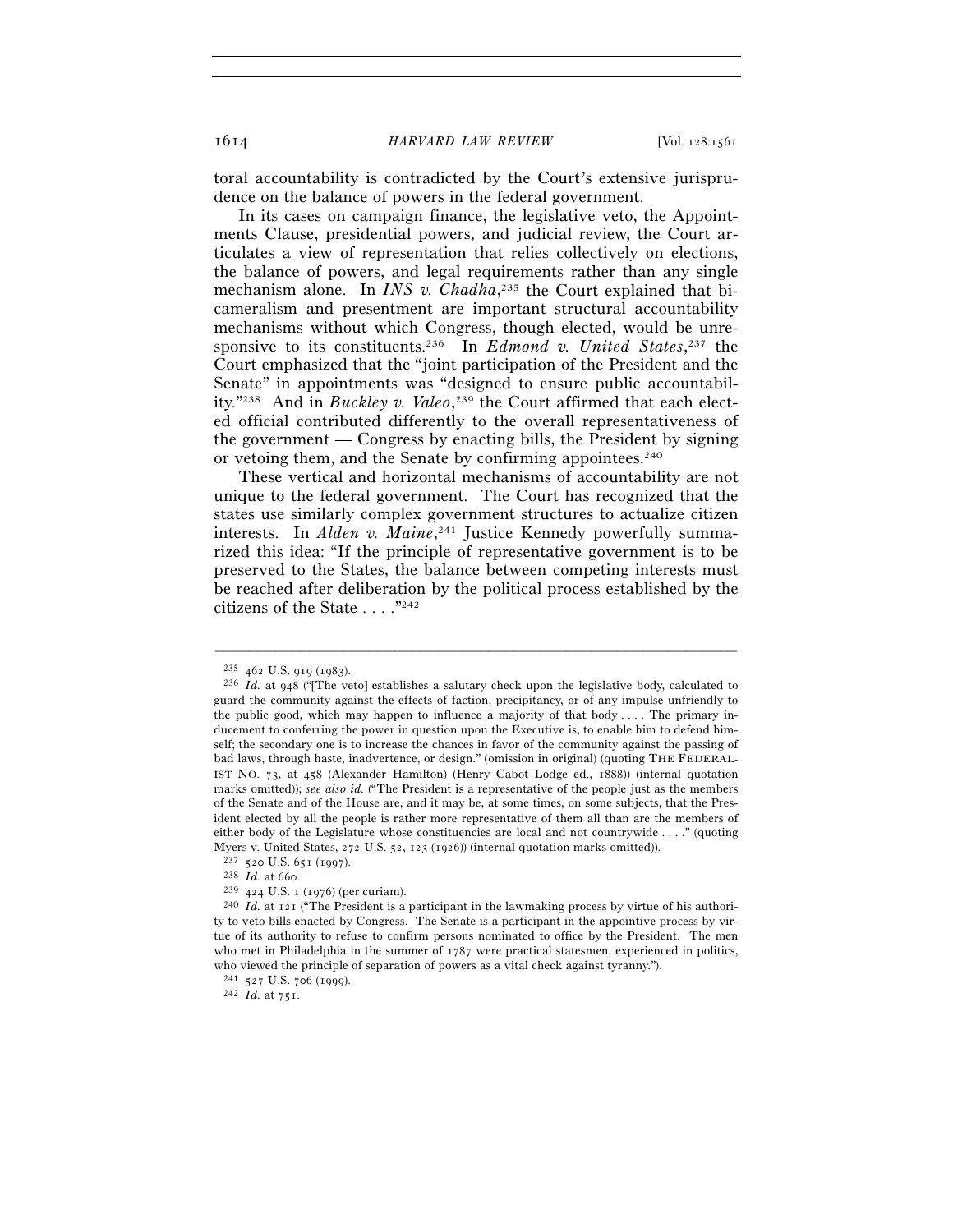Specifically, these complex structures serve two representative values. At a basic level, they serve the representative value of responsiveness: they tie the government to its constituents. But different mechanisms can connect the government to the people in different ways that emphasize different principles and tradeoffs. Accordingly, our selection of government structure is *itself* a political choice that represents a popular judgment about how the government should operate and what values its operation should vindicate. And each state has made a different such choice.<sup>243</sup> Different structures recognize that political processes can be tuned to produce different results. Government structures that require various representatives to participate in the legislative process create more contestation, but perhaps fewer laws. Structures that vest substantial control in a fast-acting legislature may enact policies more rapidly, but could also hasten the rate at which those policies are overturned by future representatives. Thus, these structures are both a means to representative ends and a representative end in themselves — democratic choices that deserve independent respect and reverence.

Understood this way, when the federal government interferes with the configuration of state decisionmaking, it is undermining representation in both its means and its ends capacities. To believe that the accountability of a single decisionmaker — whether a legislature, a governor, or an agency — is sufficient to make the corresponding decision truly representative would be to ignore the architecture of accountability created in each state's constitution.

# *D. Checking Function*

Federalism's checking function is perhaps its most widely embraced value. In *Gregory v. Ashcroft*, 244 the Court characterized the checking function as "[p]erhaps the principal benefit of the federalist system."<sup>245</sup> As conventionally understood, the claim is that the diffusion of power to the states protects the people's liberty by guarding against the federal government's overreach.<sup>246</sup> There are three ways our federalism serves this checking function. First, it safeguards certain state-level policy areas and governing decisions from the federal

<sup>243</sup> For an overview of the vast differences in governmental structure across states, see ROBERT L. MADDEX, STATE CONSTITUTIONS OF THE UNITED STATES, at xxvi–xxxi (2d ed. 2006); BOOK OF THE STATES, *supra* note 92.<br><sup>244</sup> 501 U.S. 452 (1991).<br><sup>245</sup> *Id.* at 458.<br><sup>246</sup> *See NFIB*, 132 S. Ct. 2566, 2602 (2012) (opinion of Roberts, C.J.) ("'[T]he Constitution has

never been understood to confer upon Congress the ability to require the States to govern according to Congress' instructions.' Otherwise the two-government system established by the Framers would give way to a system that vests power in one central government, and individual liberty would suffer." (quoting New York v. United States, 505 U.S. 144, 162 (1992))).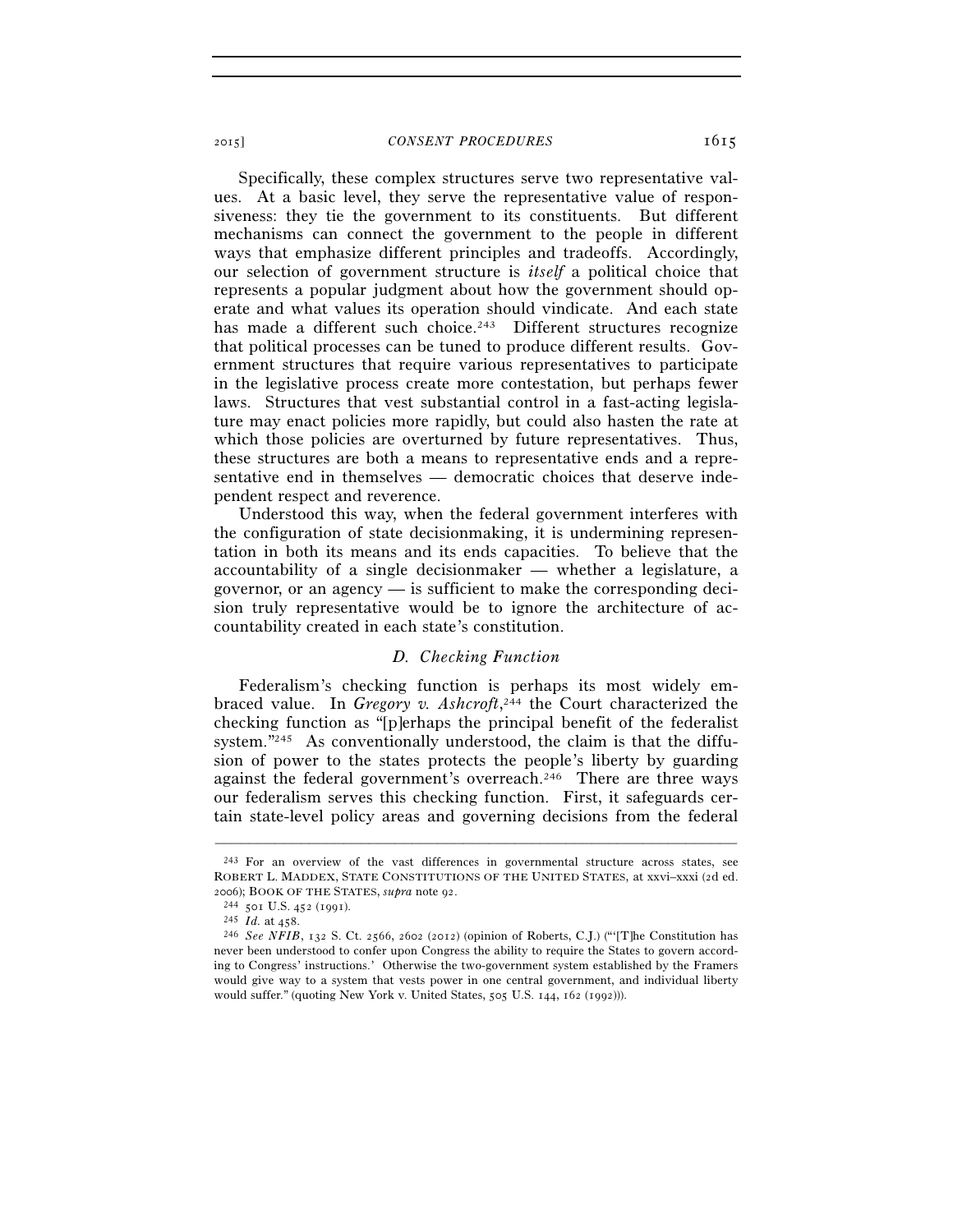government's reach.247 Second, when the federal government wants to extend its regulations into areas traditionally occupied by the states, it requires the federal government to woo the states into joining up voluntarily.248 Finally, it structures the federal political process in a way that allows state representatives to block acts of federal overreach at their source — in the chambers of the House and Senate. Intrusive consent procedures could throw a wrench in each of these embodiments of the checking function.

First, consent procedures can be used to expand federal power in several ways. They can be used to nudge the states into joining programs they might otherwise avoid. But they also expand the federal government's power by allowing it to shape not only what policies the states pursue, but also how they structure their politics.

Second, although consent procedures could be used to ensure that states have a meaningful choice about whether to accept federal funds or join cooperative programs, as Part II demonstrates, state consent pursuant to a federally dictated consent procedure stretches the concept of voluntariness. Concretely, the more flexibility the federal government has to opportunistically use consent procedures to maximize the likelihood of state participation or of state acquiescence to the federal government's preferred terms,<sup>249</sup> the thinner the barrier "consent" poses to federal power concentration.

Finally, the checking function is actualized when political choices that impact the balance of federal-state power are subjected to the federal political process, in which the states are represented. For so-called "process" federalists, this means guaranteeing that "important governmental decisions actually . . . [are] made through channels in which the states are represented," like Congress, rather than federal agencies, which are not directly accountable to state constituencies.<sup>250</sup> And it means giving "defenders of the states on Capitol Hill . . . adequate warning when pending legislation may affect the interests or authority of state governments," so that they can mobilize to protect the diffusion of power to the states.<sup>251</sup> But because consent procedures are

<sup>–––––––––––––––––––––––––––––––––––––––––––––––––––––––––––––</sup> 247 *See, e.g.*, United States v. Morrison, 529 U.S. 598 (2000); United States v. Lopez, 514 U.S. <sup>549</sup> (1995). 248 *See* Printz v. United States, 521 U.S. 898, 922 (1997) ("The power of the Federal Govern-

ment would be augmented immeasurably if it were able to impress into its service — and at no cost to itself — the police officers of the 50 States.").

 $249$  In other work, I have analyzed the recent implementation of the exchange provisions of the Affordable Care Act as a case study of precisely this type of state disaggregation by a federal agency. *See generally* Bridget A. Fahey, Health Care Exchanges and the Disaggregation of States in the Implementation of the Affordable Care Act (Oct. 1, 2014) (unpublished manuscript) (on file with author).

<sup>250</sup> Ernest A. Young, *Two Cheers for Process Federalism*, 46 VILL. L. REV. 1349, 1358–59 (2001).<br><sup>251</sup> *Id.* at 1359.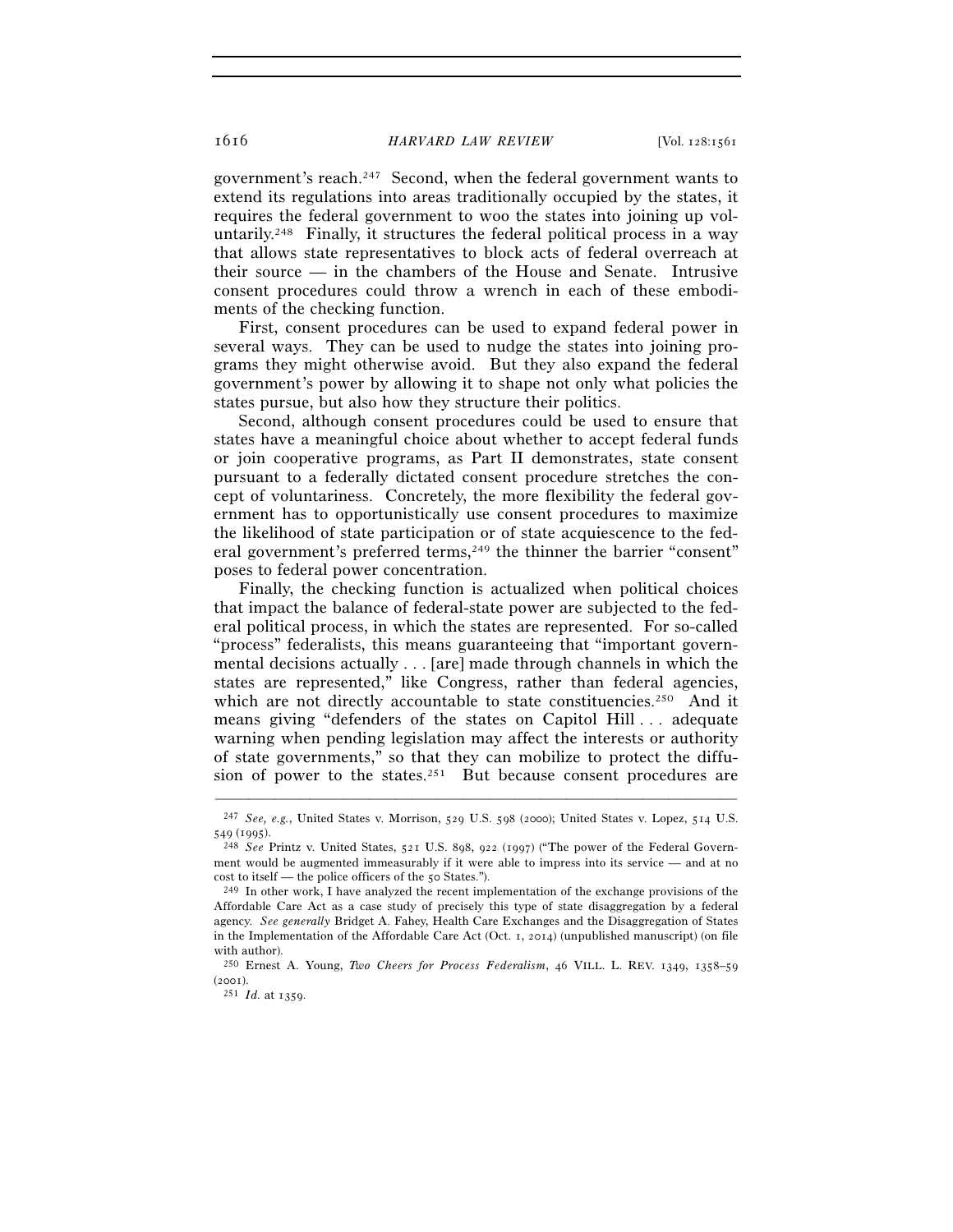often formulated in agencies rather than in Congress, consequential federalism decisions are made without the direct input — and checking effect — of the states' representatives in Congress. For example, even though the Affordable Care Act was one of the most publicized federal-state cooperative ventures ever, to my knowledge there was no public discussion of its consent procedures as it moved through Congress.

#### *E. Energy, Contestation, and Voice*

It has become increasingly common for federalism scholars to challenge the historical value placed on state sovereignty and autonomy, and instead reinterpret the states as sources of voice, contestation, and dynamism in our otherwise easily flummoxed national political system. An early group of scholars began making these arguments decades  $a_{0}^{252}$  and a new wave of theorists has further infused them with vibrancy by branding their federalism a "new nationalism."253 The goods of this federalism as nationalism are not autonomy and sovereignty, but energy, contestation, and voice. By giving voice to underheard communities and by forging new ways for citizens to participate in our complex project of governance, these scholars argue that the states make our *national* politics livelier and more vibrant.

This nationalist federalism is facilitated by integration between state and federal political goals and regulatory projects, which allows the states to use their roles in the implementation of federal initiatives to advocate for and actualize dissenting and otherwise unrepresented views. This school takes on thinkers who cast states as sovereign political units, on the one hand, and those who describe them as devoted partners, on the other. They contend that thinking about states as sovereigns with spheres of exclusive regulatory jurisdiction protected from federal intervention risks undermining actual power by freezing

<sup>252</sup> *See, e.g.*, Robert M. Cover, *The Uses of Jurisdictional Redundancy: Interest, Ideology, and Innovation*, 22 WM. & MARY L. REV. 639 (1981); Judith Resnik, *Federalism(s)' Forms and Norms: Contesting Rights, De-Essentializing Jurisdictional Divides, and Temporizing Accommodations*, *in* NOMOS LV: FEDERALISM AND SUBSIDIARITY 363, 367 (James E. Fleming & Jacob

T. Levy eds., 2014). 253 *See supra* notes 28-37 and accompanying text; *see also* Bulman-Pozen & Gerken, *supra* note 22, at 1258 (arguing that "the state's status as servant, insider, and ally might enable it to be a sometime dissenter, rival, and challenger"); Gluck, *supra* note 20; Cristina M. Rodríguez, *The Significance of the Local in Immigration Regulation*, 106 MICH. L. REV. 567, 610 (2008) ("Different actors within state governments may speak with different voices when they address different constituencies. And, particularly when it comes to unauthorized immigration, the officials who run governmental subentities, in cooperation with private partners, may take positions in tension with federal objectives."); *id.* at 617 ("Local participation in matters thought to be of national significance can have generative effects, helping to resolve issues incrementally in the absence of national consensus, and therefore protecting the varied interests of parties who have yet to see their way to national consensus.").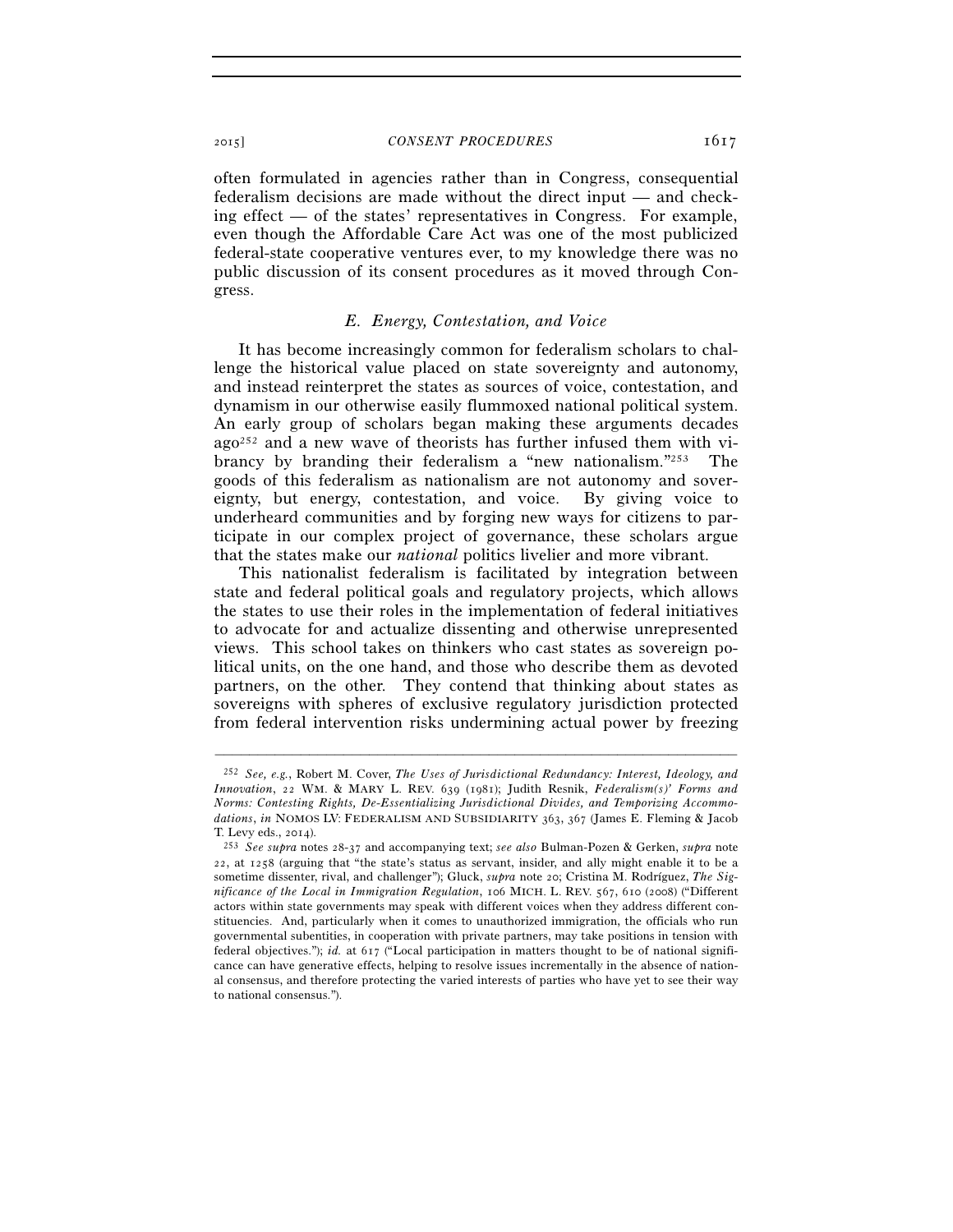them out of federal programs in areas ripe for collaboration.254 At the same time, imagining states as fully "cooperative" actors who agree to be loyal devotees to national goals is inconsistent with political reality. Empirically, states do not blindly follow — they mold and shape federal programs from the inside.255 Professors Gerken and Bulman-Pozen have advocated that we instead strive to engage the states as participants in national programs, while at the same time making space for each state to be a "sometime dissenter, rival, and challenger."256 Professor Abbe Gluck has outlined the ways in which innovative federal statutes have created new opportunities for the states and federal government to collaborate.257 And Professor Cristina Rodríguez identifies rich regulatory overlap even in areas like immigration that have been traditionally reserved for the federal government alone.<sup>258</sup>

But, as I argued earlier, the federalism goods of this "new nationalism" cannot be achieved by complete integration; they require a kind of integration that also preserves multiplicity. For the new nationalists, *some* amount of music is too much music — the notes blend together, the melody is lost, and the audience is left in a fog of dissonance. But well-formulated consent procedures can help create just the integrated multiplicity that I suspect the new nationalists are after.

Bulman-Pozen and Gerken have critiqued the Court's anticommandeering rule and its voluntariness requirement for closing rather than opening pathways for state influence. Commandeering, they say, makes states attractive associates, while the anticommandeering principle encourages the federal government to go it alone in policy implementation. And programs that let states voluntarily opt in or out, they argue, suffer their own deficiencies: these schemes "allow states to opt out without raising any objection to the merits of [the] federal policy."259 States may have greater choice where the federal government must secure their voluntary participation, but they have fewer occasions to exercise their voice. This concern echoes

<sup>254</sup> Professor Neil Siegel argues that the anti-commandeering rule increases the likelihood of outright preemption, resulting in net loss, rather than gain, in state regulatory power. *See* Siegel, *supra* note 138, at 1634 ("[A]nticommandeering doctrine undermines federalism values when the (clearly constitutional) alternative of preemption is reasonably available and the commandeering ban thus places states in danger of losing regulatory control in a greater number of future instances.").

<sup>255</sup> *See generally* Bulman-Pozen & Gerken, *supra* note 22 (citing state resistance to federal policy through their formulations of state-based components of welfare, environmental, and national security policies).<br> $^{256}$  *Id.* at  $1258$ .

<sup>&</sup>lt;sup>257</sup> Gluck, *supra* note 20.<br><sup>258</sup> Rodríguez, *supra* note 253, at 610 (noting the need for the federal government to "tolerate tension between federal objectives and state and local interests").

<sup>259</sup> Bulman-Pozen & Gerken, *supra* note 22, at 1297.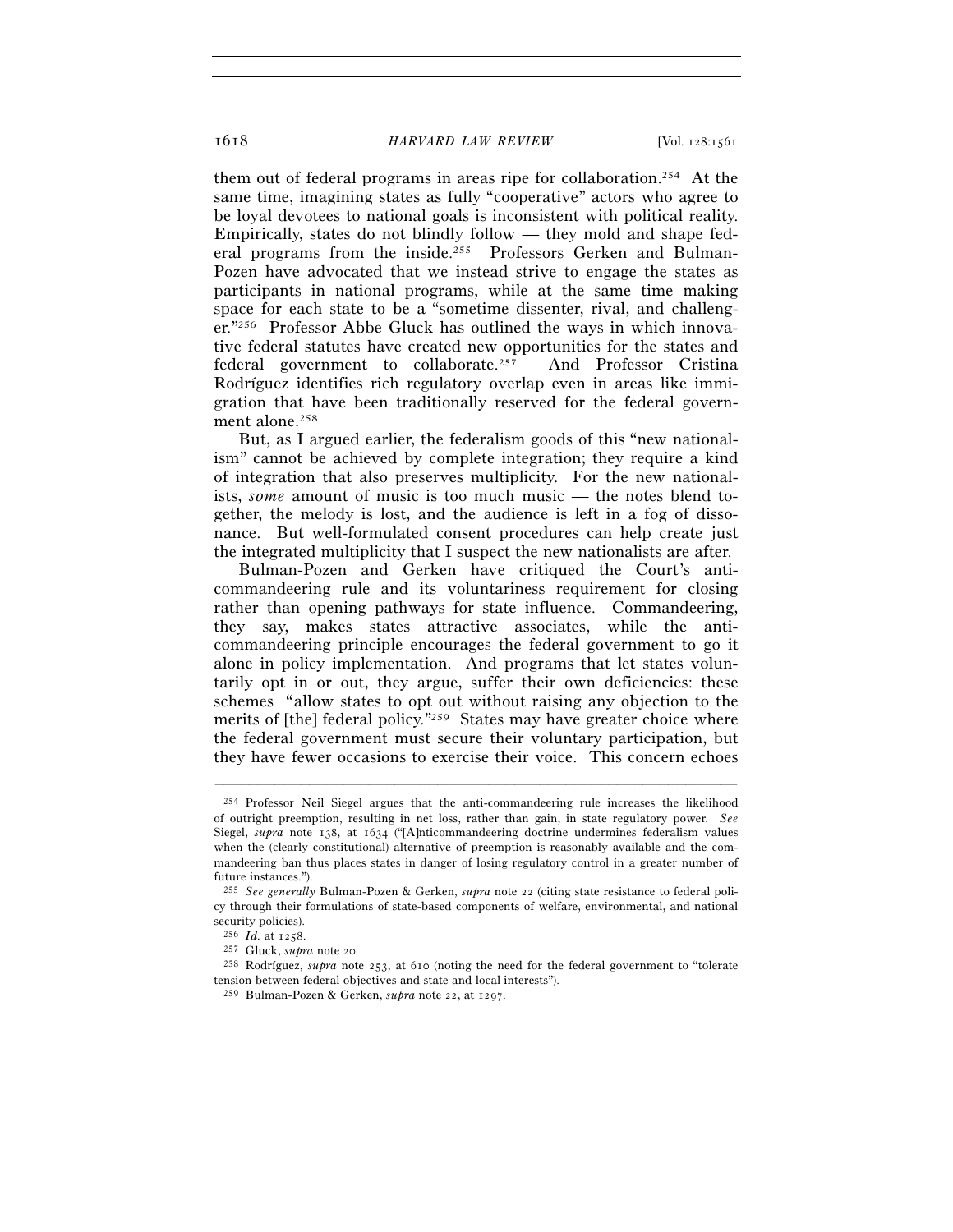the worry I describe above that the moment of consent for most federal programs is veiled and obscured — a low-salience exercise hidden in a mire of regulatory language.

But the solution is not to jettison consent and voluntariness completely. It's to make the processes of consent more robust and politically rich. Consent procedures that designate high-volume agents, like governors, or highly specialized agents, like agency officials, are probably less likely to spur the kind of state-level political debate that would either "raise . . . objection[s] to the merits of [the] federal policy" or rigorously justify the state's embrace of the program.260 Integration that allows the federal government to so smooth the processes of state consent that this political energy is lost should be concerning to the new nationalists and the values they advance. Judicial rules that guarantee that the federal government cannot use consent procedures to bypass vibrant state political processes could be one example of new nationalist "rules of engagement."

# IV. CONSENT PROCEDURES GOING FORWARD

### *A. For Congress: Designing Consent Procedures*

One of my central descriptive claims in this Article is that Congress does not engage the states as neutral counterparties in federal-state negotiations. Through consent procedures, Congress takes a position on how states should conduct the internal processes that yield decisions about whether to apply state money, administrators, capital, and political legitimacy to federally defined goals. That is not to say that we should stop using consent procedures entirely. Some form of consent procedure may always be pragmatically necessary, lest federal agencies find themselves with a heavy load of conflicts to mediate between would-be state consenters. The forward-looking question for Congress is how to use (and, depending on one's federalism posture, how to harness) this important feature of cooperative programs.

I suggest above that some consent procedures may be sufficiently intrusive to merit judicial intervention under existing doctrine. Scholars have long debated when courts should and should not police apparent violations of the constitutional balance between state and federal powers. I take no position on that broader question in this Article. My goal is to think about how existing constitutional doctrine could — and perhaps will — be applied to consent procedures going forward. But I also want to argue that consent procedures at present represent a failure of the federal political process ripe for a *political* so-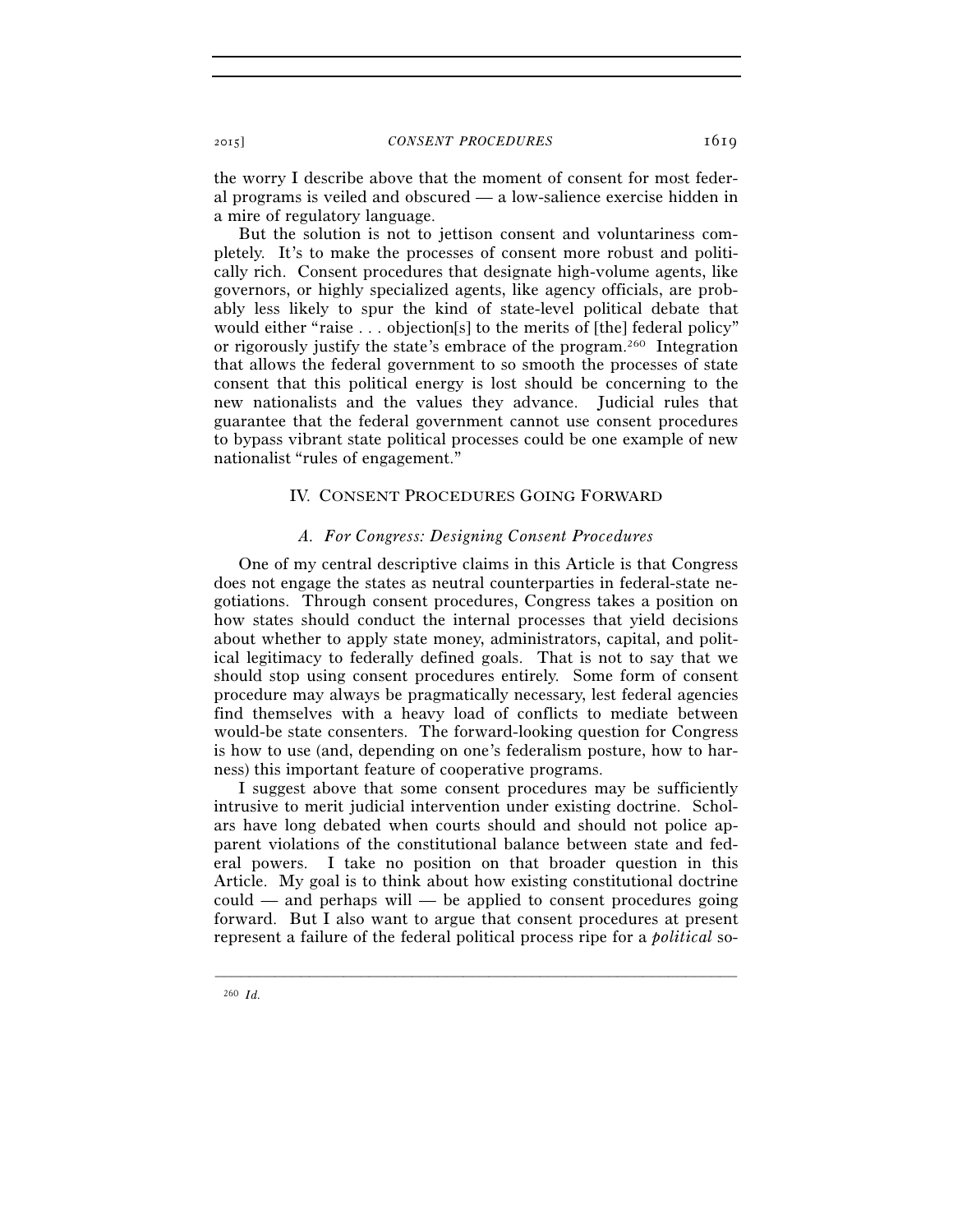lution. Indeed, a political solution to the consent-procedure problem may have much to recommend it. Setting aside the usual arguments contesting the judicial enforceability of federalism norms, $261$  the evolving nature of federal-state interaction in this century will inevitably destabilize the normative assumptions that have long guided our federalism, and the political branches will play an important role in refashioning federalism's normative character for a new time.

Though consent procedures can substantially impact the form and function of cooperative programs, as far as I can tell, state delegates to the House and Senate pay them little attention. On the one hand, the variation and low salience of consent procedures could be the product of the failure among state representatives in Congress to appreciate the important role these procedures play in shaping state consent. On the other, Congress could be opportunistically formulating these procedures to advance federal policies by ensuring that agencies can collaborate with willing actors and bypass loci of resistance within the states. Either way, more public information about how consent procedures function and how they impact state choices is needed.

In the near term, interested advocates could develop oversight devices for tracking consent procedures as statutes are being written and ensuring that they receive the publicity they deserve. And interested members of Congress could take steps to guard against worrying consent procedures by omitting them from the statutes they support. Congress could also take steps to exert greater oversight over administrative agencies that create consent procedures either by specifying such procedures in the statutory text (rather than delegating the power to do so to the relevant agency), or by instituting more restrictive guidelines on agency development of consent procedures. Congress could even go one step further and amend the Administrative Procedure Act to prohibit agencies from seeking or accepting certain forms of consent from the states.

# *B. For the Executive: Managing Consent Procedures*

Even without congressional action, there are several steps that the President and executive agencies could take to address some of the issues raised in this Article. The President could insert safeguards into Executive Order  $13,132^{262}$  — the "federalism" executive order which was designed to ensure that agencies consider the federalism

<sup>261</sup> For arguments that political solutions are the best-fit solutions to federalism problems, see Jesse H. Choper, *The Scope of National Power Vis-à-Vis the States: The Dispensability of Judicial Review*, 86 YALE L.J. 1552 (1977); and Herbert Wechsler, *The Political Safeguards of Federalism: The Role of the States in the Composition and Selection of the National Government*, 54 COLUM. L. REV. 543 (1954)*.*

<sup>262</sup> Exec. Order No. 13,132, 64 Fed. Reg. 43,255 (Aug. 10, 1999).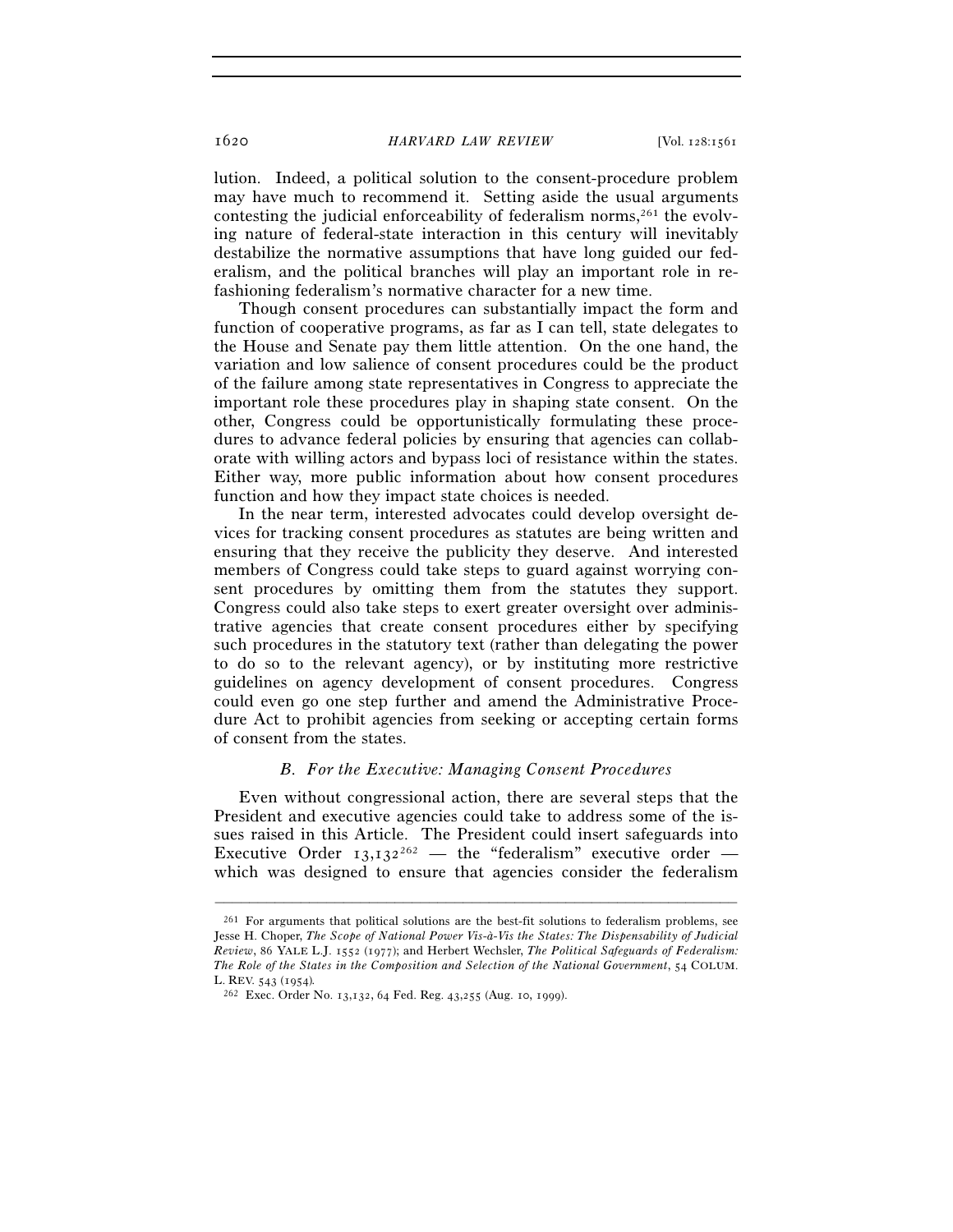implications of their choices. Originally issued by President Bill Clinton in 1999, but still in effect today, the order requires agencies to take a series of steps whenever they pass regulations that implicate state interests, including "grant[ing] States the maximum administrative discretion possible"263 and "ensur[ing] meaningful and timely input by State and local officials."264 Regulations of the consent process seem ripe for inclusion in future iterations of the order.

Using broad grants of authority, some agencies have already established general guidelines to govern state consent to those agencies' cooperative programs. The Department of Education, for instance, has a set of regulations specifying "Uniform Administrative Requirements for Grants and Cooperative Agreements to State and Local Governments."265 These regulations hardly required a particular grant of power from Congress but were instead passed pursuant to the Secretary of Education's generic authority to "prescribe such rules and regulations as the Secretary determines necessary or appropriate to administer and manage the functions of the Secretary or the Department."266

These Department of Education regulations delicately thread the needle between respecting the internal operations of state governments and creating a manageable process for states to accept and renew the voluminous number of state education grants the federal government issues each year. The regulations require any state plan submitted for the purposes of a federal education grant to include several certifications ensuring that the appropriate party has the power to consent to the grant and take the actions necessary to fulfill its conditions.

Any plan submitted by a consenting state must certify that it has been "submitted by the State agency that is eligible to submit the plan," "[t]hat the State agency has authority under State law to perform the functions of the State under the program," "[t]hat the State legally may carry out each provision of the plan," "[t]hat all provisions of the plan are consistent with State law," "[t]hat a State officer, specified by title in the certification, has authority under State law to receive, hold, and disburse Federal funds made available under the plan," "[t]hat the State officer who submits the plan, specified by title in the certification, has authority to submit the plan," "[t]hat the agency that submits the plan has adopted or otherwise formally approved the plan," and "[t]hat the plan is the basis for State operation and administration of the program."267 These certifications encourage the

<sup>&</sup>lt;sup>263</sup> *Id.* § 3(c), 64 Fed. Reg. at 43,256.<br><sup>264</sup> *Id.* § 6(a), 64 Fed. Reg. at 43,257.<br><sup>265</sup> 34 C.F.R. pt. 80 (2014).<br><sup>266</sup> 20 U.S.C. § 3474 (2012).<br><sup>266</sup> 20 U.S.C. § 76.104(a)(1)–(8) (2014). The regulations do require t licly disclosed, but leave significant discretion regarding how the states do that. *See id.* § 76.106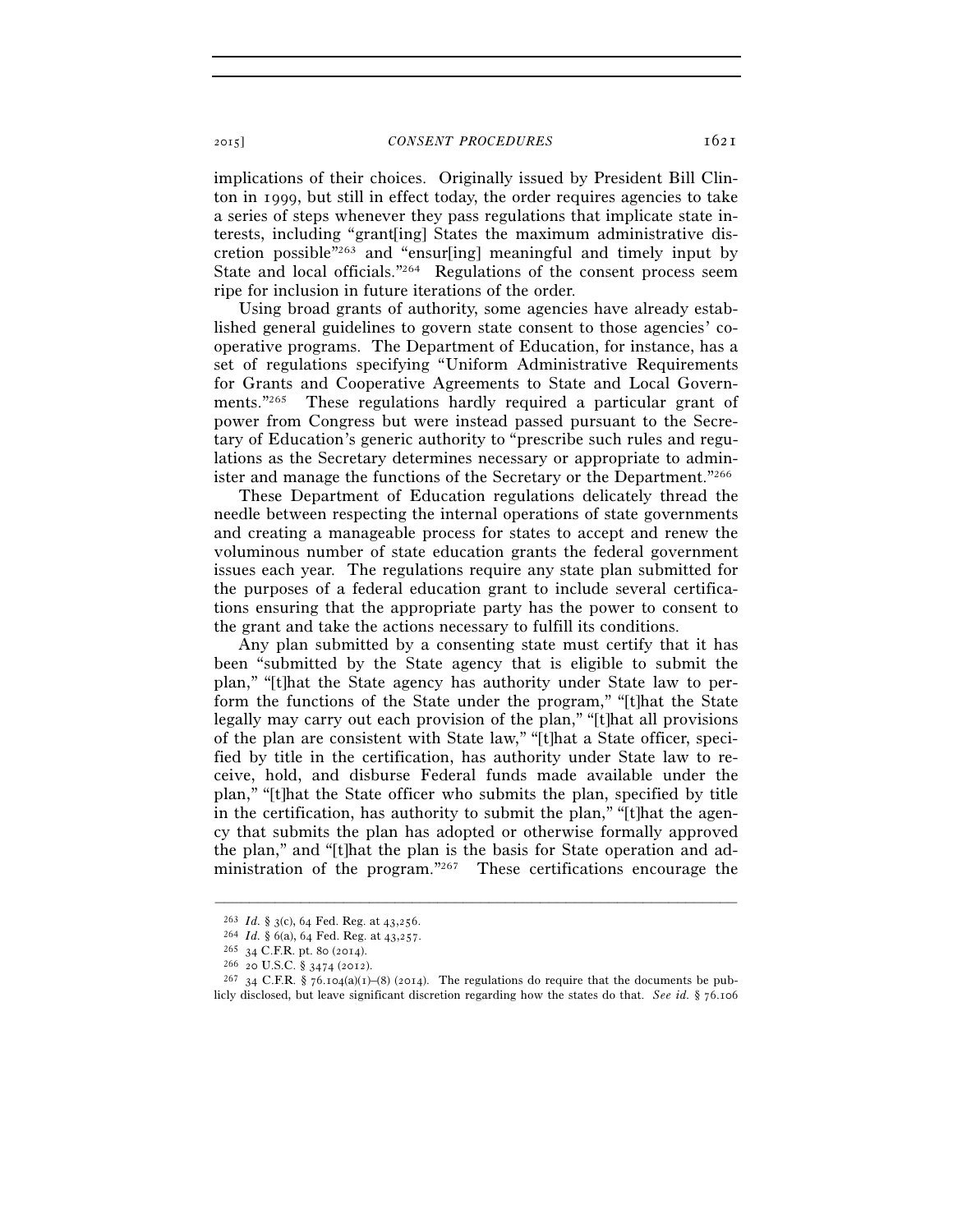states to meaningfully discuss and flesh out the powers and authority of the agency that will manage the state's negotiations with the federal Department of Education.

More regulations of this form could help avoid serious federal incursions into state authority like those discussed in Part III, while also allowing administrators to experiment with ways to more thoughtfully balance state interests and regulatory efficiency for high-volume grants. At a minimum, agencies should write consent procedures with purpose and publicize them for all state officials to view — whether those officials are involved in the procedure or not.

#### *C. For the Courts: Interpreting Consent Procedures*

In Part II, I discuss some of the ways in which consent procedures could violate the rules of engagement the Court has established for federal-state collaborations. In addition to analyzing the issues that consent procedures could raise, I have also argued that consent procedures highlight negative spaces in the Court's current federalism jurisprudence — federalism questions without ready doctrinal answers. Litigation over consent procedures could provide the Court with an opportunity to begin filling in some of these empty spaces, which I bundle below into four sets of questions.

*First*, under what circumstances should courts attribute the actions of state officials or institutions during the negotiation process to the "state" more broadly? Is it necessary that the "state" speak with a unified voice or does disaggregation also preserve our constitutional federalism structure? These are deep questions at the intersection of political philosophy, federalism doctrine, and contract theory, and they do not have easy answers. Further complicating them are the variety of other legal contexts in which questions arise about how and when a state can be disaggregated into its component parts.

Three examples come immediately to mind. The Compact Clause allows states to form binding compacts with other states, with congressional approval.<sup>268</sup> These compacts raise some of the same questions as federal-state cooperative agreements. The Colorado River Compact of 1922, 269 for instance, was initiated by the legislatures of seven states, but negotiated by commissioners appointed by those states' gover-

<sup>(&</sup>quot;State documents are public information. A State shall make the following documents available for public inspection: (a) All State plans and related official materials. (b) All approved subgrant applications. (c) All documents that the Secretary transmits to the State regarding a program.").

<sup>268</sup> *See* U.S. CONST. art. I, § 10, cl. 3 ("No State shall, without the Consent of Congress, . . . enter into any Agreement or Compact with another State . . . .").

<sup>269</sup> *E.g.*, COLO. REV. STAT. § 37-61-101 (2014); UTAH CODE ANN. § 73-12a-2 (LexisNexis 2012); *see also* Act of Aug. 19, 1921, Pub. L. No. 67-56, 42 Stat. 171 (granting congressional approval for the compact).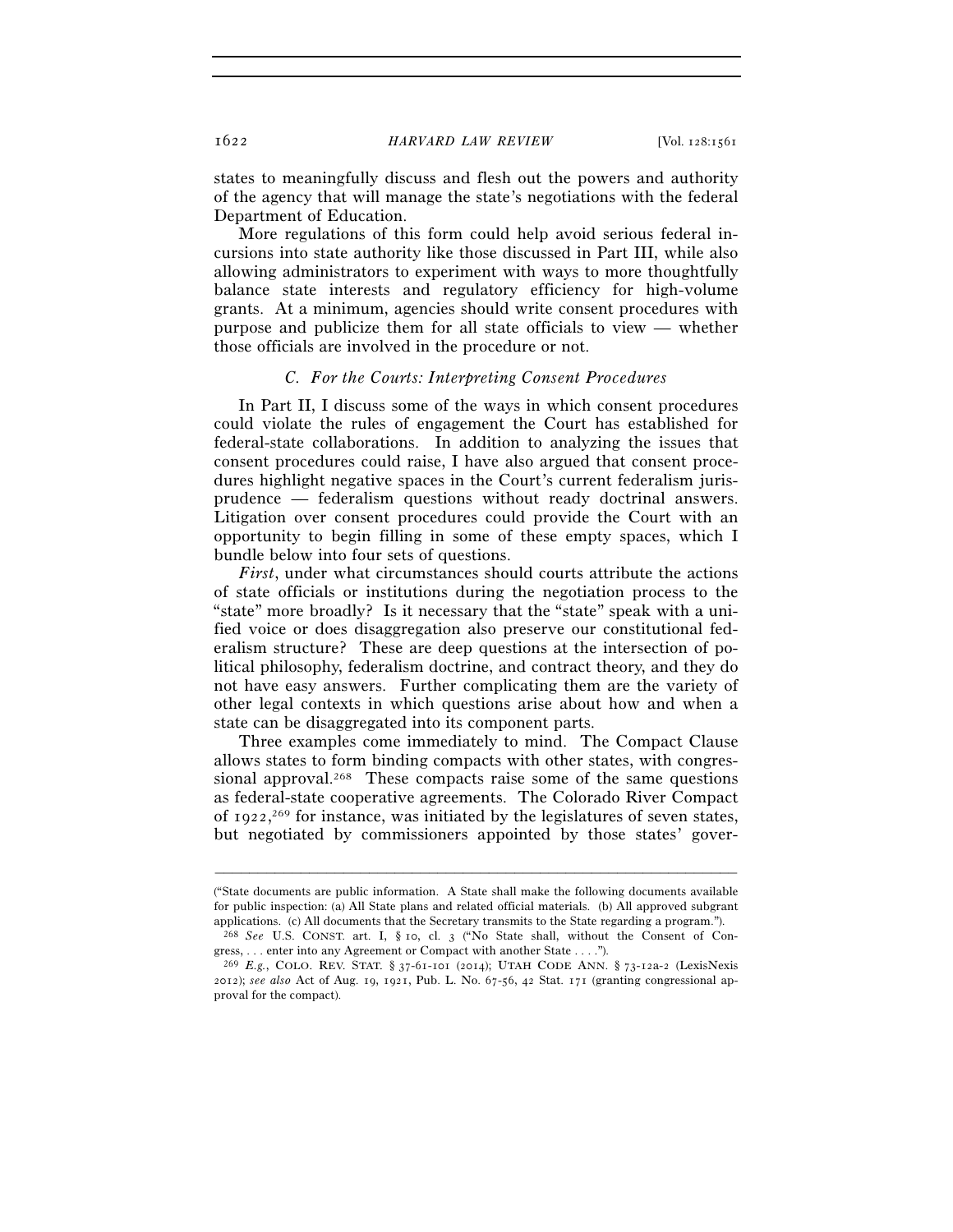nors.270 A quick survey of other interstate compacts suggests that this is a common model.<sup>271</sup> But could two governors form a compact? Two state agencies? Who decides? Congress could presumably decline to approve a compact it felt was insufficiently representative of the states' constituents, but is its approval power constitutionally proscribed? If so, how?

The Eleventh Amendment similarly has a dog in the disaggregation fight.272 A staple of the Eleventh Amendment's sovereign immunity jurisprudence is the so-called *Ex parte Young* fiction,<sup>273</sup> which allows state officials to be sued in federal court for injunctive relief, even when it's clear that suing the official is tantamount to suing the state.<sup>274</sup> The so-called "fiction" is the (perhaps illusory) distinction between the state and the state's officials. The *Young* fiction threads a fine needle on the disaggregation issue by permitting suits consistent with the Eleventh Amendment against state officials, while also seemingly recognizing that such suits are indistinguishable from suits against the state itself. Further thinking about when state officials actually do speak for their respective states and when they do not could make this needle even trickier to thread.

Last but not least, *Hollingsworth v. Perry*275 spurred a lively debate between the majority and the dissent about the conditions under which different state actors and institutions have Article III standing to defend state laws in federal courts. In *Hollingsworth*, the United States District Court for the Northern District of California invalidated a California referendum defining marriage; this decision was affirmed by the Ninth Circuit.<sup>276</sup> California's political officials — its governor, attorney general, and others charged with implementing the law — opted not to appeal the decision to the Ninth Circuit or the Supreme Court.277 In their stead, a group of citizens, who were the "official proponents" of the referendum under California election law, sought and won certiorari.<sup>278</sup> The Court held that the citizenproponents lacked Article III standing to defend the law because they

<sup>270</sup> *See* UTAH CODE ANN. § 73-12a-2. 271 *See, e.g.*, Republican River Compact, Pub. L. No. 78-60, 57 Stat. 86 (1943); Rio Grande Compact, Pub. L. No. 76-96, 53 Stat. 785 (1939). 272 U.S. CONST. amend. XI ("The Judicial power of the United States shall not be construed to

extend to any suit in law or equity, commenced or prosecuted against one of the United States by Citizens of another State, or by Citizens or Subjects of any Foreign State.").

<sup>273</sup> *See Ex parte* Young, 209 U.S. 123 (1908); *see also* Va. Office for Prot. & Advocacy v. Stewart, 131 S. Ct. 1632, 1649 (2011) (Roberts, C.J., dissenting) (citing the "*Young* fiction"). 274 *See Young*, 209 U.S. at 159–60; *see also* Henry Paul Monaghan, *The Supreme Court, <sup>1995</sup>*

*Term — Comment: The Sovereign Immunity "Exception*,*"* <sup>110</sup> HARV. L. REV. 102, 126–27 (1996). 275 <sup>133</sup> S. Ct. 2652 (2013). 276 *Id.* at 2660. 277 *Id.*

<sup>278</sup> *Id*.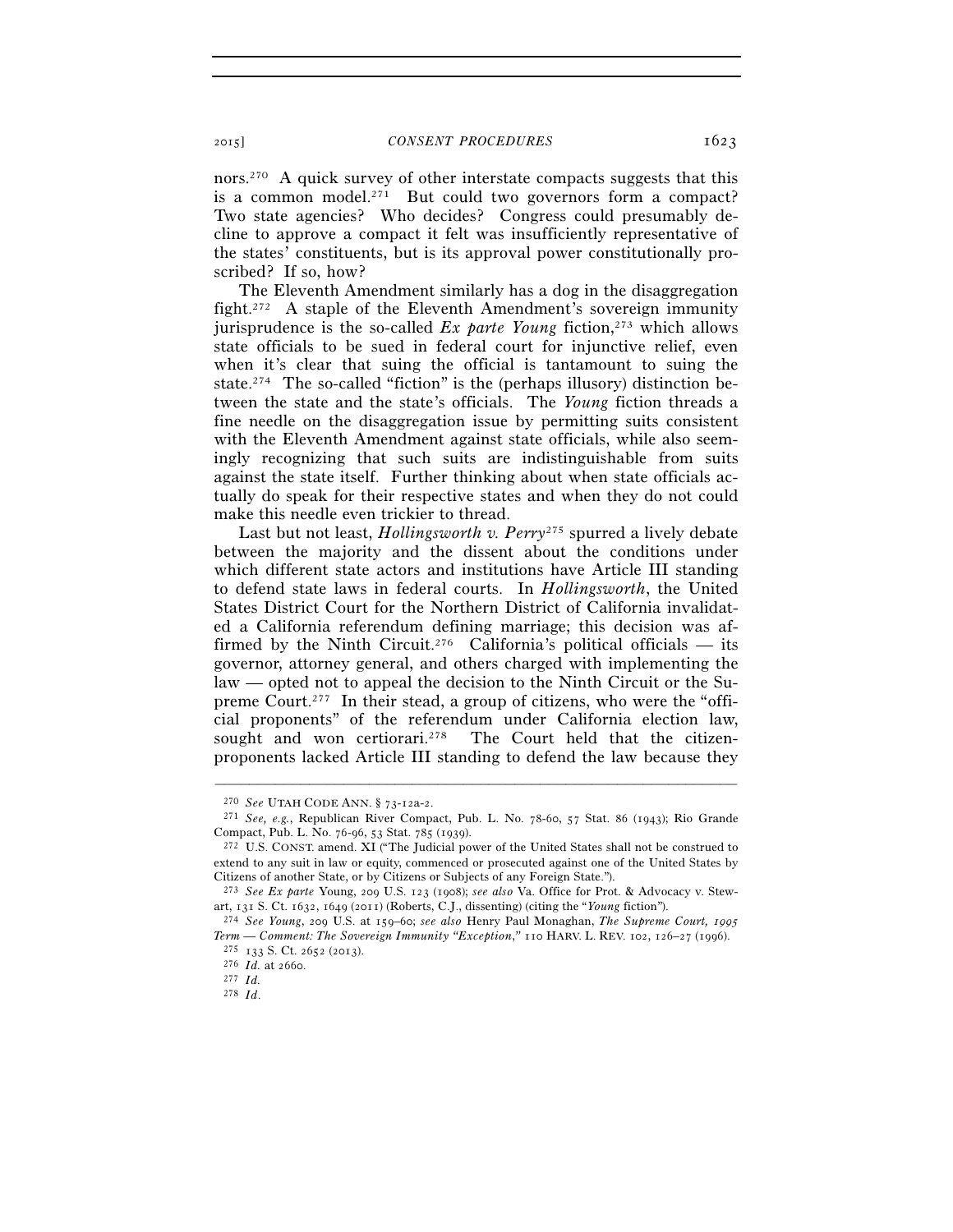"are plainly not agents of the State" since "the most basic features of an agency relationship," as defined by the Restatement (Third) of Agency, "are missing here."279

An interesting group of dissenters — Justice Kennedy writing, joined by Justices Thomas, Alito, and Sotomayor — contended that because California law permits the proponents of a referendum to "appear in court and assert the State's interest in defending an enacted initiative," it was not the Court's place to decide that those citizens were not viable state representatives for the purposes of federal litigation.280 Just as the executive branch uses consent procedures to single out state spokespeople, the Supreme Court in *Hollingsworth* used its own theory of representation, rooted in the private law of agency rather than California's constitutional structure, to select (and *de*select) the state's representatives.

Justice Kennedy saw the error of that way: "Article III does not require California, when deciding who may appear in court to defend an initiative on its behalf, to comply with the Restatement of Agency or with this Court's view of how a State should make its laws or structure its government."281 If you believe that the states are independent decisionmaking bodies — "Republican Form[s] of Government"<sup>282</sup> there seems little basis for using the Restatement of Agency or any other source beyond the state's own framework of government to identify who represents the state.

*Second*, can procedural manipulation be "coercive"? If it can be, how do we tactically define the doctrinal concepts of "coercion" and "voluntariness" to capture the procedural harms that consent procedures can impose? Thaler and Sunstein have argued that "nudges" are less coercive than outright directives, but are they nonetheless too coercive for federal-state interactions that are meant to be "voluntary"? How, moreover, do procedural forms of influence compare to substantive forms of influence? How do we weigh the coercive effect of an "offer" that asks the state to spend money it otherwise would have preferred to save against one that asks it to alter its political process to accommodate the federal government?

*Third*, are federal cooperative programs contracts, treaties, or some other form of intergovernmental agreement? Gluck has identified this as one of the leading doctrinal questions spurred by the exponential rise of federalism statutes.283 Consent procedures put particular pres-

<sup>279</sup> *Id.* at 2666. 280 *Id.* at 2668 (Kennedy, J., dissenting). 281 *Id.* 

<sup>&</sup>lt;sup>283</sup> Gluck's pithy phrasing (and punctuation) is exactly on point when she asks: "Is Spending Clause Legislation 'Legislation,' 'Contract,' or Both?" Gluck, *supra* note 22, at 2030.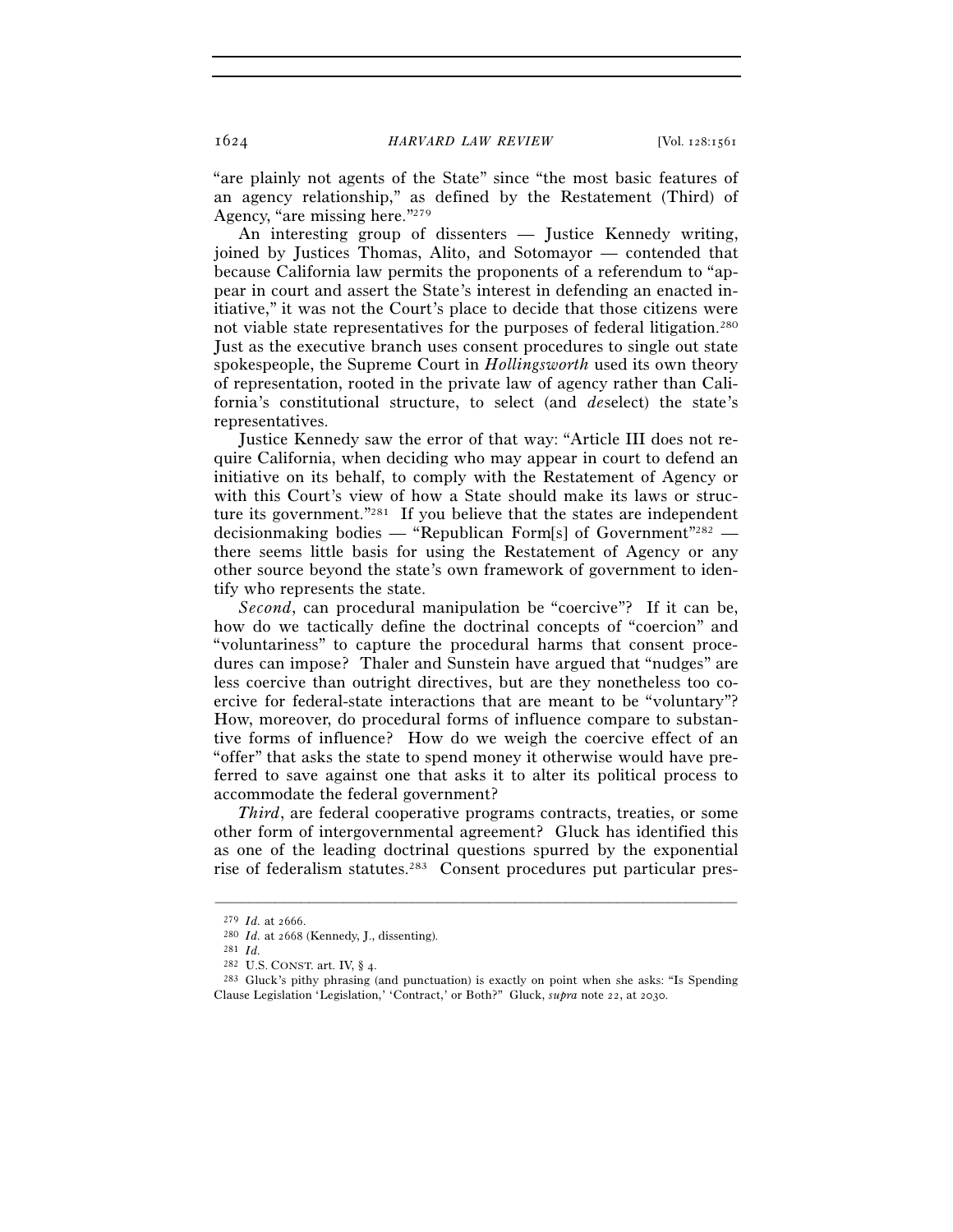sure on this question because they both reinforce the intuition that federal-state cooperative agreements are like contracts and highlight the limits of contract law for addressing the distinctive features of states as offerees.284 Indeed, the complications of applying strict contract law doctrines to federal-state agreements extend beyond constitutional issues. Courts have departed in other important ways from contract law in run-of-the-mill reviews of governmental contracts with private parties — departures that could reasonably extend to federalstate "contracts" as well.<sup>285</sup>

*Fourth*, how should federalism canons of statutory interpretation guide the Court's reading of cooperative agreements? Just last term, the Court disposed of a case that was widely expected to be a federalism blockbuster — *Bond v. United States*<sup>286</sup> — by modestly and uneventfully reading the statute to dodge the case's meatiest federalism questions.287 The "federalism canons" could be an appealing way for courts to confront issues raised by consent procedures as well. For instance, Congress often delegates authority to prescribe consent procedures to administrative agencies through provisions instructing the states to consent "at such time, in such form" as the Secretary may specify.288 Courts could employ the federalism canon to interpret statutes in a way that limited the "times" and "manners" agencies could "specify" to those "consistent with principles of federalism inherent in our constitutional structure."289 Courts convinced that the analysis in Part III raises plausible constitutional concerns could interpret Congress's "time" and "manner" language to preclude consent procedures that single out specific state officials or require states to use processes

<sup>&</sup>lt;sup>284</sup> *See supra* section II.D, pp. 1589–602.<br><sup>285</sup> For example, federal courts have been disinclined to apply the equitable rule permitting the enforcement of contracts made by agents acting only with "apparent authority." *See* RESTATE-MENT (THIRD) OF AGENCY § 2.03 (2006). Federal courts have found that "[a]pparent authority . . . generally will not suffice to bind the government." Thomas v. INS, 35 F.3d 1332, 1339 (9th Cir. 1994). Instead, in contracts with the government, "the burden rests with the party asserting the existence of a contract with the United States to determine whether the person with whom it dealt had actual authority to enter into the contract on behalf of the Government." Perri v. United States, 53 Fed. Cl. 381, 394 (2002), *aff'd*, 340 F.3d 1337 (Fed. Cir. 2003). If courts extended this exception to federal-state "contracts," it would be the burden of the federal government to discern whether the state consent agent possessed actual authority.  $^{286}$  134 S. Ct. 2077 (2014).

<sup>&</sup>lt;sup>287</sup> Id. at 2093 (declining to adopt "the most sweeping reading" of a chemical-weapons statute, a reading that "would fundamentally upset the Constitution's balance between national and local power").

<sup>288</sup> *See, e.g.*, 42 U.S.C. § 13892 (2012) (grants to support violent crime control); *see also id.* § 1395i-4(b) (Medicare grants for rural hospitals); *id.* § 3797dd (grants to evaluate prison educational quality and methods); *id.* § 14662(a) (grants to facilitate reporting missing persons). <sup>289</sup> *Bond*, 134 S. Ct. at 2088.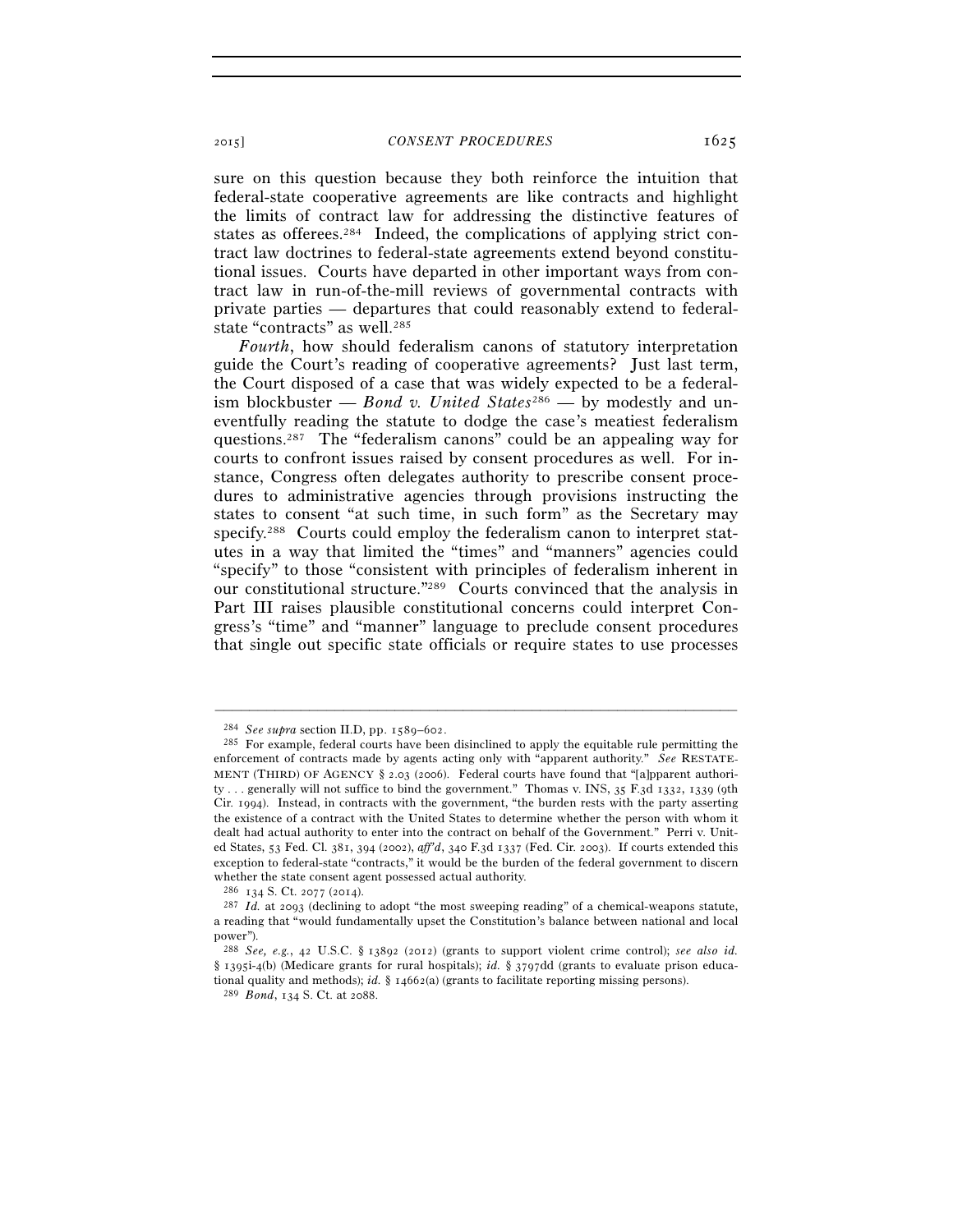not expressly sanctioned by state law.290 This approach could mitigate the need for detailed pronouncements on these constitutional mediations, but would nonetheless require the courts to acknowledge the high-level questions and concerns raised here.

# *D. For the States: Resisting and Accommodating Consent Procedures*

The easiest way for the states to shape consent procedures is through their representatives in Congress. But states have other options as well. To resist the effects of *agent*-based consent elements, states can enact their own rules and regulations requiring any state official who consents to a federal program to first follow a state-crafted decisionmaking process. Consent agents could be required, as a matter of state law, to disclose the existence of the grant and the agent's role in the consent process, to seek comment from relevant stakeholders, and to collaborate with other officials to formulate a counteroffer, if relevant. The state could also enact a more general rule providing that any federally designated consent agent is merely a spokesperson who is not empowered to bind the state as a legal agent; the state actor with actual power must take all relevant legal steps prior to the consent agent's action. Finally, state officials could contest the "consent" offered by its agents — as did Mississippi Governor Phil Bryant and Insurance Commissioner Mike Chaney.<sup>291</sup>

The states' options are more limited with regard to action-intensive consent procedures because these procedures impose an *affirmative* requirement that the state cannot circumvent without falling short on the necessary prerequisites of consent. In these cases, a state's best option may be rejecting the grant as a way to ensure that future Congresses internalize the costs of using intrusive consent procedures. If Congress cares about its programmatic objectives, a state's unwillingness to participate because it objects to the consent process may provide just the nudge Congress needs to take consent more seriously.

<sup>290</sup> Hills has advocated an interpretive default rule in a related context to achieve the opposite goal. Hills has described the ways in which the federal government uses conditions on the implementation of federal grants to empower certain state instrumentalities and disempower others, by, for instance, requiring that certain agencies or officials control how federal funds are spent. In this context, he has advocated a default rule permitting this kind of disaggregation on the grounds that it "might produce . . . efficiency by allowing the federal agency to pit the governor and legislature against each other, lending weight to one or the other institution depending on their fidelity in implementing federal policies." Hills, *supra* note 15, at 1259. While this kind of disaggregation-friendly default rule may be available to courts construing the implementation conditions, my analysis in Part II suggests that disaggregation might be more concerning in the consent context, calling for a different — even the inverse — default rule.

<sup>291</sup> *See supra* notes 5–7 and accompanying text; *see also* Abby Goodnough, *Mississippi: State Health Exchange Is Disallowed*, N.Y. TIMES, Feb. 8, 2013, http://www.nytimes.com/2013/02/09 /us/mississippi-state-health-exchange-is-disallowed.html (describing the conflict between Bryant and Chaney).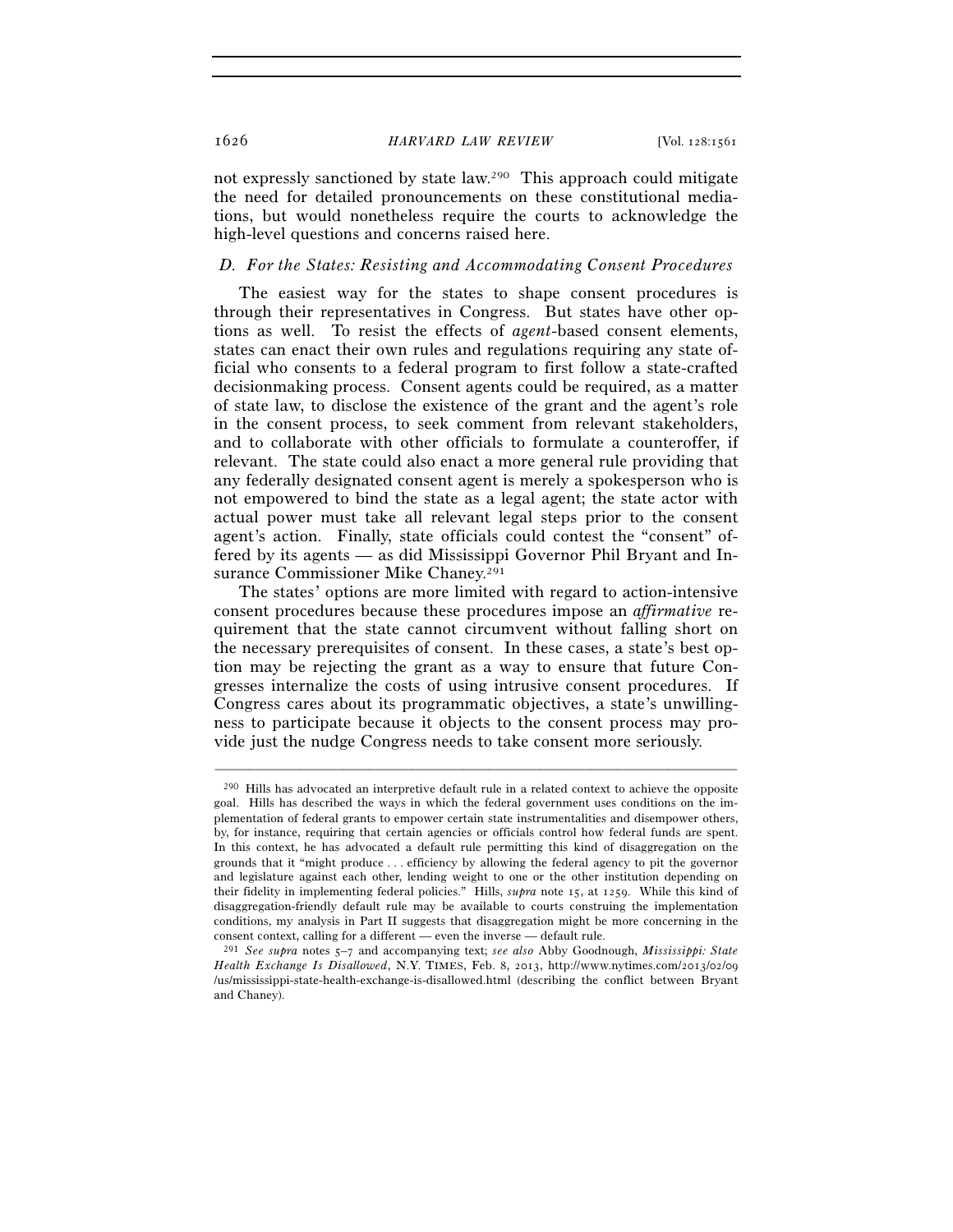# **CONCLUSION**

What does "consent" mean in our distinctive intergovernmental policymaking processes? This question deserves special attention because of its capacity to shape — in dramatic and nuanced ways how the states and federal government work together toward joint policy ends. But it also brings into focus a set of theoretical questions that probe our foundational assumptions about what states *are*, questions that existing theories of federalism are not fully equipped to interrogate.

The desirability of the consent procedures on offer today depends on what we think is distinctive about the states, what we think their purpose is, and what features of their operation must be protected in order for them to continue functioning in these fundamental ways.

The answers to these questions have proven elusive across the schools of federalism. While process theorists want the "states" to be represented in the federal political process, we don't know what (and who) counts as the state. Is it enough for the state's congressional delegation to represent the "state," or should the federal political process provide opportunities for other state officials to participate as well perhaps, for instance, as givers of consent to the programs fashioned by the states' representatives in Congress? And while the "new nationalists" want voice and contestation from within federal programs, they assume that the individual state-level agents of this political energy act in democratically legitimate ways, without articulating why and under what conditions this is so. By highlighting what happens when we disaggregate the states into individual officials and processes, consent procedures force us to probe the legitimacy of individual state officials who act outside the states' "normal" constitutional and political processes.

Most fundamentally, consent procedures add energy to conversations about what states are and why we should care about them. In this Conclusion, I want to outline a high-level conception of the "states" that may help explain why they deserve our embrace.

Consent procedures ask us to consider whether our federal system should view each state as a unified political body that acts with collective volition and "speaks" with a single voice, or as a disaggregated collection of distinct and separately representative officials, organs, and processes that could each conceivably "speak" for the underlying constituency.

The answer to this question depends on the role states ought to play in our system of government. A thin conception of states imagines them as nodes of delegated authority created by the central gov-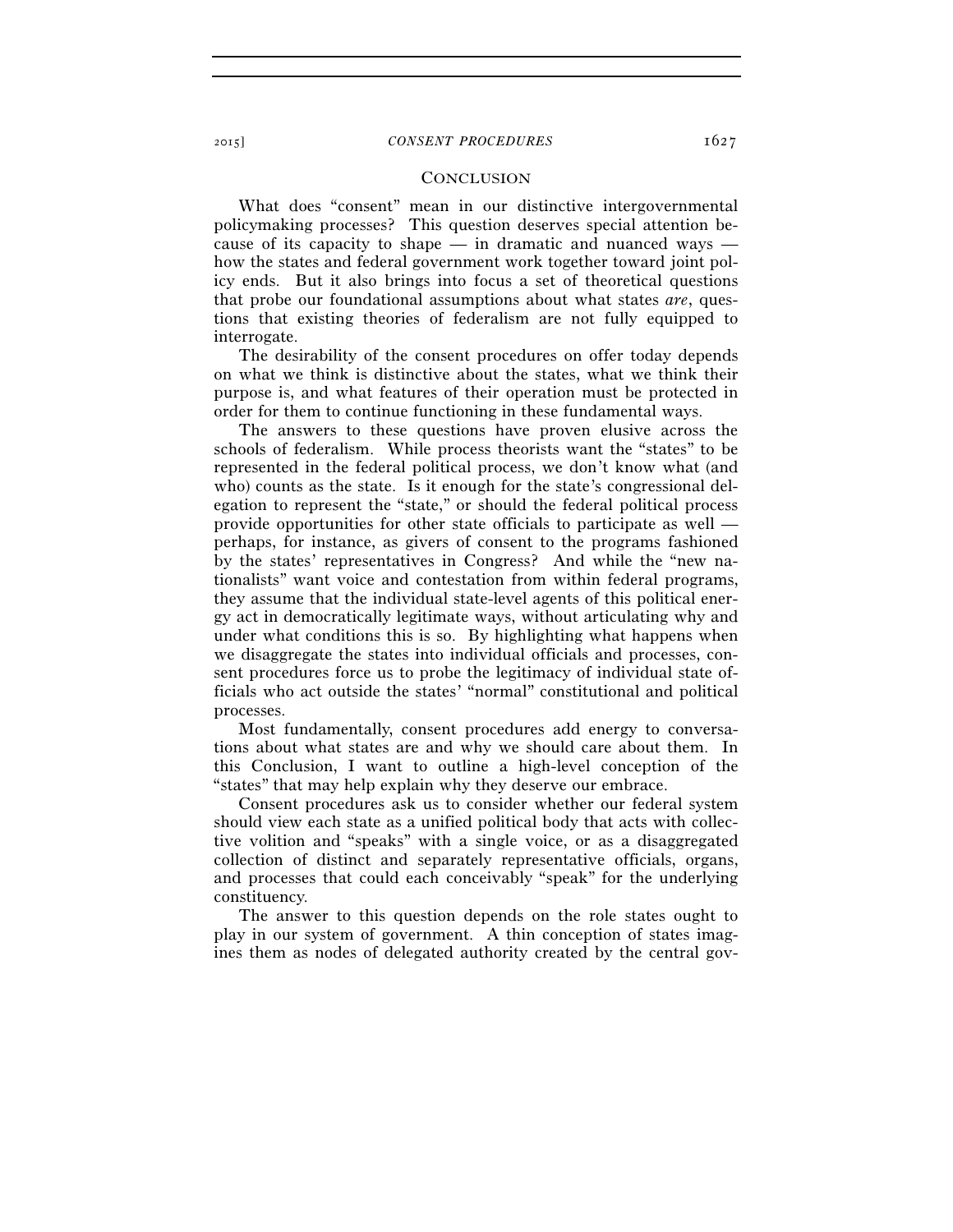ernment to execute policy programs that require decentralized implementation, as Professors Edward Rubin and Malcolm Feeley provocatively posit.292 For Rubin and Feeley, the states have no direct democratic line to the people; they have representative authority only by virtue of the power shared with them by the federal government. Under this conception of the states, what I call "procedural harms" are not harms at all.

A thicker conception of states — and the one I embrace — sees them as uniquely *political* bodies that serve as independent sources of preference actualization for the constituencies they represent. In this view, the states have direct, rather than derived, representative authority. This conception of the states is buttressed by their basic structural features. Like the federal government, every state is *constitutionally* structured — the people were the architects of the state governments, just as they were of the federal government. This is important because it means that every time those structural gears turn — through run-ofthe-mill elections, legislative sessions, and intragovernmental bargaining — the people's choice to configure the government in the way they did is simultaneously honored and actualized.

Each state's constitution in turn provides a framework within which the state's constituents can guide political contests and author political actions. They do this by mediating how and when citizens participate in government,<sup>293</sup> distributing different forms and exertions of political power among the state's constitutionally prescribed representative offices,<sup>294</sup> and establishing rules and procedures for statelevel decisionmaking.295

<sup>–––––––––––––––––––––––––––––––––––––––––––––––––––––––––––––</sup> 292 *See* Edward L. Rubin & Malcolm Feeley, *Federalism: Some Notes on a National Neurosis*, 41 UCLA L. REV. 903, 944 (1994).<br><sup>293</sup> For instance, many state constitutions include rules pertaining to who can vote and when

elections are held, who is eligible to run for elected office, and other protected modes of citizen participation like petition and instruction.

<sup>294</sup> Like rules establishing different branches of government, specifying their respective jurisdictions, and regulating how those branches interact. See MADDEX, *supra* note 243, at xxvi–xxxi, for a description of variations in state governmental structures.

<sup>295</sup> For instance, most states have bicameral legislatures like the federal government, *see* BOOK OF THE STATES, *supra* note 92, at 54 tbl.3.1, http://knowledgecenter.csg.org/kc/system/files/3.1 \_2013.pdf [http://perma.cc/2QV9-UBTG], and rules requiring laws to be enacted by both houses and then presented to the "chief executive officer" for her approval, *see id.* at 97–99 tbl.3.16, http://knowledgecenter.csg.org/kc/system/files/3.16\_2013.pdf [http://perma.cc/24VY-XV54]. Other decisionmaking rules could arise in the context of state legislative processes. *See, e.g.*, *id.* at 100– 01 tbl.3.17, http://knowledgecenter.csg.org/kc/system/files/3.17\_2013.pdf [http://perma.cc/4AZD -FNPS] (comparing state budgeting processes); *id.* at 97–99 tbl.3.16 (comparing state veto override processes); *id.* at 94–96 tbl.3.15, http://knowledgecenter.csg.org/kc/system/files/3.15\_2013.pdf [http://perma.cc/3WB7-95PB] (comparing bill introduction processes). A state's unique decisionmaking process could also be the product of its allowance for citizen involvement through petitions and referendums. MADDEX, *supra* note 243, at xv ("A majority of the states now provide some type of direct democratic procedures . . . .").